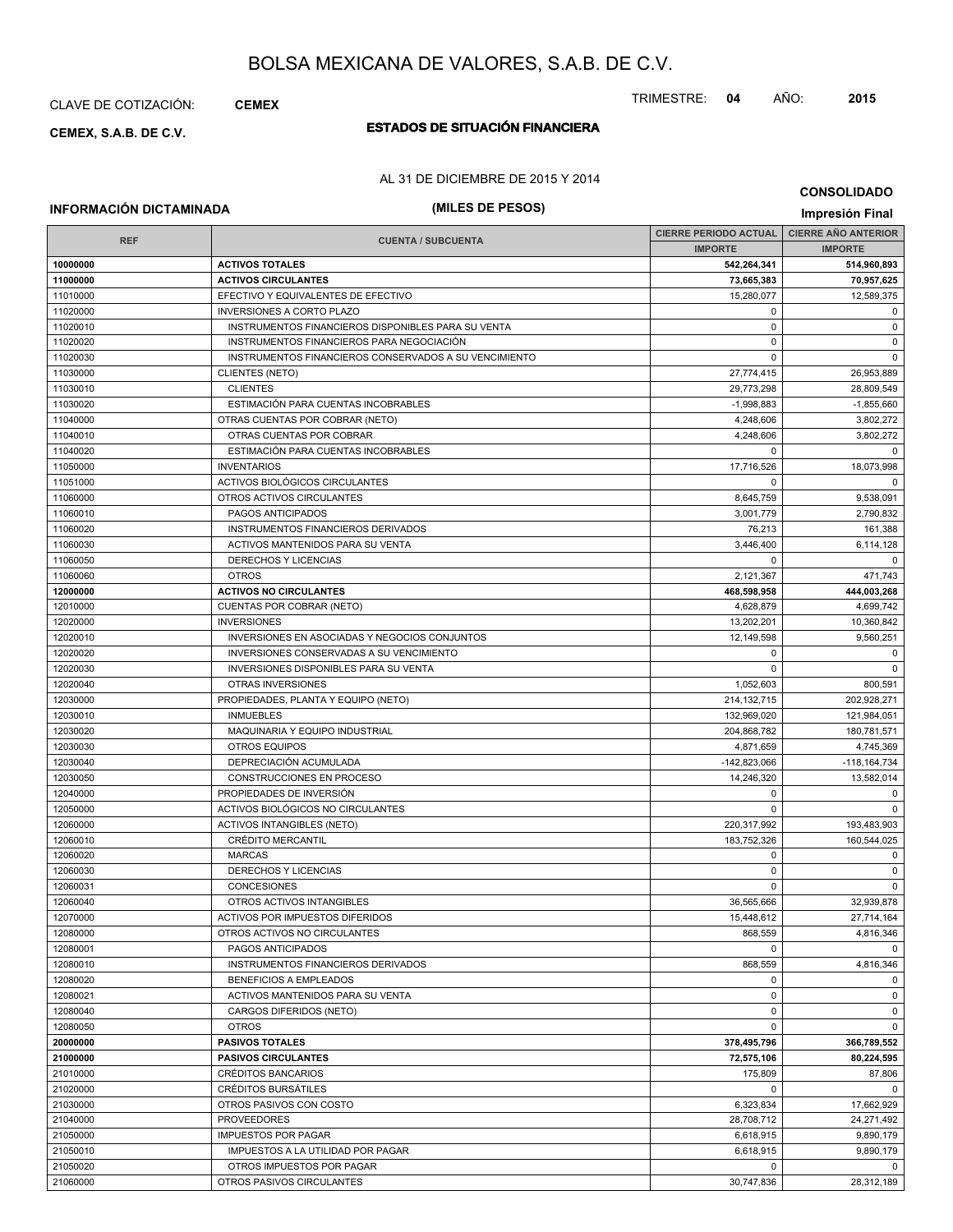## CLAVE DE COTIZACIÓN: **CEMEX**

# **ESTADOS DE SITUACIÓN FINANCIERA CEMEX, S.A.B. DE C.V.**

## AL 31 DE DICIEMBRE DE 2015 Y 2014

## **INFORMACIÓN DICTAMINADA (MILES DE PESOS) Impresión Final**

|            |                                                                                          | <b>CIERRE PERIODO ACTUAL</b> | <b>CIERRE AÑO ANTERIOR</b> |
|------------|------------------------------------------------------------------------------------------|------------------------------|----------------------------|
| <b>REF</b> | <b>CUENTA / SUBCUENTA</b>                                                                | <b>IMPORTE</b>               | <b>IMPORTE</b>             |
| 21060010   | <b>INTERESES POR PAGAR</b>                                                               | 3,421,208                    | 3,105,862                  |
| 21060020   | <b>INSTRUMENTOS FINANCIEROS DERIVADOS</b>                                                | 53.239                       | 2,082                      |
| 21060030   | <b>INGRESOS DIFERIDOS</b>                                                                | $\Omega$                     | $\Omega$                   |
| 21060050   | <b>BENEFICIOS A EMPLEADOS</b>                                                            | 2,616,810                    | 3,799,482                  |
| 21060060   | <b>PROVISIONES</b>                                                                       | 7,821,482                    | 7,820,612                  |
| 21060061   | PASIVOS RELACIONADOS CON ACTIVOS MANTENIDOS PARA SU VENTA CIRCULANTES                    | 673,199                      | $\Omega$                   |
| 21060080   | <b>OTROS</b>                                                                             | 16,161,898                   | 13,584,151                 |
| 22000000   | <b>PASIVOS NO CIRCULANTES</b>                                                            | 305,920,690                  | 286,564,957                |
| 22010000   | <b>CRÉDITOS BANCARIOS</b>                                                                | 53,755,000                   | 47,156,088                 |
| 22020000   | <b>CRÉDITOS BURSÁTILES</b>                                                               | $\Omega$                     | $\overline{0}$             |
| 22030000   | OTROS PASIVOS CON COSTO                                                                  | 196,247,084                  | 168,360,242                |
| 22040000   | PASIVOS POR IMPUESTOS DIFERIDOS                                                          | 20,385,184                   | 19,783,292                 |
| 22050000   | OTROS PASIVOS NO CIRCULANTES                                                             | 35,533,422                   | 51,265,335                 |
| 22050010   | INSTRUMENTOS FINANCIEROS DERIVADOS                                                       | 178,184                      | 413,391                    |
| 22050020   | <b>INGRESOS DIFERIDOS</b>                                                                | 108,068                      | 554,973                    |
| 22050040   | <b>BENEFICIOS A EMPLEADOS</b>                                                            | 18,268,645                   | 16,881,341                 |
| 22050050   | <b>PROVISIONES</b>                                                                       | $\mathbf 0$                  | 0                          |
| 22050051   | PASIVOS RELACIONADOS CON ACTIVOS MANTENIDOS PARA SU VENTA NO CIRCULANTES                 | $\mathbf 0$                  | $\Omega$                   |
| 22050070   | <b>OTROS</b>                                                                             | 16,978,525                   | 33,415,630                 |
| 30000000   | <b>CAPITAL CONTABLE</b>                                                                  | 163,768,545                  | 148,171,341                |
| 30010000   | CAPITAL CONTABLE DE LA PARTICIPACIÓN CONTROLADORA                                        | 143,479,288                  | 131,103,371                |
| 30030000   | <b>CAPITAL SOCIAL</b>                                                                    | 4.158.644                    | 4.150.998                  |
| 30040000   | <b>ACCIONES RECOMPRADAS</b>                                                              | $\Omega$                     | $\Omega$                   |
| 30050000   | PRIMA EN EMISIÓN DE ACCIONES                                                             | 115,465,879                  | 101,216,214                |
| 30060000   | APORTACIONES PARA FUTUROS AUMENTOS DE CAPITAL                                            | $\Omega$                     | $\mathbf 0$                |
| 30070000   | OTRO CAPITAL CONTRIBUIDO                                                                 | $\Omega$                     | $\Omega$                   |
| 30080000   | UTILIDADES RETENIDAS (PERDIDAS ACUMULADAS)                                               | 8,581,959                    | 14,998,290                 |
| 30080010   | <b>RESERVA LEGAL</b>                                                                     | 1.804.124                    | 1,804,124                  |
| 30080020   | <b>OTRAS RESERVAS</b>                                                                    | $\Omega$                     | $\mathbf 0$                |
| 30080030   | RESULTADOS DE EJERCICIOS ANTERIORES                                                      | 5,576,871                    | 19,976,999                 |
| 30080040   | RESULTADO DEL EJERCICIO                                                                  | 1,200,964                    | $-6,782,833$               |
| 30080050   | <b>OTROS</b>                                                                             | $\Omega$                     | $\Omega$                   |
| 30090000   | OTROS RESULTADOS INTEGRALES ACUMULADOS (NETOS DE IMPUESTOS)                              | 15,272,806                   | 10,737,869                 |
| 30090010   | <b>GANANCIAS POR REVALUACIÓN DE PROPIEDADES</b>                                          | $\Omega$                     | $\overline{0}$             |
| 30090020   | GANANCIAS (PERDIDAS) ACTUARIALES POR OBLIGACIONES LABORALES                              | $-7,152,000$                 | $-6,404,000$               |
| 30090030   | RESULTADO POR CONVERSIÓN DE MONEDAS EXTRANJERAS                                          | 17,564,996                   | 9,650,665                  |
| 30090040   | CAMBIOS EN LA VALUACIÓN DE ACTIVOS FINANCIEROS DISPONIBLES PARA SU VENTA                 | 270,600                      | $-116,400$                 |
| 30090050   | CAMBIOS EN LA VALUACIÓN DE INSTRUMENTOS FINANCIEROS DERIVADOS                            | $\mathbf 0$                  | $\mathbf 0$                |
| 30090060   | CAMBIOS EN EL VALOR RAZONABLE DE OTROS ACTIVOS                                           | $\mathbf 0$                  | 0                          |
| 30090070   | PARTICIPACIÓN EN OTROS RESULTADOS INTEGRALES DE ASOCIADAS Y NEGOCIOS<br><b>CONJUNTOS</b> | $\mathbf 0$                  | $\mathbf 0$                |
| 30090080   | OTROS RESULTADOS INTEGRALES                                                              | 4,589,210                    | 7,607,604                  |
| 30020000   | CAPITAL CONTABLE DE LA PARTICIPACIÓN NO CONTROLADORA                                     | 20,289,257                   | 17,067,970                 |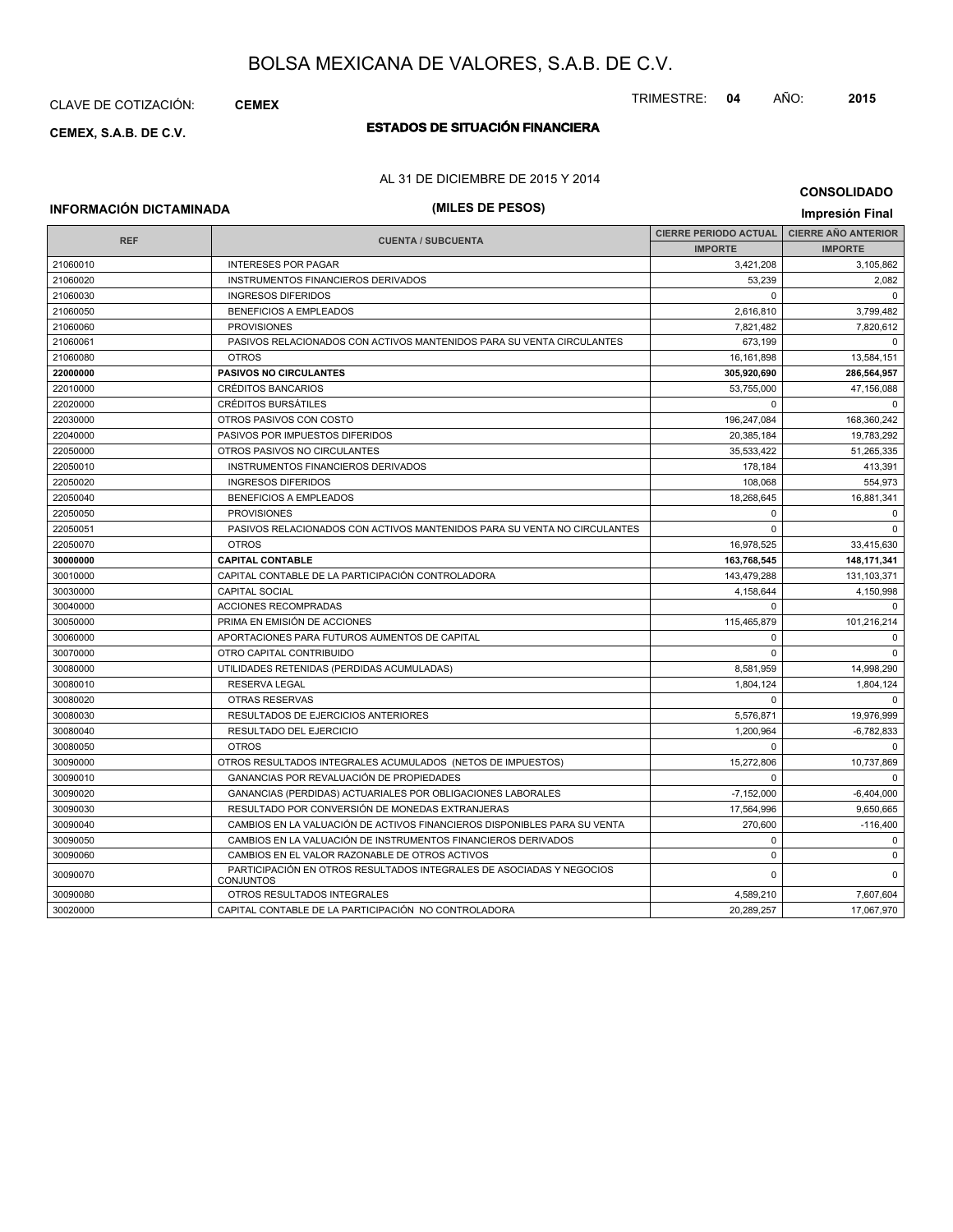CLAVE DE COTIZACIÓN: **CEMEX**

## **ESTADOS DE SITUACIÓN FINANCIERA CEMEX, S.A.B. DE C.V. DATOS INFORMATIVOS**

AL 31 DE DICIEMBRE DE 2015 Y 2014

**INFORMACIÓN DICTAMINADA (MILES DE PESOS) Impresión Final**

| <b>REF</b> | <b>CONCEPTOS</b>                            | <b>CIERRE PERIODO ACTUAL</b> | <b>CIERRE AÑO ANTERIOR</b> |
|------------|---------------------------------------------|------------------------------|----------------------------|
|            |                                             | <b>IMPORTE</b>               | <b>IMPORTE</b>             |
| 91000010   | PASIVOS MONEDA EXTRANJERA CORTO PLAZO       | 54,876,321                   | 60,446,097                 |
| 91000020   | PASIVOS MONEDA EXTRANJERA LARGO PLAZO       | 276,191,646                  | 254,396,507                |
| 91000030   | <b>CAPITAL SOCIAL NOMINAL</b>               | 112,183                      | 103,758                    |
| 91000040   | CAPITAL SOCIAL POR ACTUALIZACIÓN            | 4,046,461                    | 4,047,240                  |
| 91000050   | FONDOS PARA PENSIONES Y PRIMA DE ANTIGÜEDAD | 18,268,645                   | 16,881,341                 |
| 91000060   | NUMERO DE FUNCIONARIOS (*)                  | 13                           | 13                         |
| 91000070   | NUMERO DE EMPLEADOS (*)                     | 18,675                       | 18,866                     |
| 91000080   | NUMERO DE OBREROS (*)                       | 23,937                       | 24.140                     |
| 91000090   | NUMERO DE ACCIONES EN CIRCULACIÓN (*)       | 40,402,794,108               | 37,369,739,304             |
| 91000100   | NUMERO DE ACCIONES RECOMPRADAS (*)          | $\Omega$                     | $\mathbf 0$                |
| 91000110   | EFECTIVO RESTRINGIDO (1)                    | $\Omega$                     | 0                          |
| 91000120   | DEUDA DE ASOCIADAS GARANTIZADA              | 0                            | 0                          |

TRIMESTRE: **04** AÑO: **2015**

**CONSOLIDADO**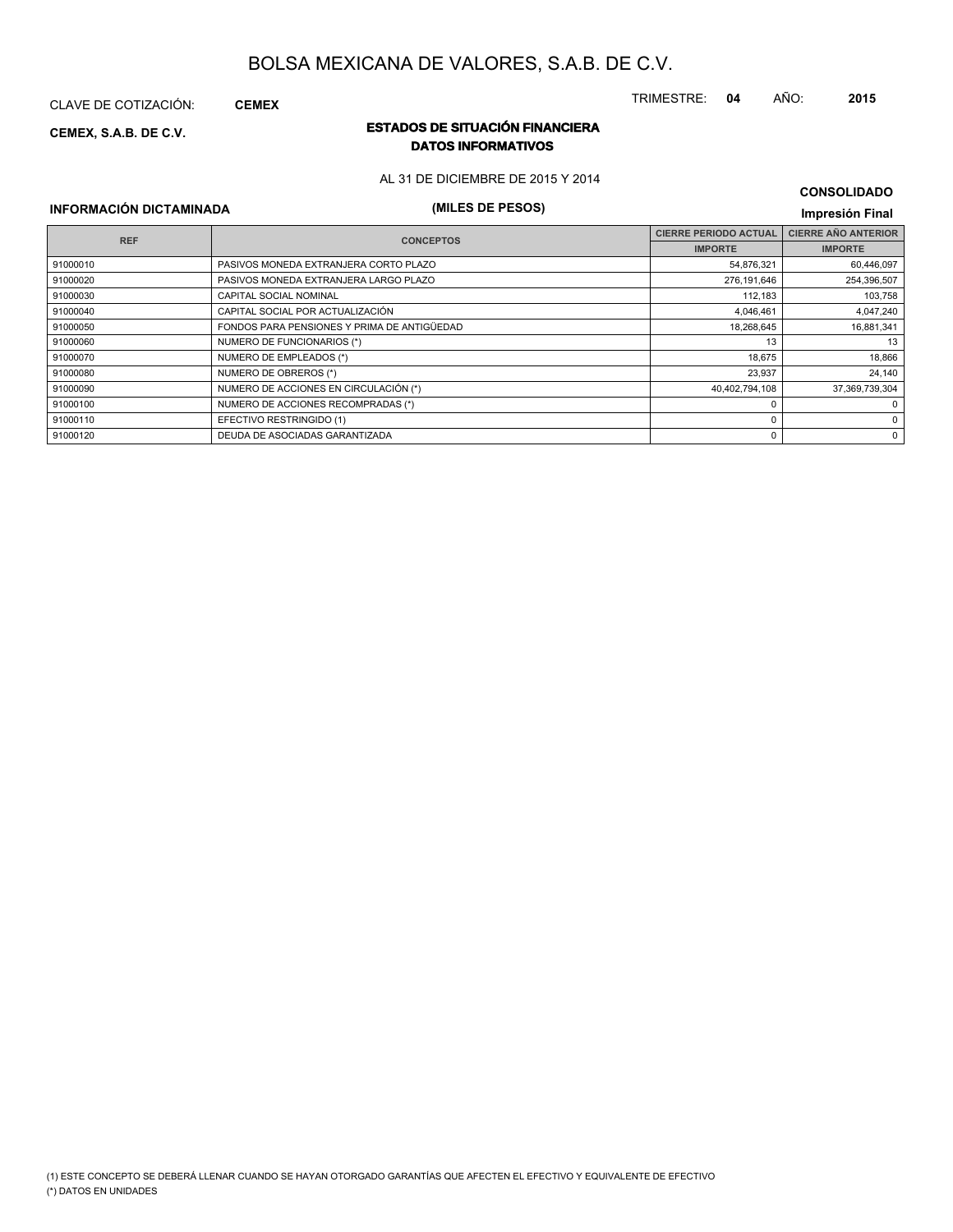**CEMEX, S.A.B. DE C.V.** CLAVE DE COTIZACIÓN: **CEMEX** TRIMESTRE: **04** AÑO: **2015**

## **ESTADOS DE RESULTADOS**

#### **CONSOLIDADO**

#### POR LOS PERIODOS DE DOCE Y TRES MESES TERMINADOS AL 31 DE DICIEMBRE DE 2015 Y 2014

**INFORMACIÓN DICTAMINADA**

**(MILES DE PESOS)**

**Impresión Final**

|            |                                                                               |                  | <b>AÑO ACTUAL</b> |                  | <b>AÑO ANTERIOR</b> |  |  |
|------------|-------------------------------------------------------------------------------|------------------|-------------------|------------------|---------------------|--|--|
| <b>REF</b> | <b>CUENTA / SUBCUENTA</b>                                                     | <b>ACUMULADO</b> | <b>TRIMESTRE</b>  | <b>ACUMULADO</b> | <b>TRIMESTRE</b>    |  |  |
| 40010000   | <b>INGRESOS NETOS</b>                                                         | 225,741,597      | 57,292,130        | 204,401,868      | 52,536,455          |  |  |
| 40010010   | <b>SERVICIOS</b>                                                              | $\Omega$         | $\Omega$          | $\mathbf 0$      | $\Omega$            |  |  |
| 40010020   | <b>VENTA DE BIENES</b>                                                        | 225,741,597      | 57,292,130        | 204,401,868      | 52,536,455          |  |  |
| 40010030   | <b>INTERESES</b>                                                              | $\mathbf 0$      | $\mathbf 0$       | $\Omega$         | $\mathbf 0$         |  |  |
| 40010040   | <b>REGALIAS</b>                                                               | $\mathbf 0$      | $\mathbf 0$       | $\mathbf 0$      | $\Omega$            |  |  |
| 40010050   | <b>DIVIDENDOS</b>                                                             | $\mathbf 0$      | $\mathbf 0$       | $\mathbf 0$      | $\mathbf 0$         |  |  |
| 40010060   | ARRENDAMIENTO                                                                 | $\mathbf 0$      | $\mathbf 0$       | $\Omega$         | $\mathbf 0$         |  |  |
| 40010061   | CONSTRUCCIÓN                                                                  | $\mathbf 0$      | $\Omega$          | $\Omega$         | $\Omega$            |  |  |
| 40010070   | <b>OTROS</b>                                                                  | $\mathbf 0$      | $\mathbf 0$       | $\Omega$         | $\Omega$            |  |  |
| 40020000   | <b>COSTO DE VENTAS</b>                                                        | 150,368,927      | 37,540,181        | 138,455,735      | 34,413,905          |  |  |
| 40021000   | UTILIDAD (PÉRDIDA) BRUTA                                                      | 75,372,670       | 19,751,949        | 65,946,133       | 18,122,550          |  |  |
| 40030000   | <b>GASTOS GENERALES</b>                                                       | 48,622,984       | 12,868,424        | 44,062,259       | 11,957,648          |  |  |
| 40040000   | UTILIDAD (PÉRDIDA) ANTES DE OTROS INGRESOS Y GASTOS, NETO                     | 26,749,686       | 6,883,525         | 21,883,874       | 6,164,902           |  |  |
| 40050000   | OTROS INGRESOS Y (GASTOS), NETO                                               | -3,029,948       | $-1,535,829$      | $-5,051,359$     | $-4,225,367$        |  |  |
| 40060000   | UTILIDAD (PÉRDIDA) DE OPERACIÓN (*)                                           | 23,719,738       | 5,347,696         | 16,832,515       | 1,939,535           |  |  |
| 40070000   | <b>INGRESOS FINANCIEROS</b>                                                   | 2,396,087        | 459,349           | 4,254,388        | 2,192,006           |  |  |
| 40070010   | <b>INTERESES GANADOS</b>                                                      | 106,692          | 24,577            | 153,446          | 48,206              |  |  |
| 40070020   | UTILIDAD POR FLUCTUACIÓN CAMBIARIA, NETO                                      | 2,074,182        | 348,901           | 3,933,777        | 2,131,082           |  |  |
| 40070030   | UTILIDAD POR DERIVADOS, NETO                                                  | $\mathbf 0$      | $\mathbf 0$       | $\Omega$         | $\mathbf 0$         |  |  |
| 40070040   | UTILIDAD POR CAMBIOS EN VALOR RAZONABLE DE INSTRUMENTOS<br><b>FINANCIEROS</b> | $\Omega$         | $\Omega$          | $\Omega$         | $\Omega$            |  |  |
| 40070050   | OTROS INGRESOS FINANCIEROS                                                    | 215,213          | 85,871            | 167,165          | 12,718              |  |  |
| 40080000   | <b>GASTOS FINANCIEROS</b>                                                     | 23,411,925       | 5,230,233         | 23,211,168       | 7,613,333           |  |  |
| 40080010   | INTERESES DEVENGADOS A CARGO                                                  | 16,276,968       | 4,048,450         | 15,861,143       | 3,879,413           |  |  |
| 40080020   | PÉRDIDA POR FLUCTUACIÓN CAMBIARIA, NETO                                       | $\mathbf 0$      | $\mathbf 0$       | $\mathbf 0$      | $\mathbf 0$         |  |  |
| 40080030   | PÉRDIDA POR DERIVADOS, NETO                                                   | $\Omega$         | $\mathbf 0$       | $\mathbf 0$      | $\mathbf 0$         |  |  |
| 40080050   | PÉRDIDA POR CAMBIOS EN VALOR RAZONABLE DE INSTRUMENTOS<br><b>FINANCIEROS</b>  | 2,729,385        | 345,267           | 880,007          | 2,563,229           |  |  |
| 40080060   | OTROS GASTOS FINANCIEROS                                                      | 4,405,572        | 836,516           | 6,470,018        | 1,170,691           |  |  |
| 40090000   | <b>INGRESOS (GASTOS) FINANCIEROS NETO</b>                                     | -21,015,838      | -4,770,884        | -18,956,780      | $-5,421,327$        |  |  |
| 40100000   | PARTICIPACIÓN EN LOS RESULTADOS DE ASOCIADAS Y NEGOCIOS<br><b>CONJUNTOS</b>   | 737,980          | 256,705           | 294,072          | 104,140             |  |  |
| 40110000   | UTILIDAD (PÉRDIDA) ANTES DE IMPUESTOS A LA UTILIDAD                           | 3,441,880        | 833,517           | $-1,830,193$     | -3,377,652          |  |  |
| 40120000   | <b>IMPUESTOS A LA UTILIDAD</b>                                                | 2,276,330        | $-1,074,552$      | 3,960,074        | $-1,002,328$        |  |  |
| 40120010   | <b>IMPUESTO CAUSADO</b>                                                       | $-6,098,644$     | $-9,204,915$      | 4,212,895        | 543,098             |  |  |
| 40120020   | <b>IMPUESTO DIFERIDO</b>                                                      | 8,374,974        | 8,130,363         | $-252,821$       | $-1,545,426$        |  |  |
| 40130000   | UTILIDAD (PÉRDIDA) DE LAS OPERACIONES CONTINUAS                               | 1,165,550        | 1,908,069         | $-5,790,267$     | $-2,375,324$        |  |  |
| 40140000   | UTILIDAD (PÉRDIDA) DE LAS OPERACIONES DISCONTINUAS, NETO                      | 967,532          | 747,762           | 110,152          | $-80,754$           |  |  |
| 40150000   | UTILIDAD (PÉRDIDA) NETA                                                       | 2,133,082        | 2,655,831         | $-5,680,115$     | $-2,456,078$        |  |  |
| 40160000   | PARTICIPACIÓN NO CONTROLADORA EN LA UTILIDAD (PÉRDIDA) NETA                   | 932,118          | 240,953           | 1,102,718        | 41,643              |  |  |
| 40170000   | PARTICIPACIÓN CONTROLADORA EN LA UTILIDAD (PÉRDIDA) NETA                      | 1,200,964        | 2,414,878         | $-6,782,833$     | $-2,497,721$        |  |  |
|            |                                                                               |                  |                   |                  |                     |  |  |
| 40180000   | UTILIDAD (PÉRDIDA) NETA BÁSICA POR ACCIÓN                                     | 0.03             | 0.06              | $-0.17$          | $-0.06$             |  |  |
| 40190000   | UTILIDAD (PÉRDIDA) NETA POR ACCIÓN DILUIDA                                    | 0.03             | 0.06              | $-0.17$          | $-0.06$             |  |  |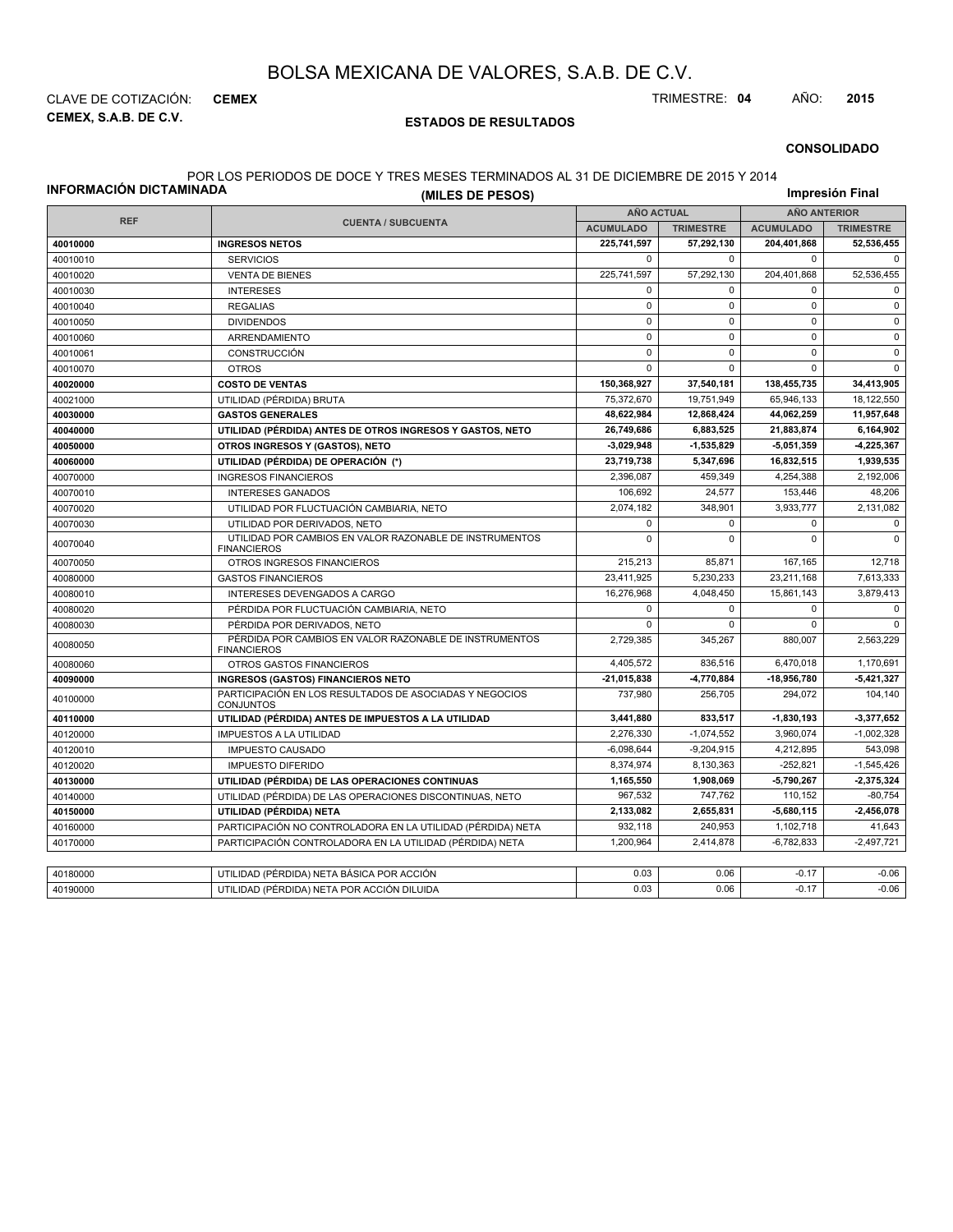**CEMEX, S.A.B. DE C.V.** CLAVE DE COTIZACIÓN: **CEMEX** TRIMESTRE: **04** AÑO: **2015**

## **ESTADOS DEL RESULTADO INTEGRAL (NETOS DE IMPUESTOS)**

7,101,126 4,175,718 -10,026,606 -4,493,599

#### **CONSOLIDADO**

## POR LOS PERIODOS DE DOCE Y TRES MESES TERMINADOS AL 31 DE DICIEMBRE DE 2015 Y 2014

**INFORMACIÓN DICTAMINADA**

<sup>40310000</sup> UTILIDAD (PÉRDIDA) INTEGRAL ATRIBUIBLE A LA PARTICIPACIÓN CONTROLADORA

**(MILES DE PESOS)**

**Impresión Final**

| <b>REF</b> |                                                                                                  | <b>AÑO ACTUAL</b> |                  | <b>AÑO ANTERIOR</b> |                  |  |
|------------|--------------------------------------------------------------------------------------------------|-------------------|------------------|---------------------|------------------|--|
|            | <b>CUENTA / SUBCUENTA</b>                                                                        | <b>ACUMULADO</b>  | <b>TRIMESTRE</b> | <b>ACUMULADO</b>    | <b>TRIMESTRE</b> |  |
| 40200000   | UTILIDAD (PÉRDIDA) NETA                                                                          | 2,133,082         | 2,655,831        | 5,680,115           | $-2,456,078$     |  |
|            | PARTIDAS QUE NO SERAN RECLASIFICADAS A RESULTADOS                                                |                   |                  |                     |                  |  |
| 40210000   | GANANCIAS POR REVALUACIÓN DE PROPIEDADES                                                         | $\Omega$          | $\Omega$         | U                   | $\Omega$         |  |
| 40220000   | GANANCIAS (PÉRDIDAS) ACTUARIALES POR OBLIGACIONES LABORALES                                      | $-748,000$        | $-748,000$       | $-3,025,000$        | $-3,025,000$     |  |
| 40220100   | PARTICIPACIÓN EN RESULTADOS POR REVALUACIÓN DE PROPIEDADES DE<br>ASOCIADAS Y NEGOCIOS CONJUNTOS  | $\Omega$          | $\Omega$         |                     | $\Omega$         |  |
|            | PARTIDAS QUE PUEDEN SER RECLASIFICADAS SUBSECUENTEMENTE A<br><b>RESULTADOS</b>                   |                   |                  |                     |                  |  |
| 40230000   | RESULTADO POR CONVERSIÓN DE MONEDAS EXTRANJERAS                                                  | 7,914,331         | 3,756,633        | 501,000             | 1,976,686        |  |
| 40240000   | CAMBIOS EN LA VALUACIÓN DE ACTIVOS FINANCIEROS DISPONIBLES PARA<br><b>SU VENTA</b>               | 387,000           | $\Omega$         | $-94,400$           | $-105,400$       |  |
| 40250000   | CAMBIOS EN LA VALUACIÓN DE INSTRUMENTOS FINANCIEROS DERIVADOS                                    | $\Omega$          | 387,000          | ŋ                   | $\Omega$         |  |
| 40260000   | CAMBIOS EN EL VALOR RAZONABLE DE OTROS ACTIVOS                                                   | $\Omega$          | $\Omega$         | n                   | $\Omega$         |  |
| 40270000   | PARTICIPACIÓN EN OTROS RESULTADOS INTEGRALES DE ASOCIADAS Y<br><b>NEGOCIOS CONJUNTOS</b>         | $\Omega$          | $\Omega$         | C                   | $\Omega$         |  |
| 40280000   | OTROS RESULTADOS INTEGRALES                                                                      | 636,000           | 654,375          | 401,000             | $-842,164$       |  |
| 40290000   | TOTAL DE OTROS RESULTADOS INTEGRALES                                                             | 8,189,331         | 4,050,008        | -2,217,400          | 1,995,878        |  |
|            |                                                                                                  |                   |                  |                     |                  |  |
| 40300000   | UTILIDAD (PÉRDIDA) INTEGRAL                                                                      | 10,322,413        | 6,705,839        | 7,897,515           | -4,451,956       |  |
| 40320000   | UTILIDAD (PÉRDIDA) INTEGRAL ATRIBUIBLE A LA PARTICIPACIÓN NO<br>3,221,287<br><b>CONTROLADORA</b> |                   | 2,530,121        | 2,129,091           | 41,643           |  |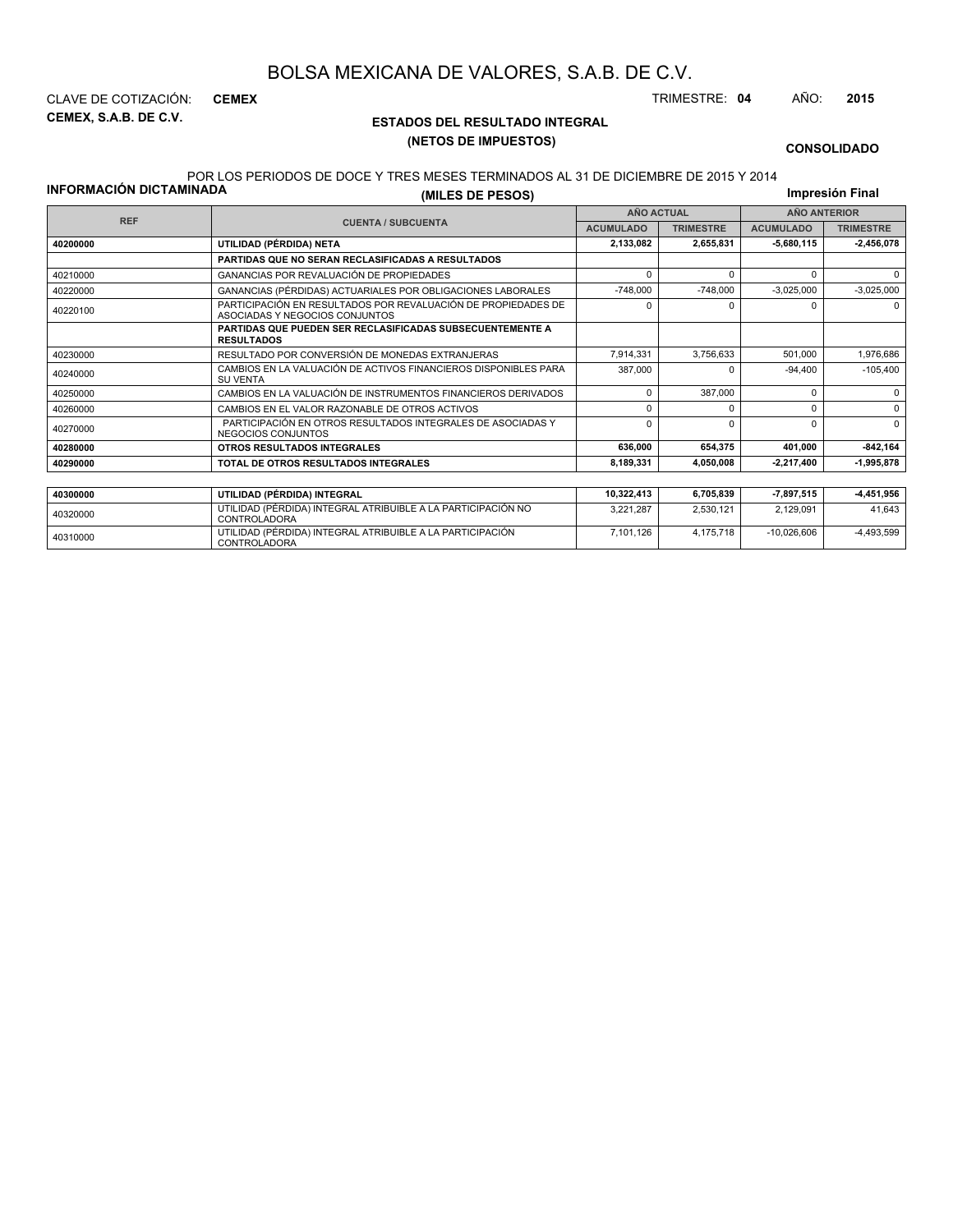**CEMEX, S.A.B. DE C.V.** CLAVE DE COTIZACIÓN: **CEMEX** TRIMESTRE: **04** AÑO: **2015**

## **ESTADOS DE RESULTADOS DATOS INFORMATIVOS**

**CONSOLIDADO**

## POR LOS PERIODOS DE DOCE Y TRES MESES TERMINADOS AL 31 DE DICIEMBRE DE 2015 Y 2014

| <b>INFORMACIÓN DICTAMINADA</b> | (MILES DE PESOS)                      |            |                   |                     | Impresión Final  |
|--------------------------------|---------------------------------------|------------|-------------------|---------------------|------------------|
| <b>REF</b>                     |                                       |            | <b>ANO ACTUAL</b> | <b>ANO ANTERIOR</b> |                  |
|                                | <b>CUENTA / SUBCUENTA</b>             |            | <b>TRIMESTRE</b>  | <b>ACUMULADO</b>    | <b>TRIMESTRE</b> |
| 92000010                       | DEPRECIACIÓN Y AMORTIZACIÓN OPERATIVA | 15.376.053 | 4.226.611         | 14.167.186          | 3,551,292        |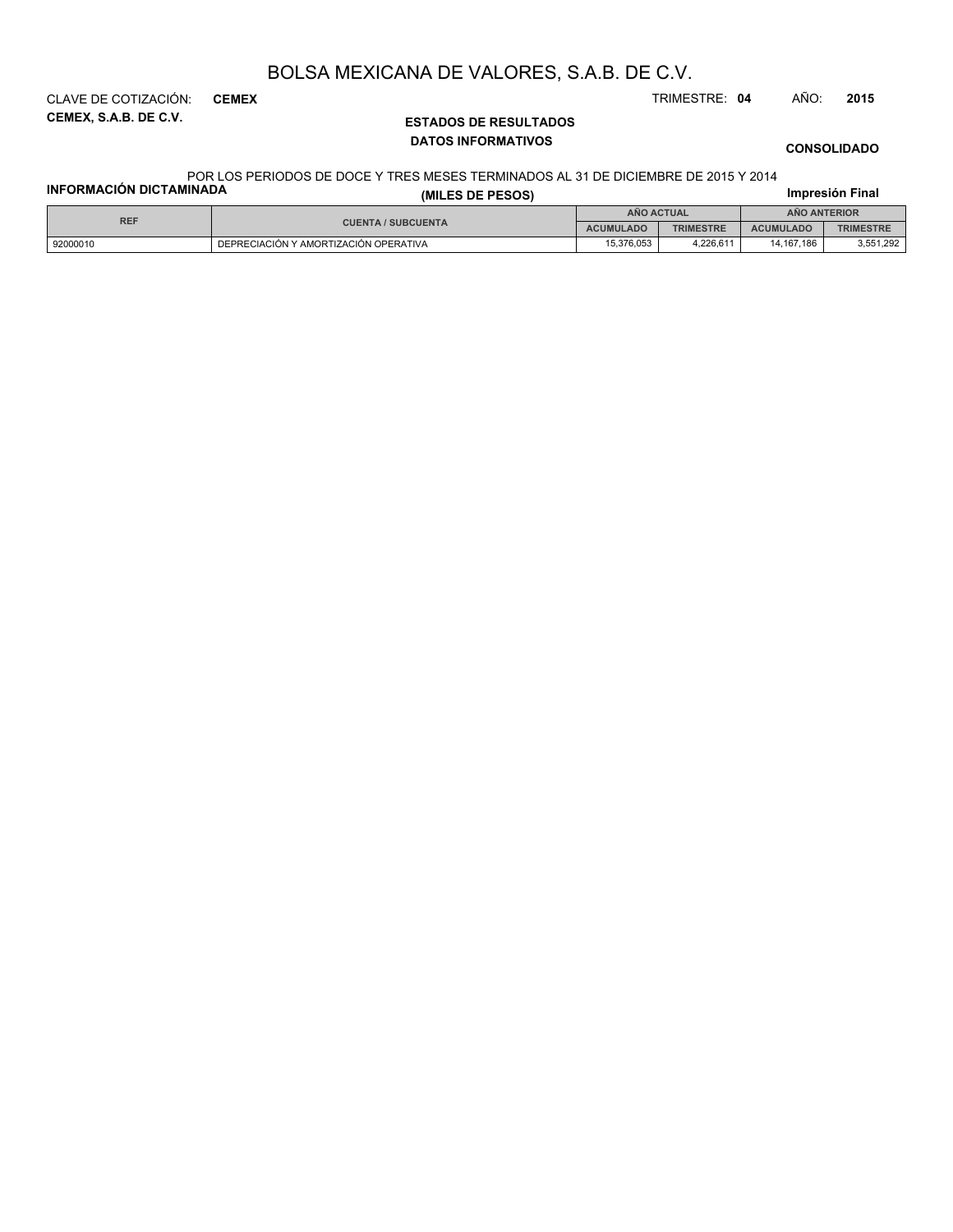**CEMEX, S.A.B. DE C.V.** CLAVE DE COTIZACIÓN: **CEMEX** TRIMESTRE: **04** AÑO: **2015**

## **ESTADOS DE RESULTADOS DATOS INFORMATIVOS (12 MESES)**

**CONSOLIDADO**

## POR LOS PERIODOS DE DOCE MESES TERMINADOS EL 31 DE DICIEMBRE DE 2015 Y 2014

**INFORMACIÓN DICTAMINADA**

**(MILES DE PESOS)**

**Impresión Final**

| <b>REF</b> |                                                              | <b>AÑO</b>    |                 |  |  |
|------------|--------------------------------------------------------------|---------------|-----------------|--|--|
|            | <b>CUENTA / SUBCUENTA</b>                                    | <b>ACTUAL</b> | <b>ANTERIOR</b> |  |  |
| 92000030   | INGRESOS NETOS (**)                                          | 225.741.597   | 204.401.868     |  |  |
| 92000040   | UTILIDAD (PÉRDIDA) DE OPERACIÓN (**)                         | 23.719.738    | 16.832.515      |  |  |
| 92000060   | UTILIDAD (PÉRDIDA) NETA (**)                                 | 2.133.082     | $-5.680.115$    |  |  |
| 92000050   | PARTICIPACIÓN CONTROLADORA EN LA UTILIDAD (PÉRDIDA) NETA(**) | 1.200.964     | $-6,782,833$    |  |  |
| 92000070   | DEPRECIACIÓN Y AMORTIZACIÓN OPERATIVA (**)                   | 15,376,053    | 14, 167, 186    |  |  |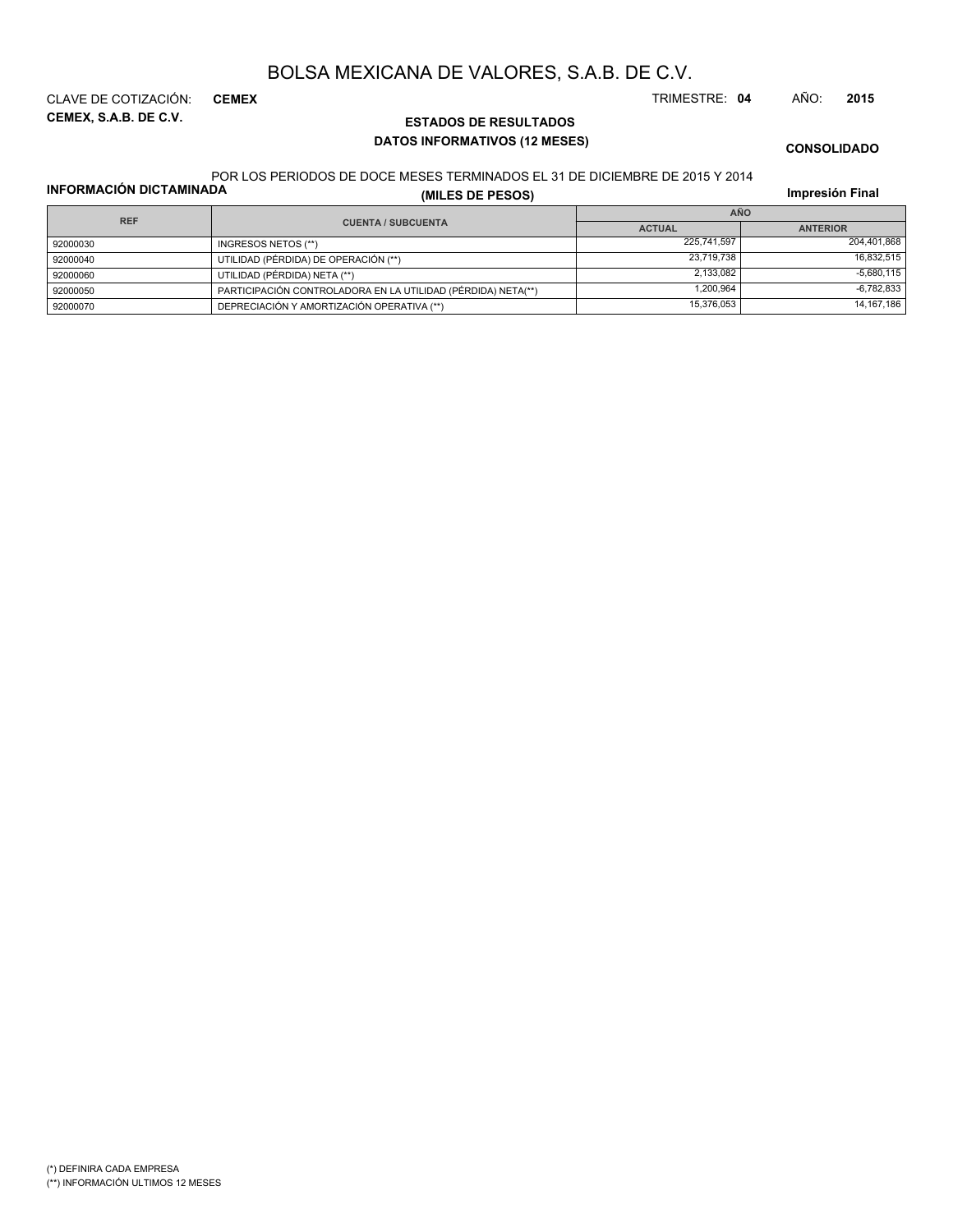**CEMEX, S.A.B. DE C.V.**CLAVE DE COTIZACIÓN:**CEMEX**: **CEMEX** TRIMESTRE:

## **CONTABLE(MILES DE PESOS)**

**ESTADOS DE CAMBIOS EN EL CAPITAL**

#### TRIMESTRE: 04 AÑO: **<sup>2015</sup>**

### **CONSOLIDADO**

## **INFORMACIÓN DICTAMINADA**

## **Impresión Final**

|                                                                     |                       |                                       |                                                         | <b>APORTACIONES</b>                                         |                                           | UTILIDADES O PÉRDIDAS<br><b>ACUMULADAS</b> |                                                                          | <b>OTROS</b><br><b>RESULTADOS</b>                                        |                                             |                                                    |                                     |
|---------------------------------------------------------------------|-----------------------|---------------------------------------|---------------------------------------------------------|-------------------------------------------------------------|-------------------------------------------|--------------------------------------------|--------------------------------------------------------------------------|--------------------------------------------------------------------------|---------------------------------------------|----------------------------------------------------|-------------------------------------|
| <b>CONCEPTOS</b>                                                    | <b>CAPITAL SOCIAL</b> | <b>ACCIONES</b><br><b>RECOMPRADAS</b> | <b>PRIMA EN</b><br><b>EMISIÓN DE</b><br><b>ACCIONES</b> | <b>PARA FUTUROS</b><br><b>AUMENTOS DE</b><br><b>CAPITAL</b> | <b>OTRO CAPITAL</b><br><b>CONTRIBUIDO</b> | <b>RESERVAS</b>                            | <b>UTILIDADES</b><br><b>RETENIDAS</b><br>(PÉRDIDAS<br><b>ACUMULADAS)</b> | <b>INTEGRALES</b><br><b>ACUMULADOS</b><br>(NETOS DE<br><b>IMPUESTOS)</b> | <b>PARTICIPACIÓN</b><br><b>CONTROLADORA</b> | <b>PARTICIPACIÓN</b><br>NO.<br><b>CONTROLADORA</b> | TOTAL DE CAPITAL<br><b>CONTABLE</b> |
| SALDO INICIAL AL 1 DE ENERO DEL 2014                                | 4,142,845             | $\mathbf{0}$                          | 84,800,214                                              | $\mathbf{0}$                                                | $\pmb{0}$                                 | $\mathbf{0}$                               | 29,399,123                                                               | 15,036,729                                                               | 133,378,911                                 | 14,938,879                                         | 148,317,790                         |
| AJUSTES RETROSPECTIVOS                                              |                       |                                       |                                                         |                                                             |                                           |                                            |                                                                          |                                                                          |                                             |                                                    |                                     |
| APLICACIÓN DE OTROS RESULTADOS<br>INTEGRALES A UTILIDADES RETENIDAS |                       |                                       |                                                         |                                                             |                                           |                                            |                                                                          | $\Omega$                                                                 | $\Omega$                                    |                                                    |                                     |
| CONSTITUCIÓN DE RESERVAS                                            |                       |                                       |                                                         |                                                             |                                           |                                            |                                                                          |                                                                          | $\Omega$                                    |                                                    |                                     |
| DIVIDENDOS DECRETADOS                                               |                       |                                       |                                                         |                                                             |                                           |                                            |                                                                          |                                                                          |                                             |                                                    |                                     |
| (DISMINUCIÓN) AUMENTOS DE CAPITAL                                   | 8,153                 |                                       | 16,416,000                                              |                                                             |                                           |                                            | $-7,618,000$                                                             | $-635,470$                                                               | 8,170,683                                   |                                                    | 8,170,683                           |
| RECOMPRA DE ACCIONES                                                | $\Omega$              |                                       |                                                         |                                                             |                                           |                                            |                                                                          | $\Omega$                                                                 | c                                           |                                                    | $\Omega$                            |
| (DISMINUCIÓN) AUMENTO EN PRIMA EN<br>EMISIÓN DE ACCIONES            |                       |                                       |                                                         |                                                             |                                           |                                            |                                                                          |                                                                          |                                             |                                                    |                                     |
| (DISMINUCIÓN) AUMENTO DE LA<br>PARTICIPACIÓN NO CONTROLADORA        |                       |                                       |                                                         |                                                             |                                           |                                            |                                                                          | -419,617                                                                 | -419,617                                    |                                                    | $-419,617$                          |
| OTROS MOVIMIENTOS                                                   |                       |                                       |                                                         |                                                             |                                           |                                            |                                                                          | $\Omega$                                                                 | $\Omega$                                    |                                                    |                                     |
| RESULTADO INTEGRAL                                                  | $\Omega$              |                                       |                                                         |                                                             | $\Omega$                                  | $\Omega$                                   | $-6,782,833$                                                             | $-3,243,773$                                                             | $-10,026,606$                               | 2,129,091                                          | $-7,897,515$                        |
| SALDO FINAL AL 31 DE DICIEMBRE DEL 2014                             | 4,150,998             | $\mathbf{0}$                          | 101,216,214                                             | $\mathbf{0}$                                                | $\mathbf{0}$                              | $\mathbf{0}$                               | 14,998,290                                                               | 10,737,869                                                               | 131,103,371                                 | 17,067,970                                         | 148, 171, 341                       |
| SALDO INICIAL AL 1 DE ENERO DEL 2015                                | 4,150,998             |                                       | 101,216,214                                             |                                                             |                                           |                                            | 14,998,290                                                               | 10,737,869                                                               | 131,103,371                                 | 17,067,970                                         | 148, 171, 341                       |
| AJUSTES RETROSPECTIVOS                                              |                       |                                       |                                                         |                                                             |                                           |                                            |                                                                          |                                                                          | $\Omega$                                    |                                                    |                                     |
| APLICACIÓN DE OTROS RESULTADOS<br>INTEGRALES A UTILIDADES RETENIDAS |                       |                                       |                                                         |                                                             |                                           |                                            |                                                                          |                                                                          | n                                           |                                                    |                                     |
| CONSTITUCIÓN DE RESERVAS                                            |                       |                                       |                                                         |                                                             |                                           |                                            |                                                                          |                                                                          |                                             |                                                    |                                     |
| DIVIDENDOS DECRETADOS                                               | $\Omega$              |                                       |                                                         |                                                             |                                           |                                            | $\Omega$                                                                 | $\Omega$                                                                 | $\Omega$                                    |                                                    |                                     |
| (DISMINUCIÓN) AUMENTOS DE CAPITAL                                   | 7,646                 |                                       | 14,249,665                                              |                                                             |                                           |                                            | $-7,617,295$                                                             | $-933,225$                                                               | 5,706,791                                   |                                                    | 5,706,791                           |
| RECOMPRA DE ACCIONES                                                | $\Omega$              |                                       |                                                         |                                                             |                                           |                                            |                                                                          | $\Omega$                                                                 | $\Omega$                                    |                                                    |                                     |
| (DISMINUCIÓN) AUMENTO EN PRIMA EN<br>EMISIÓN DE ACCIONES            | $\Omega$              |                                       |                                                         |                                                             |                                           |                                            |                                                                          |                                                                          |                                             |                                                    |                                     |
| (DISMINUCIÓN) AUMENTO DE LA<br>PARTICIPACIÓN NO CONTROLADORA        |                       |                                       |                                                         |                                                             |                                           |                                            |                                                                          | $-432,000$                                                               | $-432,000$                                  |                                                    | $-432,000$                          |
| OTROS MOVIMIENTOS                                                   |                       |                                       |                                                         |                                                             |                                           |                                            |                                                                          | $\Omega$                                                                 | C                                           |                                                    |                                     |
| RESULTADO INTEGRAL                                                  |                       |                                       |                                                         |                                                             |                                           |                                            | 1,200,964                                                                | 5,900,162                                                                | 7,101,126                                   | 3,221,287                                          | 10,322,413                          |
| SALDO FINAL AL 31 DE DICIEMBRE DEL 2015                             | 4,158,644             | $\Omega$                              | 115,465,879                                             |                                                             |                                           |                                            | 8,581,959                                                                | 15,272,806                                                               | 143,479,288                                 | 20,289,257                                         | 163,768,545                         |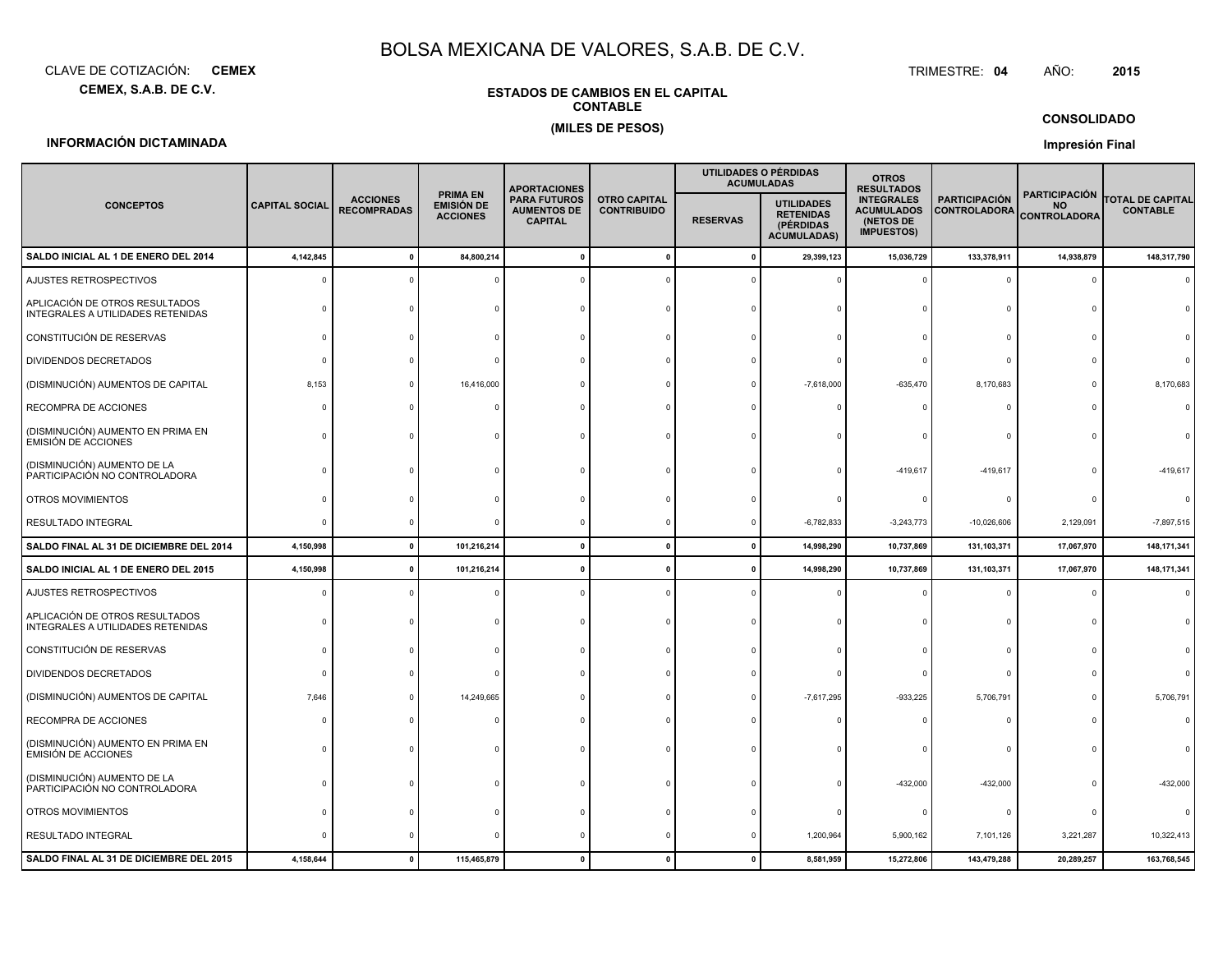CLAVE DE COTIZACIÓN: **CEMEX**

**INDIRECTO) CEMEX, S.A.B. DE C.V.**

# **ESTADOS DE FLUJOS DE EFECTIVO (METODO**

POR LOS PERIODOS DE DOCE MESES TERMINADOS EL 31 DE DICIEMBRE DE

2015 Y 2014

**INFORMACIÓN DICTAMINADA (MILES DE PESOS) Impresión Final**

**CONSOLIDADO**

|                                      |                                                                                                 | <b>AÑO ACTUAL</b>            | <b>AÑO ANTERIOR</b>       |
|--------------------------------------|-------------------------------------------------------------------------------------------------|------------------------------|---------------------------|
| <b>REF</b>                           | <b>CUENTA/SUBCUENTA</b>                                                                         | <b>IMPORTE</b>               | <b>IMPORTE</b>            |
| <b>ACTIVIDADES DE OPERACIÓN</b>      |                                                                                                 |                              |                           |
| 50010000                             | UTILIDAD (PERDIDA) NETA ANTES DE IMPUESTOS A LA UTILIDAD                                        | 3,441,880                    | $-1,830,193$              |
| 50020000                             | +(-) PARTIDAS SIN IMPACTO EN EL EFECTIVO                                                        | 5,988                        | 264,998                   |
| 50020010                             | + ESTIMACIÓN DEL PERIODO                                                                        | 0                            | 0                         |
| 50020020                             | +PROVISIÓN DEL PERIODO                                                                          | $\mathbf 0$                  | $\mathbf 0$               |
| 50020030                             | + (-) OTRAS PARTIDAS NO REALIZADAS                                                              | 5,988                        | 264.998                   |
| 50030000                             | +(-) PARTIDAS RELACIONADAS CON ACTIVIDADES DE INVERSIÓN                                         | 15,629,458                   | 16,754,342                |
| 50030010                             | + DEPRECIACIÓN Y AMORTIZACIÓN DEL PERIODO                                                       | 15,376,053                   | 14, 167, 186              |
| 50030020                             | (-) + UTILIDAD O PERDIDA EN VENTA DE PROPIEDADES PLANTA Y EQUIPO                                | $-211,953$                   | $-660.758$                |
| 50030030                             | +(-) PÉRDIDA (REVERSIÓN) POR DETERIORO                                                          | 1,526,744                    | 3,862,391                 |
| 50030040                             | (-)+PARTICIPACIÓN EN ASOCIADAS Y NEGOCIOS CONJUNTOS                                             | -737,980                     | $-294,072$                |
| 50030050                             | (-)DIVIDENDOS COBRADOS                                                                          | $-1,502$                     | 206                       |
| 50030060                             | (-)INTERESES A FAVOR                                                                            | $-321,904$                   | $-320,611$                |
| 50030070                             | (-)FLUCTUACIÓN CAMBIARIA                                                                        | $\mathbf 0$                  | $\mathbf 0$               |
| 50030080                             | (-) +OTRAS PARTIDAS                                                                             | $\Omega$                     | $\mathbf 0$               |
| 50040000                             | +(-) PARTIDAS RELACIONADAS CON ACTIVIDADES DE FINANCIAMIENTO                                    | 21,337,743                   | 19,277,391                |
| 50040010                             | (+)INTERESES DEVENGADOS A CARGO                                                                 | 20,682,540                   | 22,331,161                |
| 50040020                             | (+)FLUCTUACIÓN CAMBIARIA                                                                        | $-2,074,182$                 | $-3,933,777$              |
| 50040030                             | (+)OPERACIONES FINANCIERAS DE DERIVADOS                                                         | 2,729,385                    | 880,007                   |
| 50040040                             | + (-) OTRAS PARTIDAS                                                                            | $\Omega$                     | $\Omega$                  |
| 50050000                             | FLUJO DERIVADO DEL RESULTADO ANTES DE IMPUESTOS A LA UTILIDAD                                   | 40,415,069                   | 34,466,538                |
| 50060000                             | FLUJOS GENERADOS O UTILIZADOS EN LA OPERACIÓN                                                   | $-3,455,762$                 | $-5,630,308$              |
| 50060010                             | + (-) DECREMENTO (INCREMENTO) EN CLIENTES                                                       | $-3,384,056$                 | $-3,347,985$              |
| 50060020                             | + (-) DECREMENTO (INCREMENTO) EN INVENTARIOS                                                    | $-1.298.555$                 | $-2.715.726$              |
| 50060030                             | + (-) DECREMENTO (INCREMENTO) EN OTRAS CUENTAS POR COBRAR Y OTROS ACTIVOS<br><b>CIRCULANTES</b> | $-1,960,665$                 | 1,255,084                 |
| 50060040                             | + (-) INCREMENTO (DECREMENTO) EN PROVEEDORES                                                    | 7,206,649                    | 3,807,410                 |
| 50060050                             | + (-) INCREMENTO (DECREMENTO) EN OTROS PASIVOS                                                  | 3,418,001                    | 3,048,780                 |
| 50060060                             | + (-)IMPUESTOS A LA UTILIDAD PAGADOS O DEVUELTOS                                                | $-7,437,136$                 | $-7,677,871$              |
| 50070000                             | FLUJOS NETOS DE EFECTIVO DE ACTIVIDADES DE OPERACIÓN                                            | 36,959,307                   | 28,836,230                |
| <b>ACTIVIDADES DE INVERSIÓN</b>      |                                                                                                 |                              |                           |
| 50080000                             | FLUJOS NETOS DE EFECTIVO DE ACTIVIDADES DE INVERSIÓN                                            | $-9,738,992$                 | $-7,790,425$              |
| 50080010                             | (-)INVERSIONES CON CARÁCTER PERMANENTE                                                          | 0                            | $\mathbf 0$               |
| 50080020                             | +DISPOSICIONES DE INVERSIONES CON CARÁCTER PERMANENTE                                           | 6,479,142                    | 166,857                   |
| 50080030                             | (-)INVERSION EN PROPIEDADES, PLANTA Y EQUIPO                                                    | $-12,025,379$                | $-9,211,454$              |
| 50080040                             | +VENTA DE PROPIEDADES, PLANTA Y EQUIPO                                                          | 3,153,694                    | 3,245,993                 |
| 50080050                             | (-) INVERSIONES TEMPORALES                                                                      | $-1,076,392$                 | $-180, 135$               |
| 50080060                             | +DISPOSICION DE INVERSIONES TEMPORALES                                                          | $\mathbf 0$                  | $\mathbf 0$               |
| 50080070                             | (-)INVERSION EN ACTIVOS INTANGIBLES                                                             | $-907,921$                   | $-901,586$                |
| 50080080                             | +DISPOSICION DE ACTIVOS INTANGIBLES                                                             | $\mathbf 0$                  | $\mathbf 0$               |
| 50080090                             | (-)ADQUISICIONES DE NEGOCIOS                                                                    | $-3,757,253$                 | $\mathbf 0$               |
| 50080100                             | +DISPOSICIONES DE NEGOCIOS                                                                      | $\mathbf 0$                  | $\mathbf 0$               |
| 50080110                             | +DIVIDENDOS COBRADOS                                                                            | 1,502                        | $-206$                    |
| 50080120                             | +INTERESES COBRADOS                                                                             | 308,606                      | 379,978                   |
| 50080130                             | +(-) DECREMENTO (INCREMENTO) ANTICIPOS Y PRESTAMOS A TERCEROS                                   | $-2,061,826$                 | $-1,128,616$              |
| 50080140                             | + (-) OTRAS PARTIDAS                                                                            | 146,835                      | $-161,256$                |
| <b>ACTIVIDADES DE FINANCIAMIENTO</b> |                                                                                                 |                              |                           |
| 50090000                             | FLUJOS NETOS DE EFECTIVO DE ACTIVIDADES DE FINANCIAMIENTO                                       | $-24,529,613$                | $-23,632,919$             |
| 50090010                             | + FINANCIAMIENTOS BANCARIOS                                                                     | $-9,834,530$                 | $-7,621,762$              |
| 50090020                             | + FINANCIAMIENTOS BURSÁTILES                                                                    | $\mathbf 0$                  | $\Omega$                  |
| 50090030                             | + OTROS FINANCIAMIENTOS                                                                         | $-899,773$                   | 1,951,230                 |
| 50090040                             | (-) AMORTIZACIÓN DE FINANCIAMIENTOS BANCARIOS                                                   | $\mathbf 0$                  | $\mathbf 0$               |
| 50090050                             | (-) AMORTIZACIÓN DE FINANCIAMIENTOS BURSÁTILES                                                  | $\mathbf 0$                  | $\mathbf 0$               |
| 50090060                             | (-) AMORTIZACIÓN DE OTROS FINANCIAMIENTOS                                                       | 0                            | $\mathbf 0$               |
| 50090070                             | + (-) INCREMENTO (DECREMENTO) EN EL CAPITAL SOCIAL                                              | $\mathbf 0$                  | 0                         |
| 50090080                             | (-) DIVIDENDOS PAGADOS                                                                          | 0                            | $\mathbf 0$               |
| 50090090                             | + PRIMA EN EMISIÓN DE ACCIONES                                                                  | 0<br>$\mathbf 0$             | $\mathbf 0$               |
| 50090100                             | + APORTACIONES PARA FUTUROS AUMENTOS DE CAPITAL                                                 |                              | $\mathbf 0$               |
| 50090110                             | (-)INTERESES PAGADOS                                                                            | $-17,470,770$<br>$\mathbf 0$ | $-16,743,743$<br>$\Omega$ |
| 50090120<br>50090130                 | (-)RECOMPRA DE ACCIONES                                                                         | 3,675,460                    | $-1,218,644$              |
|                                      | + (-) OTRAS PARTIDAS                                                                            |                              |                           |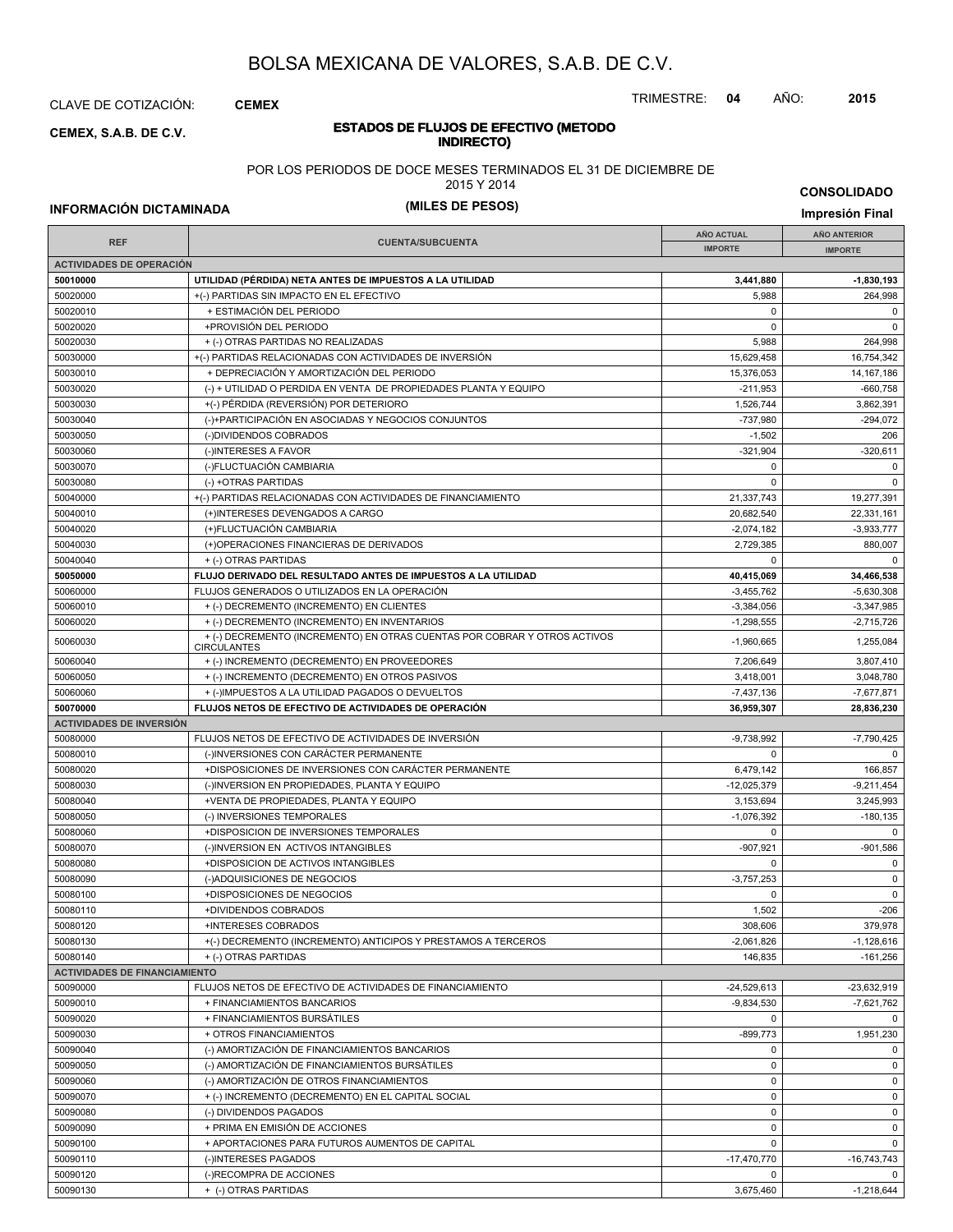CLAVE DE COTIZACIÓN: **CEMEX**

**INDIRECTO) CEMEX, S.A.B. DE C.V.**

# **ESTADOS DE FLUJOS DE EFECTIVO (METODO**

POR LOS PERIODOS DE DOCE MESES TERMINADOS EL 31 DE DICIEMBRE DE

2015 Y 2014

**INFORMACIÓN DICTAMINADA (MILES DE PESOS) Impresión Final**

**IMPRESIÓN FINAL EN EN ENCLORED EN EL ENCLORED EN EL ENCLORED EN EL ENCLORED EN EL ENCLORED EN EL ENCLORED EN EL ENCLORED EN EL ENCLORED EN EL ENCLORED EN EL ENCLORED EN EL ENCLORED EN EL ENCLORED EN EL ENCLORED EN EL ENCL AÑO ACTUAL IMPORTE IMPORTE REF AÑO ANTERIOR IMPORTE 50100000 INCREMENTO (DISMINUCION) DE EFECTIVO Y EQUIVALENTES DE EFECTIVO 2,690,702 2,690,702 2,687,114 50110000 CAMBIOS EN EL VALOR DEL EFECTIVO Y EQUIVALENTES DE EFECTIVO 0 0** 50120000 EFECTIVO Y EQUIVALENTES DE EFECTIVO AL PRINCIPIO DEL PERIODO 12,589,375 15,176,489 **50130000 EFECTIVO Y EQUIVALENTES DE EFECTIVO AL FINAL DEL PERIODO 15,280,077 12,589,375**

**CONSOLIDADO**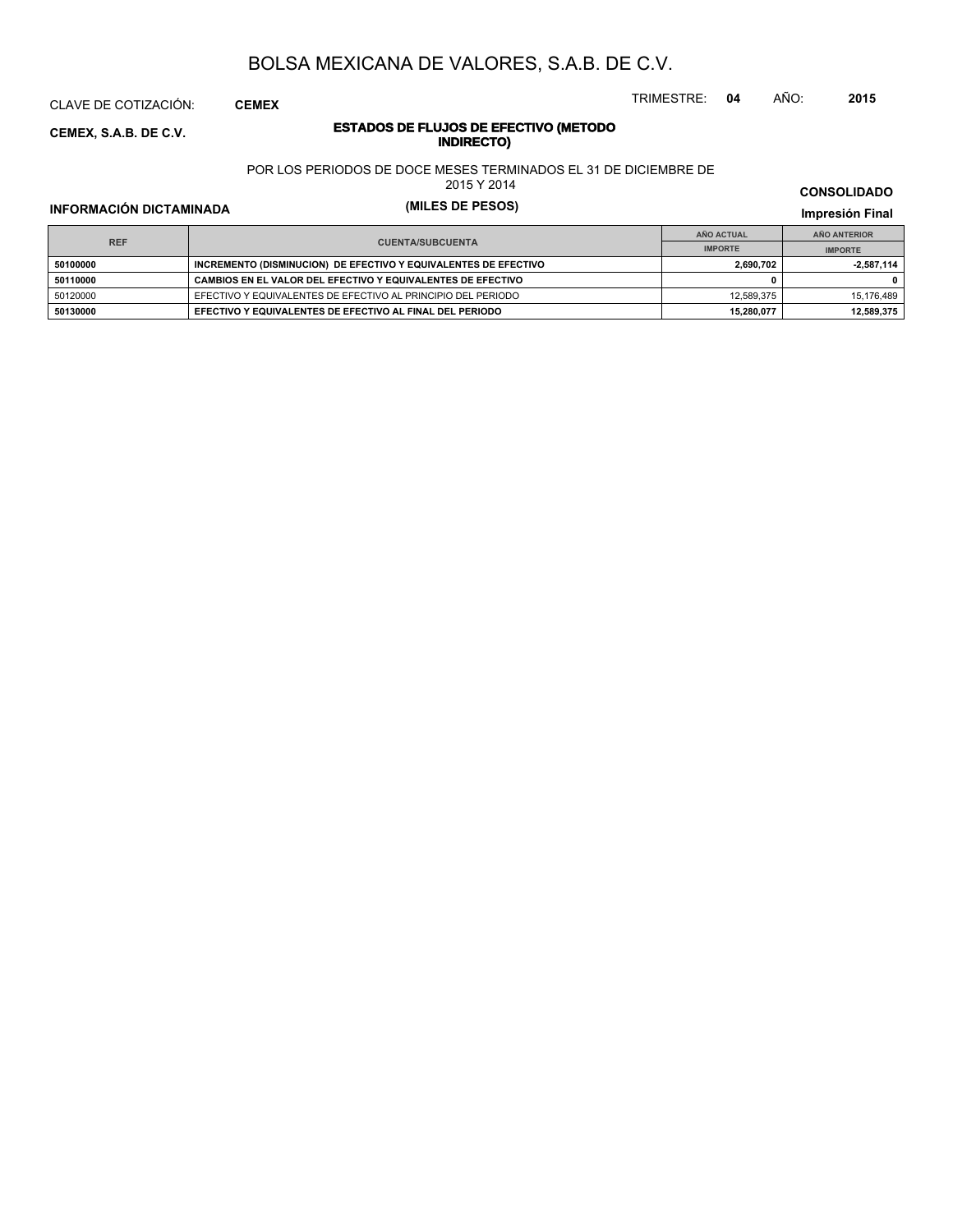CLAVE DE COTIZACIÓN: **CEMEX**

**CEMEX, S.A.B. DE C.V.**

#### **COMENTARIOS Y ANALISIS DE LA ADMINISTRACIÓN SOBRE LOS RESULTADOS DE OPERACIÓN Y SITUACIÓN FINANCIERA DE LA COMPAÑÍA**

 $1/12$ **CONSOLIDADO Impresión Final PAGINA** 

## **INFORMACIÓN DICTAMINADA**

Resultados operativos y financieros destacados

La información no incluye operaciones discontinuas. Favor de referirse a la página 17 en este reporte para mayor información.

 Volúmenes de cemento y agregados en miles de toneladas métricas. Volúmenes de concreto en miles de metros cúbicos.

 En millones de dólares, excepto volúmenes, porcentajes, empleados y cantidades por CPO. CPOs en circulación promedio representados en millones.

Por favor referirse a la página 8 para información de los CPOs en circulación a final del trimestre.

\* Porcentaje de variación comparable ajustado por inversiones/desinversiones y fluctuaciones cambiarias.

(1)La información incluye operaciones discontinuas

(2)En 2014 y 2015, los efectos de las acciones potencialmente dilutivas generan antidilución; por tal motivo, no existe cambio entre la pérdida por acción básica y la pérdida por acción diluida reportadas

Las ventas netas consolidadas durante el cuarto trimestre de 2015 disminuyeron a 3,416 millones de dólares, lo que representa un descenso de 9%, o un aumento de 2% de forma comparable para las operaciones existentes ajustadas por las fluctuaciones cambiarias comparado con el cuarto trimestre del 2014. El aumento en las ventas netas consolidadas fue resultado de mejores precios en moneda local para nuestros productos en la mayoría de nuestras operaciones así como mayores volúmenes en Estados Unidos y nuestras regiones de Mediterráneo y Asia.

El costo de ventas como porcentaje de ventas netas permaneció constante durante el cuarto trimestre de 2015 comparado con el mismo periodo del año anterior en 65.5%. Gastos de operación como porcentaje de ventas netas disminuyeron en 0.3pp durante el cuarto trimestre del 2015 en relación al mismo periodo del año anterior, de 22.8% a 22.5%. La disminución fue principalmente impulsada por menores gastos de distribución y nuestras iniciativas de reducción de costos.

El flujo de operación (Operating EBITDA) disminuyó en 4% a 663 millones de dólares ó aumentó 7% de forma comparable para las operaciones existentes ajustadas por las fluctuaciones cambiarias durante el cuarto trimestre de 2015 comparado con el mismo periodo del año anterior. El aumento de forma comparable fue principalmente por mayores contribuciones de Estados Unidos y México, así como de nuestras regiones de Norte de Europa y Asia.

El margen de flujo de operación aumentó en 0.9pp, de 18.5% en el cuarto trimestre de 2014 a 19.4% este trimestre.

La ganancia (pérdida) en instrumentos financieros para el trimestre resultó en una pérdida de 21 millones de dólares, debida principalmente a nuestros derivados sobre las acciones de CEMEX.

El resultado por fluctuación cambiaria para el trimestre fue una pérdida de 21 millones de dólares debida a la fluctuación del peso mexicano respecto al dólar, parcialmente contrarrestada por la fluctuación del euro respecto al dólar.

La utilidad (pérdida) neta de la participación controladora registró una utilidad de 144 millones de dólares en el cuarto trimestre de 2015 comparada con una pérdida de 178 millones de dólares en el mismo trimestre de 2014. La utilidad refleja principalmente menores otros gastos, menor pérdida en instrumentos financieros, menor gasto financiero y un efecto positivo en operaciones discontinuas, parcialmente contrarrestado por menor ganancia por fluctuación cambiaria, menor resultado de operación antes de otros gastos, neto y mayor participación no-controladora.

La deuda total más notas perpetuas disminuyó 254 millones de dólares durante el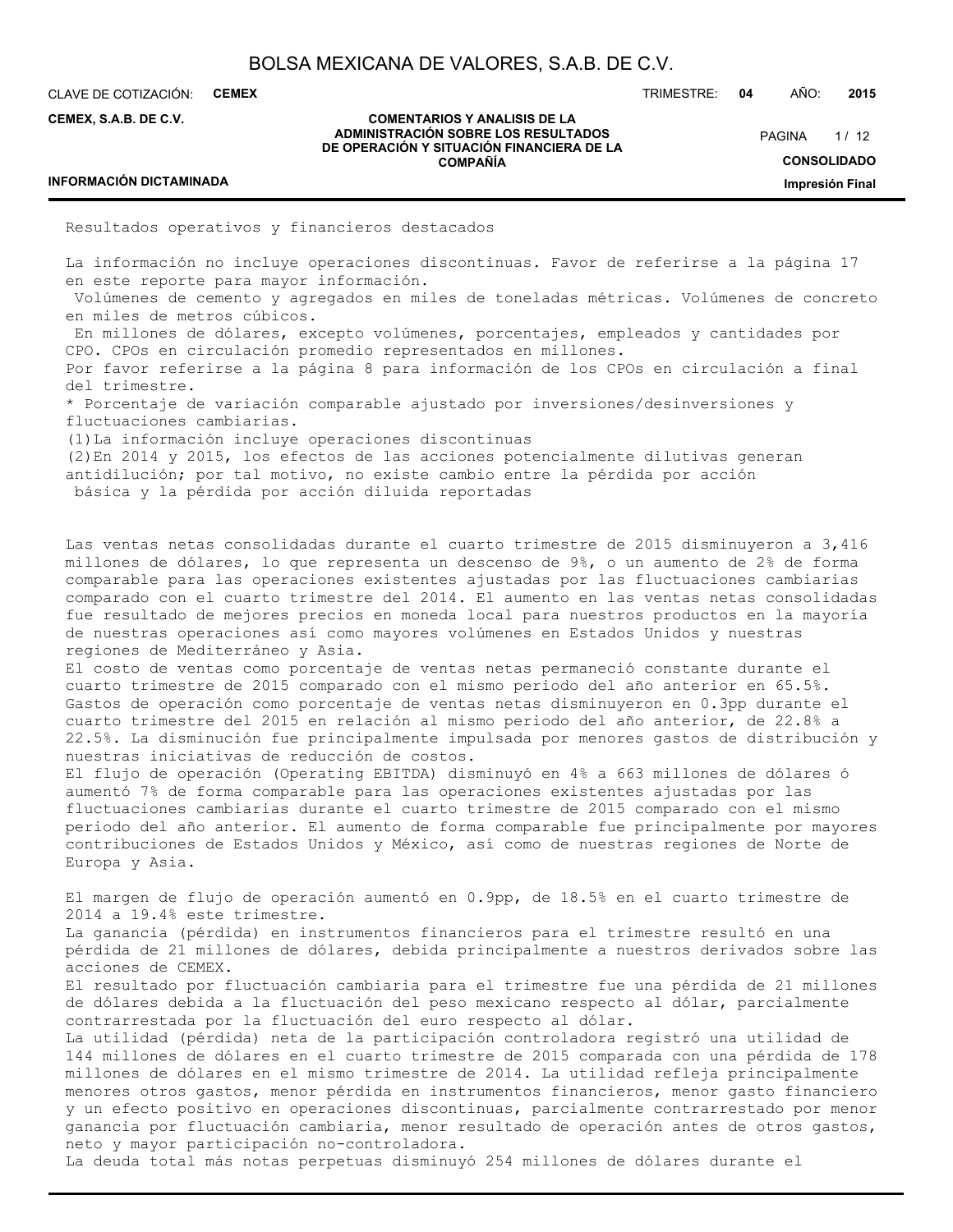**COMENTARIOS Y ANALISIS DE LA ADMINISTRACIÓN SOBRE LOS RESULTADOS DE OPERACIÓN Y SITUACIÓN FINANCIERA DE LA COMPAÑÍA**

CLAVE DE COTIZACIÓN: **CEMEX**

**CEMEX, S.A.B. DE C.V.**

TRIMESTRE: **04** AÑO: **2015**

 $2/12$ **PAGINA** 

**CONSOLIDADO**

**Impresión Final**

## **INFORMACIÓN DICTAMINADA**

trimestre.

Resultados operativos México

En México, nuestros volúmenes domésticos de cemento gris disminuyeron en 6% durante el trimestre y aumentaron en 1% durante el año completo 2015, en comparación con los mismos periodos del año pasado. Los volúmenes de concreto disminuyeron 16% y 5% durante el trimestre y el año completo, respectivamente, comparado con los mismos periodos del 2014.

Nuestros volúmenes se vieron afectados por nuestro enfoque en nuestra estrategia "value-before-volume" y en rentabilidad. Sin embargo, los volúmenes de cemento aumentaron en 4%, de forma secuencial, manteniendo estable nuestra posición de mercado. El sector industrial y comercial fue el mayor impulsor de la demanda de nuestros volúmenes de cemento durante el 2015, con una moderación en la actividad durante el cuarto trimestre. La actividad comercial continuó con fortaleza durante el trimestre. El sector formal residencial también registró un desempeño positivo durante 2015, apoyado por el crecimiento del crédito hipotecario de la banca privada y entidades públicas.

### Estados Unidos

En los Estados Unidos, nuestros volúmenes domésticos de cemento gris, concreto y agregados aumentaron en 5%, 12% y 8%, respectivamente, durante el cuarto trimestre de 2015 en comparación con el mismo periodo del año pasado. De forma comparable, ajustando por la adquisición de plantas de concreto en California, los volúmenes de concreto crecieron en 9% en comparación con el año pasado. Durante el año completo, los volúmenes domésticos de cemento gris, concreto comparable y agregados crecieron en 2%, 10% y 6%, respectivamente, en comparación con el 2014.

El crecimiento de nuestros volúmenes durante el trimestre fue apoyado por condiciones climáticas favorables a pesar de la reducción en la demanda de cemento para pozos petroleros. Los sectores residencial e infraestructura fueron los principales impulsores del crecimiento del volumen durante el trimestre. Los comienzos de vivienda aumentaron 12% en el 2015 impulsados por el bajo nivel de inventarios, creación de empleo y la mayor formación de hogares. Es importante resaltar que hubo un repunte en la construcción de vivienda unifamilar, la cual creció a doble dígito. En el sector infraestructura, la actividad repuntó durante la segunda mitad del 2015 impulsada por el gasto estatal y los fondos de "TIFIA". También, en diciembre el Congreso aprobó la ley de transporte por 5 años de \$305 trillones de dólares denominada "FAS Act", Fixing America's Surface Transportation. El crecimiento del sector industrial y comercial, excluyendo la actividad relacionada a los pozos petroleros, continuó apoyado por el gasto en construcción de alojamiento y oficinas.

#### Norte de Europa

Nuestros volúmenes domésticos de cemento gris en la región Norte de Europa, de forma comparable ajustando por las transacciones con Holcim cerradas al inicio del primer trimestre del 2015, aumentaron en 2% y 9% durante el cuarto trimestre y el año completo, respectivamente, comparado con los mismos periodos de 2014. En Alemania, los volúmenes comparables de cemento aumentaron en 7% y 6% durante el cuarto trimestre y el año completo, respectivamente, comparado con los mismos periodos del año anterior. El sector residencial se mantuvo como principal impulsor del consumo de cemento durante el trimestre a pesar de la capacidad limitada de la industria local de construcción y restricciones de las autoridades. Este sector continúa beneficiándose de bajo desempleo, bajas tasas de interés, aumento en el poder adquisitivo y mayor inmigración.

En Polonia, los volúmenes domésticos de cemento gris de nuestras operaciones aumentaron en 2% y 15% durante el trimestre y el año completo, respectivamente, en comparación con los mismos periodos del 2014. El crecimiento de los volúmenes durante el trimestre fue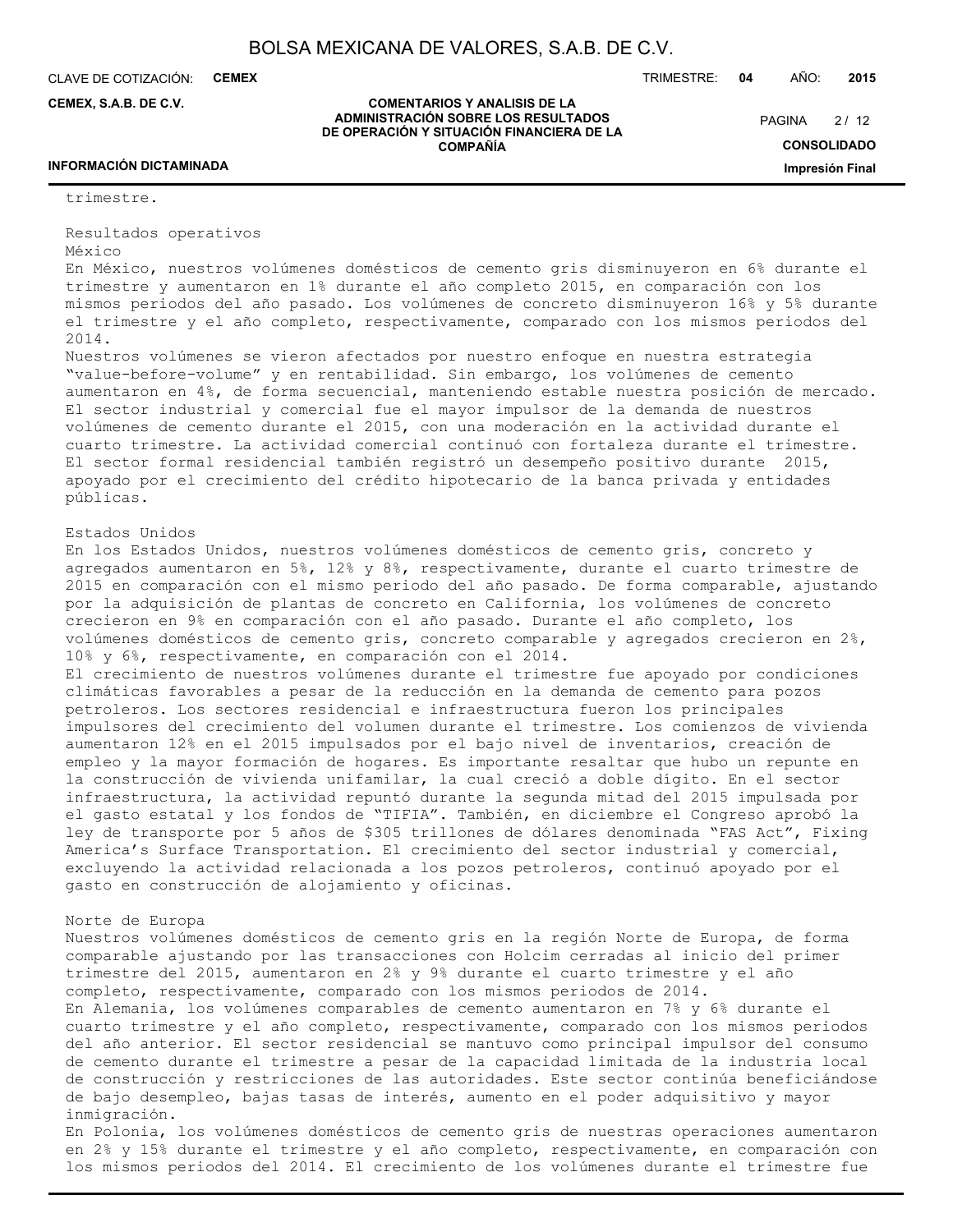CLAVE DE COTIZACIÓN: **CEMEX**

**INFORMACIÓN DICTAMINADA**

**CEMEX, S.A.B. DE C.V.**

#### TRIMESTRE: **04** AÑO: **2015**

#### **COMENTARIOS Y ANALISIS DE LA ADMINISTRACIÓN SOBRE LOS RESULTADOS DE OPERACIÓN Y SITUACIÓN FINANCIERA DE LA COMPAÑÍA**

 $3/12$ **PAGINA** 

**CONSOLIDADO**

#### **Impresión Final**

impulsado por condiciones climáticas favorables. El crecimiento de los volúmenes en el año completo refleja nuestros esfuerzos para mantener estable nuestra posición de mercado durante el 2015 en un contexto de menor demanda a la anticipada y una retadora dinámica de mercado. Los sectores infraestructura y residencial fueron los principales impulsores de la demanda durante el año. Sin embargo, la demanda del sector infraestructura fue menor a la anticipada en el año debido al retraso de los proyectos anunciados.

En nuestras operaciones en Francia, los volúmenes de concreto y agregados aumentaron en 4% y 1% durante el cuarto trimestre en comparación con el mismo periodo del año pasado. Para el año completo, los volúmenes de concreto y agregados disminuyeron en 5% y 2%, respectivamente, en comparación con el año pasado. Se registró mayor actividad en los volúmenes de trading de agregados durante el trimestre y el año completo. Los volúmenes en el trimestre se beneficiaron de mayor actividad en el sector residencial. Los permisos residenciales y contratos laborales temporales aumentaron durante el trimestre. El repunte en las ventas de vivienda es reflecto del efecto de las iniciativas del gobierno, que incluyen un programa de compra-renta y un paquete de estímulos.

En el Reino Unido, nuestros volúmenes domésticos de cemento gris y agregados aumentaron en 1% y 8%, respectivamente, mientras que los volúmenes de concreto disminuyeron en 3% durante el cuarto trimestre de 2015 en comparación con el año anterior. Para el año completo, los volúmenes de cemento gris doméstico y agregados aumentaron en 7% y 5%, respectivamente, mientras que los volúmenes de concreto disminuyeron 2% en comparación con el año pasado. El crecimiento de los volúmenes de cemento fue impulsado por todos nuestros principales sectores de demanda. La disminución en los volúmenes de concreto refleja nuestro enfoque en rentabilidad.

#### Mediterráneo

Nuestros volúmenes domésticos de cemento gris en la región Mediterráneo aumentaron en 7% durante el cuarto trimestre y disminuyeron en 2% durante el año completo, comparado con los mismos periodos del 2014. De forma comparable ajustando por las transacciones con Holcim cerradas al principio del primer trimestre, los volúmenes domésticos de cemento gris disminuyeron en 3% y 9% durante el cuarto trimestre y el año completo, respectivamente, comparado con los mismos periodos del 2014.

En España, nuestros volúmenes domésticos de cemento gris aumentaron en 46% y nuestros volúmenes de concreto disminuyeron en 17% durante el trimestre, en comparación con el año pasado. De forma comparable, los volúmenes de cemento disminuyeron en 10% y 9% durante el trimestre y el año completo, respectivamente, comparado con los mismos periodos del 2014. La disminución en los volúmenes comparables de cemento se debe principalmente a nuestro enfoque en volúmenes más rentables. El incremento de créditos hipotecarios y venta de casas, así como la mejora en los precios, continuaron generando un efecto positivo en el sector residencial durante el trimestre. En Egipto, nuestros volúmenes domésticos de cemento gris aumentaron en 4% durante el cuarto trimestre y disminuyeron en 9% en el año completo, en comparación con los mismos periodos del 2014. Los volúmenes durante el trimestre se beneficiaron de la continuidad de proyectos gubernamentales. Durante el trimestre y el año completo hubo un incremento de la actividad formal la cual impulsó el crecimiento de nuestros volúmenes de cemento a granel y de concreto.

América del Sur, Central y el Caribe Nuestros volúmenes de cemento gris doméstico en la región disminuyeron en 5% y 4% durante el cuarto trimestre y el año completo, respectivamente, en comparación con los mismos periodos del año pasado. En Colombia, durante el cuarto trimestre nuestros volúmenes de cemento gris doméstico, concreto y agregados disminuyeron en 8%, 11% y 16%, respectivamente, comparado con el mismo trimestre del 2014. Para el año completo, nuestros volúmenes de cemento, concreto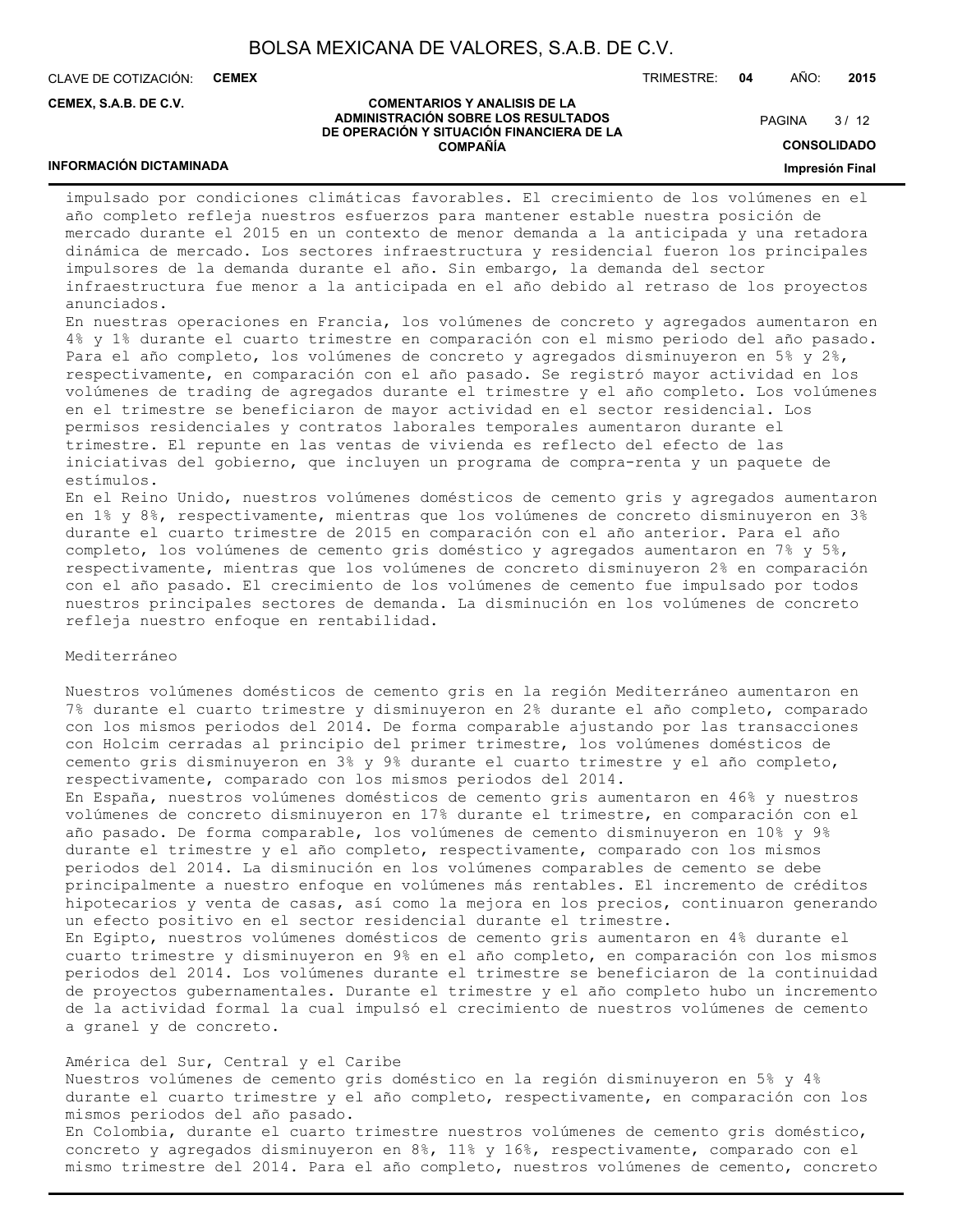CLAVE DE COTIZACIÓN: **CEMEX**

**CEMEX, S.A.B. DE C.V.**

TRIMESTRE: **04** AÑO: **2015**

#### **COMENTARIOS Y ANALISIS DE LA ADMINISTRACIÓN SOBRE LOS RESULTADOS DE OPERACIÓN Y SITUACIÓN FINANCIERA DE LA COMPAÑÍA**

 $4/12$ **PAGINA** 

**CONSOLIDADO**

#### **Impresión Final**

#### **INFORMACIÓN DICTAMINADA**

y agregados disminuyeron en 9%, 3% y 6%, respectivamente, comparado con el año completo 2014. El desempeño de nuestros volúmenes durante el trimestre y el año completo es explicado principalmente por una base alta de comparación en 2014, así como nuestra estrategia "value-before-volume". Durante el cuarto trimestre nuestros precios en moneda local aumentaron 5% de forma secuencial, y en 18% comparado con el mismo trimestre del 2014.

## Asia

Nuestros volúmenes de cemento gris doméstico en nuestra región de Asia aumentaron en 10% y 15% durante el cuarto trimestre y el año completo, respectivamente, comparado con los mismos periodos del año anterior.

En Filipinas, nuestros volúmenes domésticos de cemento gris mostraron una dinámica favorable. Los volúmenes durante el trimestre se beneficiaron de mayor actividad en nuestros principales sectores. El sector de infraestructura mostró una mayor demanda durante el trimestre. Además, el sector residencial se mantuvo sólido con los desarrolladores inmobiliarios que continuaron realizando proyectos residenciales apoyados por la inflación estable, bajas tasas de interés hipotecarias y la mayor demanda de vivienda de filipinos en el extranjero. El sector industrial y comercial continuó con su trayectoria de crecimiento impulsado por la demanda de espacios de oficina.

Flujo de operación, flujo de efectivo libre e información sobre deuda

Flujo de operación y flujo de efectivo libre

El flujo de efectivo libre durante el trimestre más los recursos de nuestras desinversiones fueron utilizados principalmente para restablecer nuestra caja y para pagar deuda. Nuestra deuda durante el trimestre refleja un efecto positivo de conversión de tipo de cambio por 71 millones de dólares.

Información sobre deuda y notas perpetuas (1)Incluye convertibles y arrendamientos financieros, de acuerdo a las Normas Internacionales de Información Financiera (NIIF). (2)La deuda fondeada consolidada al 31 de diciembre de 2015 es de 13,806 millones de dólares de acuerdo a nuestras obligaciones contractuales del Contrato de Crédito. (3)Flujo de operación calculado de acuerdo a NIIF. (4)Gasto por interés calculado de acuerdo a nuestras obligaciones contractuales del Contrato de Crédito.

Información sobre capital e instrumentos derivados

Información sobre capital

Las acciones en circulación equivalen al total de unidades equivalentes de CPOs de CEMEX menos las acciones en subsidiarias, las cuales al 31 de diciembre de 2015 eran 18,991,576. CEMEX tiene vigente obligaciones forzosamente convertibles que, al momento de conversión, incrementarán el número de CPOs en circulación en aproximadamente 218 millones, sujeto a ajustes antidilución.

Planes de compensación a largo plazo para ejecutivos Al 31 de diciembre de 2015, los ejecutivos en estos programas tenían un total de 30,056,793 CPOs restringidos, representando el 0.2% del total de CPOs en circulación a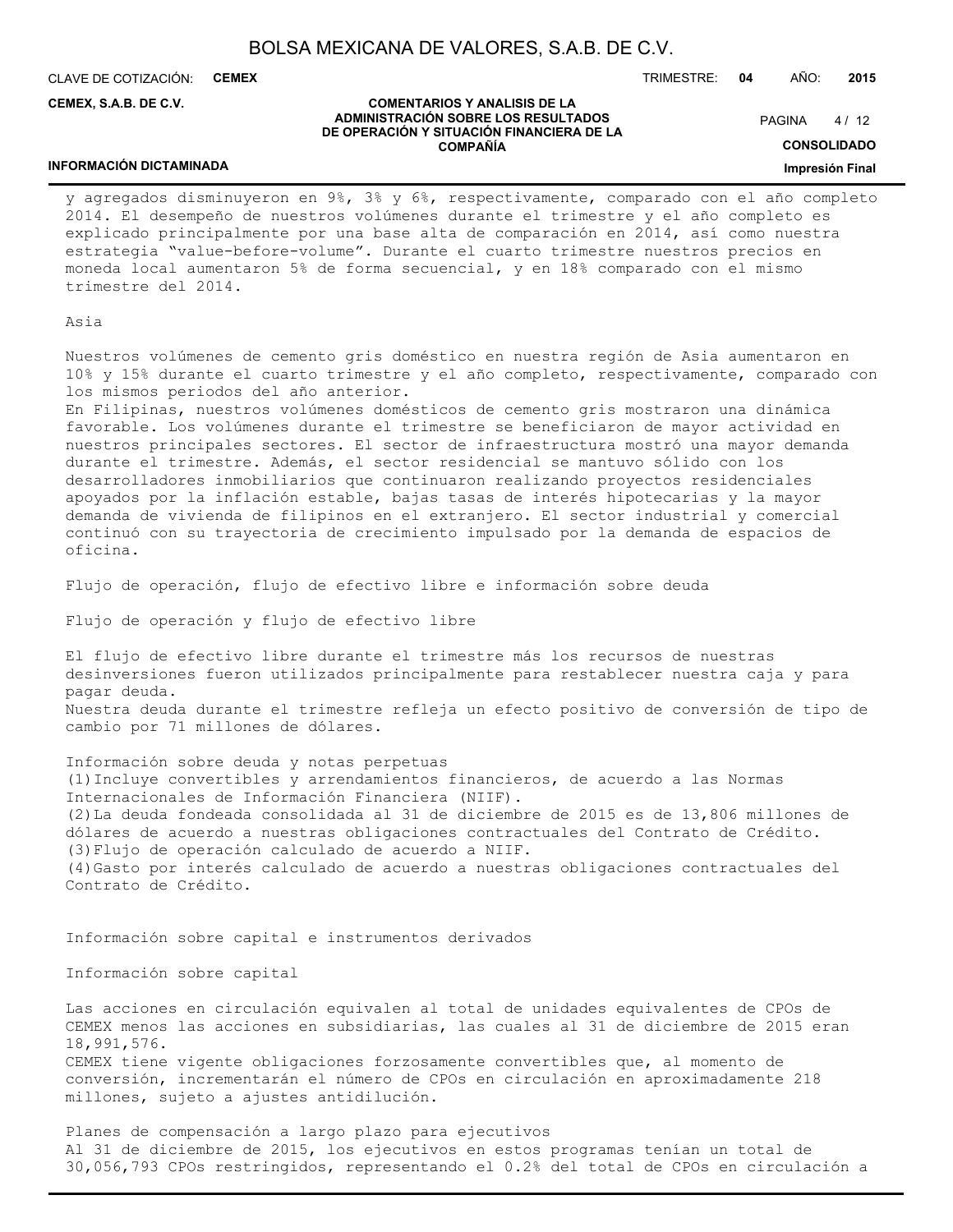CLAVE DE COTIZACIÓN: **CEMEX**

**CEMEX, S.A.B. DE C.V.**

TRIMESTRE: **04** AÑO: **2015**

 $5/12$ **PAGINA** 

**ADMINISTRACIÓN SOBRE LOS RESULTADOS DE OPERACIÓN Y SITUACIÓN FINANCIERA DE LA COMPAÑÍA**

**COMENTARIOS Y ANALISIS DE LA**

**CONSOLIDADO Impresión Final**

## **INFORMACIÓN DICTAMINADA**

dicha fecha.

### Instrumentos derivados

El valor de mercado estimado de los instrumentos derivados arriba mencionados representa el valor estimado de liquidación de dichos instrumentos a la fecha de valuación. Dicha valuación está determinada por medio del resultado estimado de liquidación o mediante cotización de precios de mercado, los cuales pueden fluctuar en el tiempo. Los valores de mercado y montos nominales de los instrumentos derivados no representan cantidades de efectivo intercambiadas por las partes involucradas; las cantidades en efectivo se determinarán al terminar los contratos considerando los valores nominales de los mismos, así como los demás términos de los instrumentos derivados. Los valores de mercado no deben ser vistos en forma aislada sino que deben ser analizados con relación al valor de mercado de los instrumentos de los cuales se originan y de la reducción total en el riesgo de CEMEX.

Nota: De acuerdo con las NIIF, las compañías deben reconocer todos los instrumentos financieros derivados en el balance general como activos o pasivos, a su valor de mercado estimado, con los cambios en dicho valor reconocidos en el estado de resultados del periodo en que ocurren, excepto cuando dichas operaciones son contratadas con fines de cobertura, en cuyo caso los cambios del valor de mercado estimado de dichos instrumentos derivados relacionados son reconocidos temporalmente en el capital y luego reclasificados al estado de resultados compensando los efectos del instrumento cubierto conforme los efectos de dicho instrumento son reconocidos en el estado de resultados. Al 31 de diciembre de 2015, en relación al reconocimiento del valor razonable estimado de su portafolio de derivados, CEMEX reconoció incrementos en sus activos y pasivos, los cuales resultaron en un activo neto de 44 millones de dólares, incluyendo un pasivo por 10 millones de dólares correspondientes a un derivado implícito relacionado con nuestras obligaciones forzosamente convertibles, que en función de nuestros acuerdos de deuda, son presentados netos del activo asociado con los instrumentos financieros derivados. Los montos nominales de los instrumentos derivados corresponden en gran medida a los montos de los activos, pasivos o transacciones de capital que dichos derivados cubren.

(1)Excluye un contrato de intercambio ("swap") de tasas de interés relacionado a nuestros contratos de energía a largo plazo. Al 31 de diciembre de 2015, el monto nocional de dicho contrato de intercambio era de 157 millones de dólares y tenía un valor de mercado positivo de aproximadamente 28 millones de dólares. (2)Excluye ciertos derivados por tipo de cambio, al 31 de diciembre de 2015, el monto nocional de los derivados por tipo de cambio era de 173 millones de dólares y tenía un valor de mercado negativo de aproximadamente 1 millón de dólares. (3)Neto de efectivo depositado como garantía en nuestras posiciones abiertas. Los depósitos en garantía fueron 14 millones de dólares al 31 de diciembre de 2014. (4)Según requiere las NIIF, el valor de mercado estimado al 31 de diciembre de 2015 y 2014 incluye un pasivo de 10 millones de dólares y 28 millones de dólares, respectivamente, relacionado a un derivado implícito en las obligaciones forzosamente convertibles de CEMEX.

## Otras actividades

## CEMEX anunció cambios organizacionales

El 1 de diciembre de 2015, CEMEX anunció cambios organizacionales en su estructura directiva, los cuales entraron en vigor el 1 de enero de 2016. Todos los ejecutivos mencionados a continuación son actualmente miembros del comité ejecutivo y cuentan con una amplia experiencia operativa internacional: Juan Romero Torres fue ratificado como Presidente de CEMEX México. Ignacio Madridejos Fernández fue nombrado Presidente de CEMEX Estados Unidos. Jaime Gerardo Elizondo Chapa fue nombrado Presidente de CEMEX Europa. Esta nueva región integra ahora todas nuestras operaciones en Europa,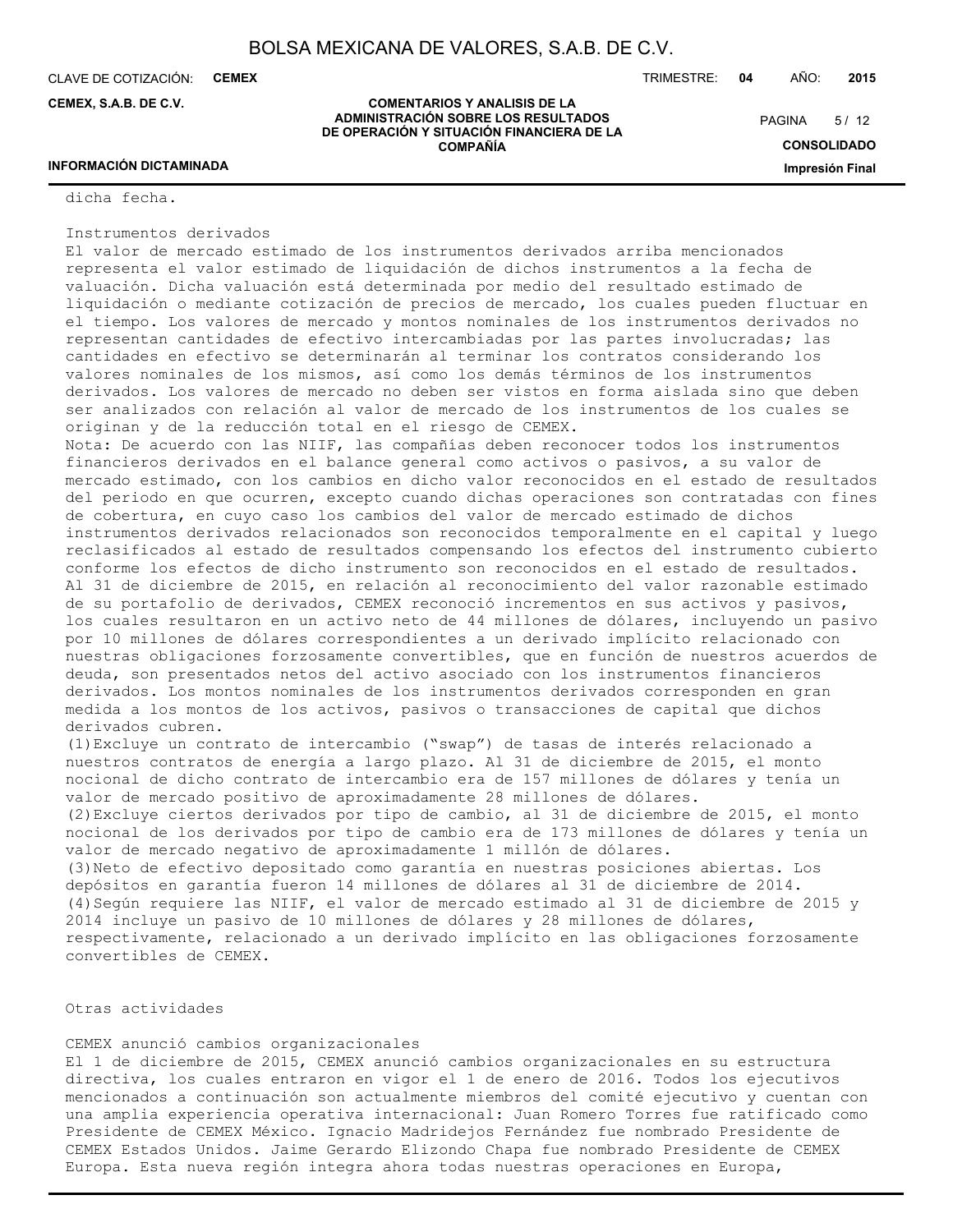CLAVE DE COTIZACIÓN: **CEMEX**

**INFORMACIÓN DICTAMINADA**

**CEMEX, S.A.B. DE C.V.**

TRIMESTRE: **04** AÑO: **2015**

#### **COMENTARIOS Y ANALISIS DE LA ADMINISTRACIÓN SOBRE LOS RESULTADOS DE OPERACIÓN Y SITUACIÓN FINANCIERA DE LA COMPAÑÍA**

 $6/12$ **PAGINA** 

**CONSOLIDADO**

**Impresión Final**

incluyendo España y Croacia. Jaime Muguiro Domínguez fue nombrado Presidente de CEMEX Centro, Sudamérica y el Caribe. Joaquín Miguel Estrada Suárez fue nombrado Presidente de CEMEX Asia, Medio Oriente y África. La actual región Asia incluye ahora las operaciones de CEMEX en Medio Oriente y África. Karl Watson Jr., ex Presidente de CEMEX Estados unidos, se retiró de la compañía a partir del 1 de enero de 2016 y se mantiene en un rol de asesoría hasta el 30 de junio de 2016. Todas las Vice Presidencias Ejecutivas que encabezan funciones corporativas y que reportan al Director General se mantienen sin cambios.

Reconocen en Europa prácticas de salud y seguridad de CEMEX

El 24 de noviembre de 2015, CEMEX informó que sus operaciones en Reino Unido y Letonia recibieron prestigiosos galardones de la industria por sus sobresalientes prácticas en salud y seguridad. CEMEX Reino Unido fue premiada con el Trofeo John Crabbe, la máxima distinción en salud y seguridad otorgada por la Asociación de Productos Minerales (MPA, por sus siglas en inglés). CEMEX Letonia recibió el Casco Dorado Lituano, concedido por el organismo de Inspección Laboral Estatal de la República de Letonia en reconocimiento a la implementación de buenas prácticas en seguridad laboral. El jurado de esta edición del Trofeo John Crabbe destacó la excelencia de CEMEX Reino Unido en cuatro áreas clave: capacitación para el liderazgo a todos los gerentes con objetivos definidos y perceptibles, integración de la salud y el bienestar en los valores fundamentales de CEMEX Reino Unido, intervención para prevenir conductas de riesgo como una parte de la cultura de la compañía en todos los niveles, además de solidez en la gestión de contratistas. Adicionalmente a dos reconocimientos individuales, las prácticas en salud y seguridad de CEMEX Reino Unido fueron premiadas en las categorías de Iniciativas de Transporte, Seguridad de Contratistas, Iniciativas de Ingeniería, Reducción de riesgos en carretera, Salud y Bienestar laboral, y Seguridad conductual. CEMEX Letonia obtuvo el Casco Dorado Lituano gracias a sus esfuerzos de prevención de riesgos en el lugar de trabajo y por compartir esta experiencia con otras compañías.

## CEMEX fue reconocido por transparencia en información ambiental

El 11 de Noviembre de 2015, CEMEX informó que obtuvo el segundo lugar en el Índice de Liderazgo de Divulgación de Carbono en Latinoamérica (Latin American Climate Disclosure Leadership Index), una clasificación realizada por CDP que reconoce a las compañías líderes en la divulgación de información relacionada a su desempeño medioambiental y su gestión de emisiones de CO2. CEMEX obtuvo este reconocimiento por sus buenas prácticas en materia de sostenibilidad y por la amplitud de la información publicada, la cual fue calificada con 99 puntos de 100 por su transparencia y exhaustividad. Este es el cuarto año consecutivo en el que CEMEX figura en este ranking. CDP es una organización internacional sin fines de lucro que provee un sistema global único para que las empresas y ciudades midan, divulguen, gestionen y compartan información vital sobre el medio ambiente.

## CEMEX premia obras más destacadas en el mundo

El 6 de noviembre de 2015, CEMEX dio a conocer las obras ganadoras de la Edición XXIV del PREMIO OBRAS CEMEX durante la ceremonia de entrega celebrada en el Colegio Vizcaínas de la Ciudad de México. Este año PREMIO OBRAS CEMEX contó con la participación de 637 edificaciones en la Edición México y 36 en la Edición Internacional, con obras construidas en Alemania, Colombia, Costa Rica, Croacia, España, Estados Unidos, Guatemala, Hungría, México, Nicaragua, Panamá, Puerto Rico y República Dominicana. Las obras presentadas fueron sometidas a la evaluación de un jurado compuesto por 17 representantes de la industria de la construcción, academia, instituciones gubernamentales y organismos privados de 8 distintos países. Las edificaciones ganadoras fueron reconocidas por la diversidad en soluciones técnicas, conceptuales y estéticas aplicadas a su diseño, uso o construcción.

CEMEX cerró la transacción de Austria y Hungría El 2 de noviembre de 2015, CEMEX informó que cerró la venta de sus operaciones en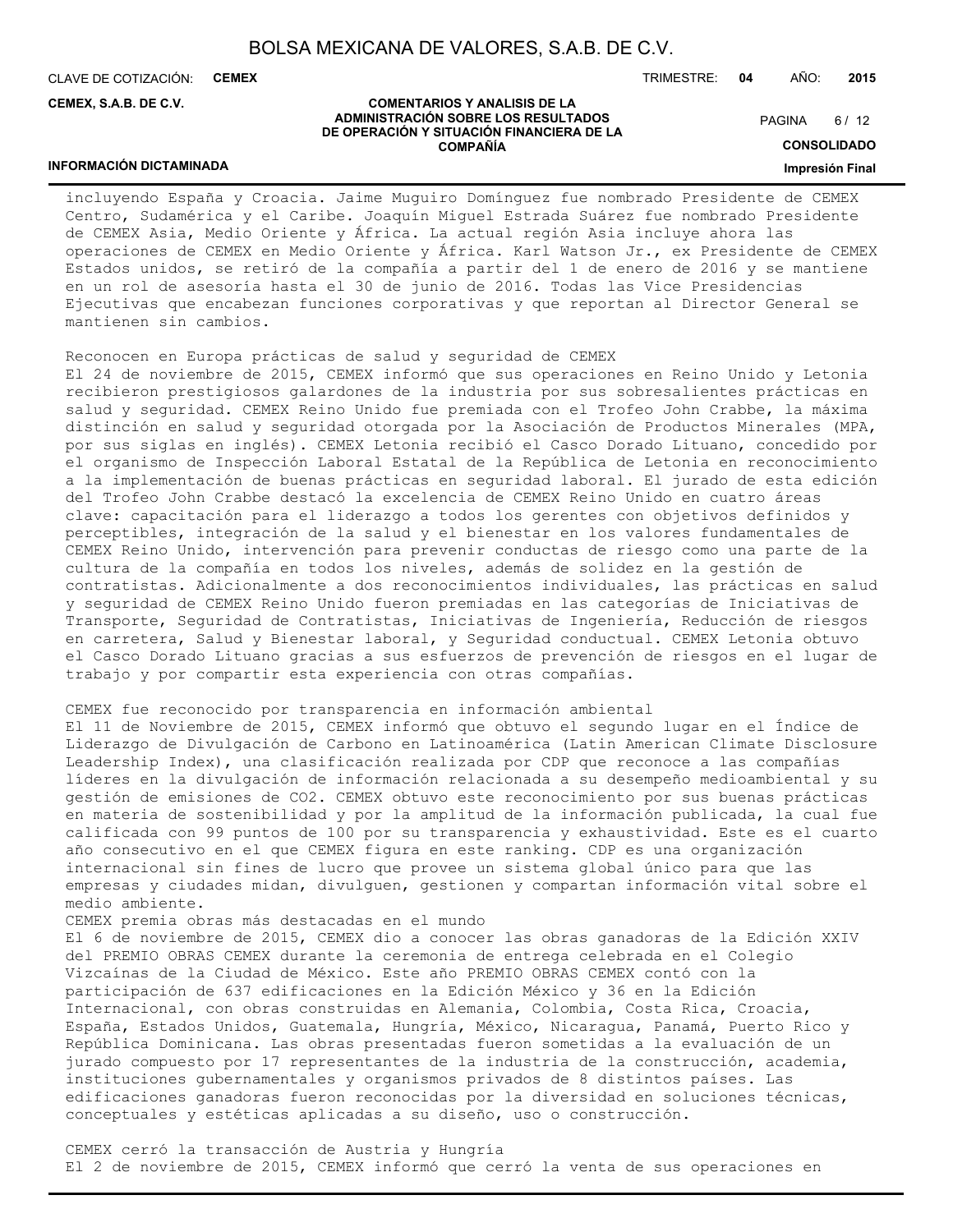CLAVE DE COTIZACIÓN: **CEMEX**

**CEMEX, S.A.B. DE C.V.**

TRIMESTRE: **04** AÑO: **2015**

#### **COMENTARIOS Y ANALISIS DE LA ADMINISTRACIÓN SOBRE LOS RESULTADOS DE OPERACIÓN Y SITUACIÓN FINANCIERA DE LA COMPAÑÍA**

 $7/12$ **PAGINA** 

**CONSOLIDADO**

**Impresión Final**

## **INFORMACIÓN DICTAMINADA**

Austria y Hungría al grupo Rohrdorfer por aproximadamente 165.1 millones de euros. La transacción se anunció originalmente el 12 de agosto de 2015. Las operaciones en Austria consisten en 24 canteras de agregados y 34 plantas de concreto. Las operaciones de CEMEX en Austria registraron ventas de aproximadamente 241 millones de dólares durante 2014. Las operaciones en Hungría consisten en 5 canteras de agregados y 34 plantas de concreto. Las operaciones de CEMEX en Hungría registraron ventas de aproximadamente 47 millones de dólares durante 2014. Los recursos obtenidos de esta transacción fueron utilizados principalmente para reducción de deuda, así como propósitos corporativos generales.

Premian a CEMEX en el Reino Unido por Excelencia en Seguridad Vial El 26 de octubre de 2015, CEMEX informó que sus operaciones en Reino Unido fueron reconocidas con el Premio Anual a la Excelencia en Seguridad de Usuarios Vulnerables de la Vía Pública, otorgado por el Chartered Institute of Logistics and Transport (CILT, por sus siglas en inglés). El premio fue patrocinado por Transport for London y destaca los esfuerzos realizados por CEMEX en el Reino Unido desde el 2004. Las acciones emprendidas por CEMEX en materia de seguridad vial comprenden todas las áreas del sector transporte: capacitación para conductores; dispositivos adicionales de seguridad en la flota de vehículos pesados de CEMEX; un exhaustivo programa de educación a ciclistas en torno a los riesgos de circular cerca de vehículos pesados, además de una estrecha colaboración con organizaciones de la industria para establecer una norma nacional relativa a los dispositivos de seguridad en vehículos y sensibilizar al público respecto a los peligros relacionados.

## Reconocen a CEMEX Panamá por gestión ambiental

El 20 de octubre de 2015, CEMEX informó que sus operaciones en Panamá fueron reconocidas con el Gran Premio Excelencia CAPAC, otorgado por la Cámara Panameña de la Construcción (CAPAC). CEMEX Panamá fue premiada en la categoría Gestión ambiental para el desarrollo sostenible, por la implementación de políticas de protección del medio ambiente y entorno en el que opera la compañía. El jurado estuvo compuesto por ingenieros, arquitectos, promotores, funcionarios del gobierno panameño y académicos, quienes basaron su evaluación en los siguientes criterios: política ambiental de las empresas; eficiencia energética e hídrica; manejo adecuado de desechos generados y sustancias químicas; mitigación de la contaminación del aire; controles, verificaciones y registros ambientales; planes de contingencia o prevención ambiental; planes de reforestación; entre otros.

#### Otra información

## Reforma Fiscal 2010, 2014 y 2016 en México

En noviembre de 2009, se aprobaron reformas en materia de impuesto sobre la renta en México efectivas a partir del 1 de enero de 2010, que entre otras cosas, modificaron el régimen de consolidación fiscal requiriendo a las empresas determinar los impuestos a la utilidad a partir de 1999 como si la consolidación fiscal no hubiera existido, específicamente imputando gravamen sobre: a) la diferencia entre el capital fiscal de las controladas y el capital fiscal del consolidado; b) los dividendos de las controladas a la Controladora; y c) otras transferencias de recursos entre las empresas del consolidado fiscal. En diciembre de 2010, mediante resolución miscelánea, la autoridad fiscal había otorgado la opción de diferir la determinación y pago del impuesto sobre la diferencia en el capital mencionada anteriormente, hasta la desincorporación de la controlada o que se eliminara la consolidación fiscal. No obstante, en diciembre de 2013, se aprobaron reformas a la ley del impuesto sobre la renta efectivas a partir del 1 de enero de 2014, que eliminaron el régimen de consolidación fiscal en efecto hasta el 31 de diciembre de 2013, y lo reemplazan por un régimen de integración voluntario, al cual CEMEX no aplicó. Como resultado, cada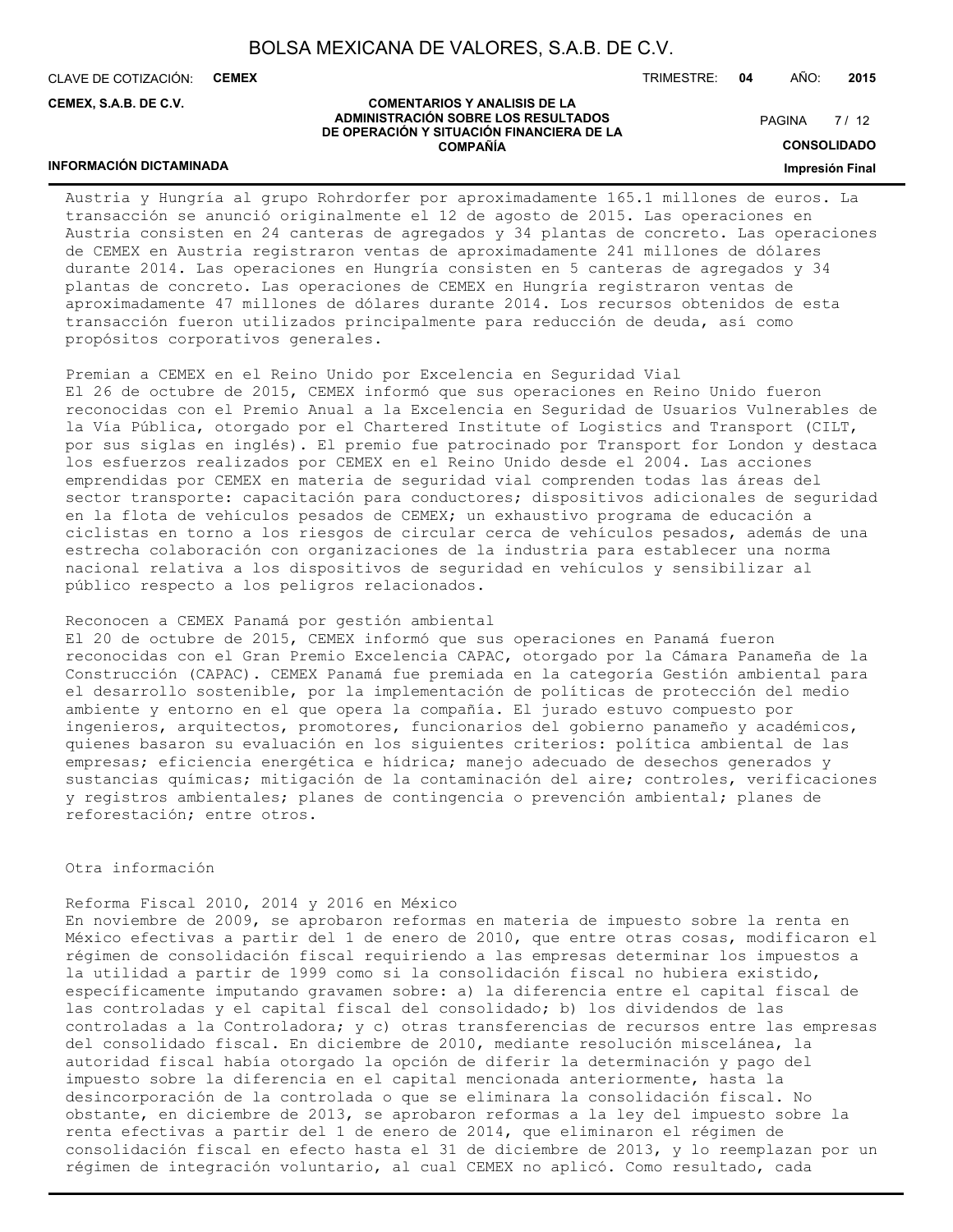CLAVE DE COTIZACIÓN: **CEMEX**

**INFORMACIÓN DICTAMINADA**

**CEMEX, S.A.B. DE C.V.**

TRIMESTRE: **04** AÑO: **2015**

#### **COMENTARIOS Y ANALISIS DE LA ADMINISTRACIÓN SOBRE LOS RESULTADOS DE OPERACIÓN Y SITUACIÓN FINANCIERA DE LA COMPAÑÍA**

 $8/12$ **PAGINA** 

**CONSOLIDADO**

#### **Impresión Final**

entidad mexicana determina sus impuestos a la utilidad a partir de 2014 de acuerdo con sus resultados individuales. Se fijó un plazo de hasta 10 años para la liquidación del pasivo por impuestos a la utilidad asociado a la consolidación fiscal acumulado al 31 de diciembre de 2013, el cual considerando las reglas que se emitieron para extinguir la consolidación fiscal, así como pagos efectuados durante 2013, ascendió a aproximadamente 1,901 millones de dólares, con base en un tipo de cambio de Ps.13.05 por dólar al 31 de diciembre 2013. En 2014, considerando pagos efectuados netos de la actualización por inflación, al 31 de diciembre de 2014, el pasivo se redujo a aproximadamente 1,454 millones de dólares, con base en un tipo de cambio de Ps.14.74 por dólar al 31 de diciembre 2014.

En adición, en octubre de 2015, el Congreso aprobó una nueva reforma en materia de impuesto sobre la renta (la "nueva reforma fiscal") que otorga a las entidades la opción de liquidar una porción del pasivo por la salida del régimen de consolidación fiscal utilizando pérdidas fiscales de las entidades anteriormente consolidadas, aplicando un factor de descuento, así como un crédito fiscal para eliminar ciertos conceptos del pasivo antes mencionado. Como resultado, durante 2015, derivado de pagos efectuados el pasivo disminuyó a aproximadamente 938 millones de dólares\*, el cual, después de la aplicación de créditos fiscales y de activos por pérdidas fiscales (con base en la nueva reforma fiscal) que tenían un valor en libros para CEMEX antes de descuento de aproximadamente 646 millones de dólares\*, al 31 de diciembre de 2015, el pasivo de la Controladora se redujo a aproximadamente 226 millones de dólares\*.

\*Con base en un tipo de cambio de Ps.17.23 por dólar al 31 de diciembre de 2015.

## Investigación antimonopólica en Polonia

En relación con los procedimientos antimonopolio iniciados formalmente en enero 2007 en contra de todos los productores de cemento en Polonia, incluyendo CEMEX, así como la multa dictada en diciembre de 2013, que fue apelada por CEMEX en mayo de 2014, el tribunal de apelaciones en diciembre de 2015 programó una audiencia para el 26 de febrero de 2016. La multa a pagar, si es que se impone, debe ser pagada dentro de los 14 días hábiles siguientes al anuncio formal por parte del tribunal de apelaciones. Existe una provisión contable para este asunto.

Investigación antimonopólica en España por la CNMC

En enero 2015, una de nuestras subsidiarias en España fue notificada del inicio de un proceso por parte de la Comisión Nacional de Mercados y Competencia de España por supuestas prácticas anticompetitivas. En noviembre 2015 fuimos notificados que las supuestas prácticas anticompetitivas investigadas cubren el año 2009 para el mercado de cemento y los años 2008, 2009, 2012, 2013 y 2014 para el mercado de concreto. Consideramos que no hemos incumplido con la legislación aplicable. Actualmente, no esperamos que cualquier sanción o remedio, en caso de que se reciban, tengan un impacto material adverso en nuestros resultados de operaciones, liquidez o condiciones financieras.

## Operaciones Discontinuas

Con fecha efectiva al 31 de octubre de 2015, después de cumplirse las condiciones precedentes negociadas por las partes, CEMEX concluyó la venta anunciada el 12 de agosto de 2015 de sus operaciones en Austria y Hungría al grupo Rohrdorfer por un monto agregado de aproximadamente 165.1 millones de euros, después de ajustes acordados por cambios en efectivo y capital de trabajo a la fecha de la transferencia. Las operaciones combinadas en Austria y Hungría consistían en 29 canteras de agregados y 68 plantas de concreto. Las operaciones de Austria y Hungría incluidas en los estados de resultados de CEMEX por todos los periodos que se reportan, fueron reclasificadas al renglón de "Operaciones discontinuas", las cuales incluyen en 2015, una ganancia en venta de aproximadamente 45.3 millones de dólares. Dicha ganancia en venta incluye la reclasificación al estado de resultados de efectos por conversión acumulados en el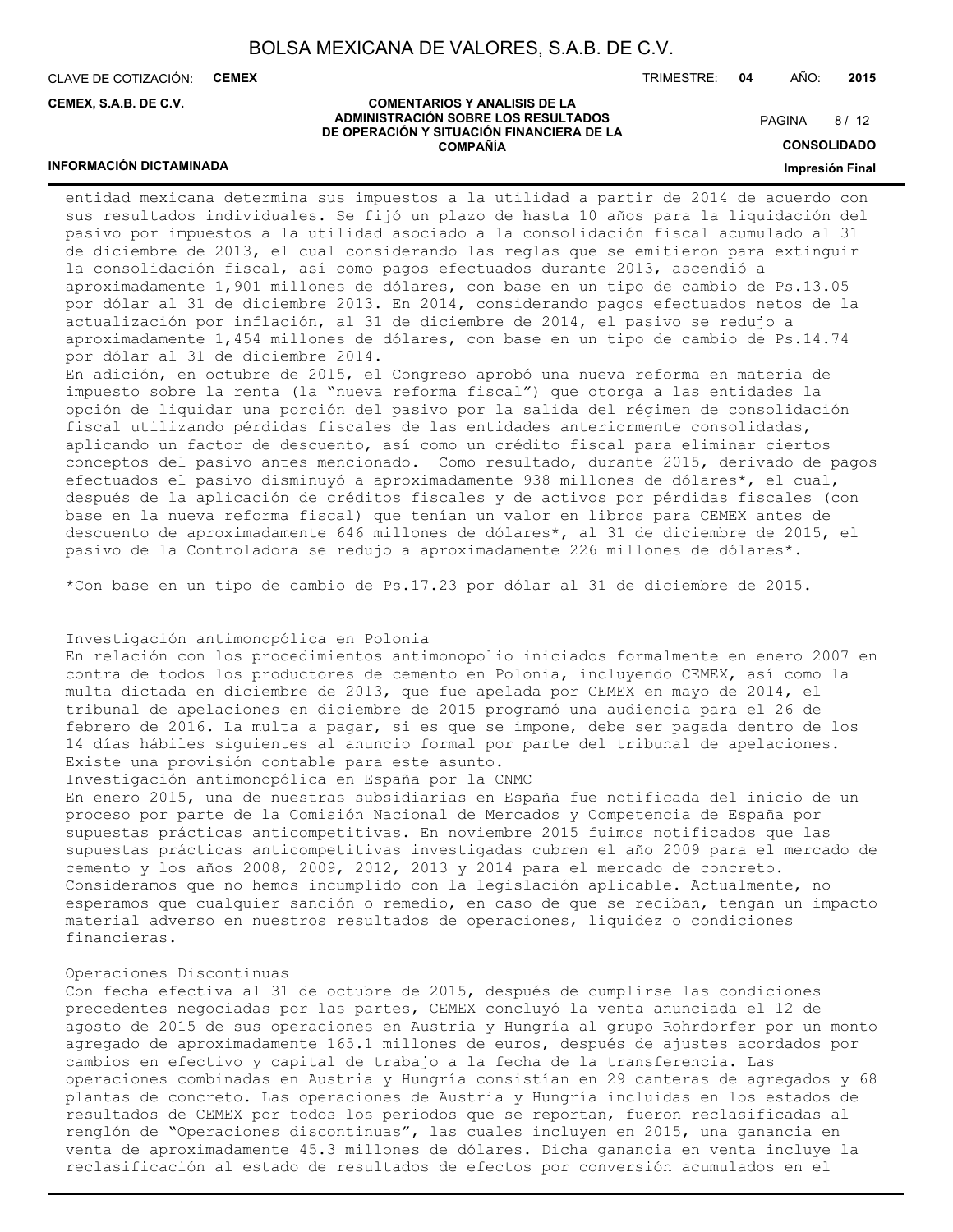CLAVE DE COTIZACIÓN: **CEMEX**

**INFORMACIÓN DICTAMINADA**

**CEMEX, S.A.B. DE C.V.**

TRIMESTRE: **04** AÑO: **2015**

#### **COMENTARIOS Y ANALISIS DE LA ADMINISTRACIÓN SOBRE LOS RESULTADOS DE OPERACIÓN Y SITUACIÓN FINANCIERA DE LA COMPAÑÍA**

 $9/12$ **PAGINA** 

**CONSOLIDADO**

#### **Impresión Final**

capital hasta el 31 de octubre de 2015 por aproximadamente 12.5 millones de dólares. En adición, el 12 de agosto de 2015, CEMEX acordó con el grupo Duna-Dráva Cement la venta de sus operaciones en Croacia, incluyendo activos en Bosnia y Herzegovina, Montenegro y Serbia, por aproximadamente 230.9 millones de euros, monto sujeto a ajustes por diferencias en efectivo y capital de trabajo a la fecha que se transfiera el control. Las operaciones en Croacia, incluyendo activos en Bosnia y Herzegovina, Montenegro y Serbia, consisten principalmente en tres plantas de cemento con capacidad agregada de producción anual de aproximadamente 2.4 millones de toneladas de cemento, dos canteras de agregados y siete plantas de concreto. Al 31 de diciembre de 2015, el cierre de esta transacción está sujeto al cumplimiento de condiciones habituales, las cuales incluyen la autorización de reguladores. CEMEX espera concluir la venta de sus operaciones en Croacia, incluyendo sus activos en Bosnia y Herzegovina, Montenegro y Serbia, durante el primer semestre de 2016. Las operaciones de Croacia, incluyendo sus activos en Bosnia y Herzegovina, Montenegro y Serbia, incluidas en los estados de resultados de CEMEX por todos los periodos que se reportan, fueron reclasificadas al renglón de "Operaciones discontinuas". Para fines contables al 31 de diciembre de 2015, el balance general de las operaciones en Croacia, incluyendo sus activos en Bosnia y Herzegovina, Montenegro y Serbia, ha sido reclasificado a los activos y pasivos mantenidos para la venta. Al 31 de diciembre de 2015, la información financiera combinada condensada de balance general de esta unidad es la siguiente: BALANCE SHEET Al 31 de diciembre, (Millones de pesos)2015 Activos circulantes438 Propiedad, maquinaria y equipo, neto2,562 Activos intangibles y otros activos no circulantes446 Total de activos mantenidos para la venta3,446 Pasivos circulantes442 Pasivos no circulantes231 Total de pasivos mantenidos para la venta673 Activos netos mantenidos para la venta2,773

La siguiente tabla presenta información condensada combinada del estado de resultados de las operaciones discontinuas de CEMEX en Austria, Hungría y Croacia, incluyendo sus activos en Bosnia y Herzegovina, Montenegro y Serbia, por los años terminados el 31 de diciembre de 2015 y 2014, y por los periodos de tres meses terminados el 31 de diciembre de 2015 y 2014:

ESTADO DE RESULTADOSEne-DecCuarto Trimestre (Millones de pesos)201512014201512014 Ventas5,4465,6218831,384 Costo de ventas y gastos de operación(5,096)(5,321)(854)(1,322) Otros gastos, neto21(77) 26(72) Resultado financiero neto y otros(54)(50)(14)(9) Utilidad (pérdida) antes de impuestos31717341(19) Impuestos a la utilidad(85)(63)(34)(62) Utilidad (pérdida) neta2321107(81) Utilidad neta participación no controladora6010 Utilidad neta participación controladora2261106(81) 1 Para el año terminado el 31 de diciembre de 2015, incluye las operaciones de Austria y Hungría por el periodo de diez meses terminado el 31 de octubre de 2015, y para el cuarto trimestre terminado el 31 de diciembre de 2015, incluye el periodo de un mes terminado el 31 de octubre de 2015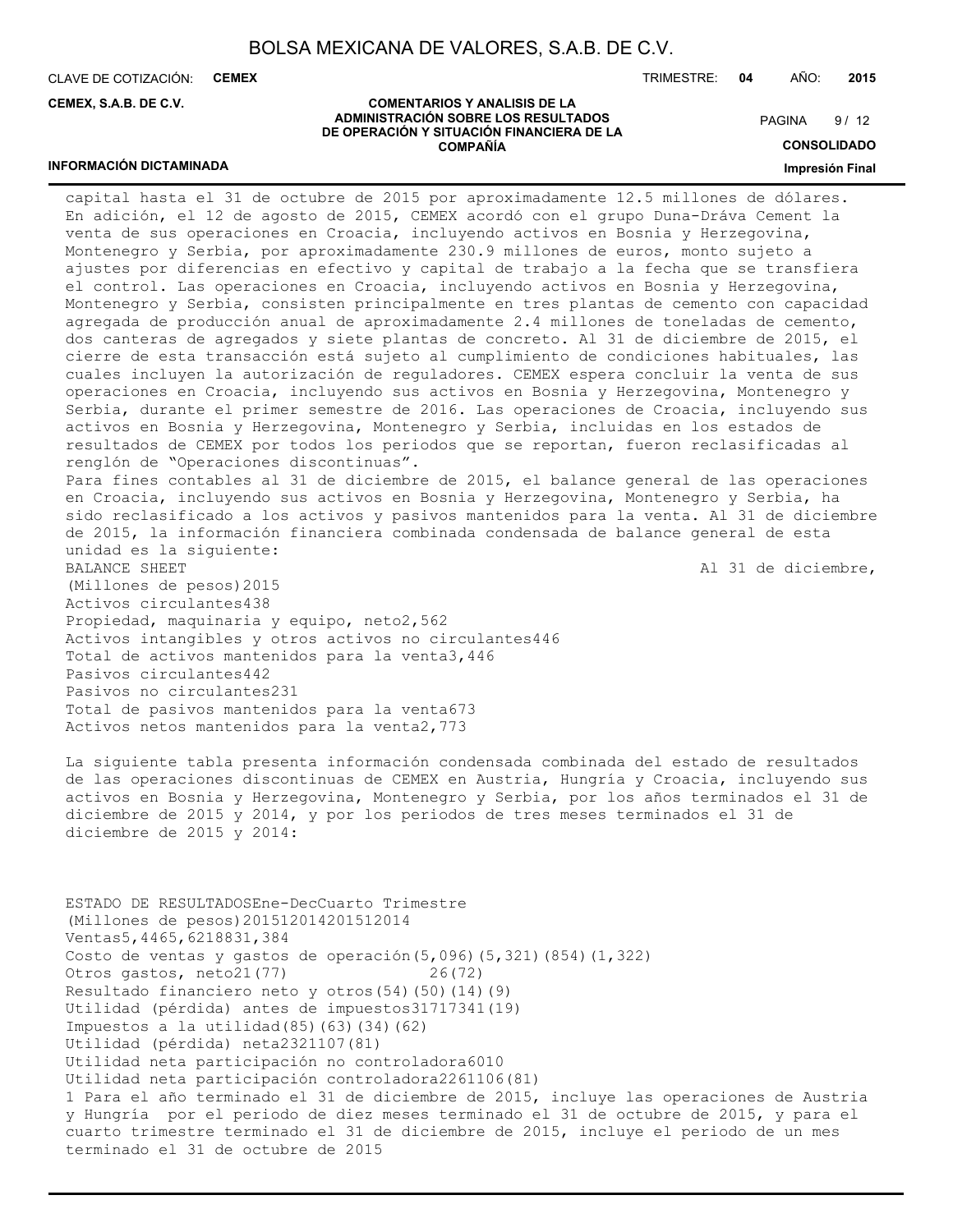**COMENTARIOS Y ANALISIS DE LA ADMINISTRACIÓN SOBRE LOS RESULTADOS DE OPERACIÓN Y SITUACIÓN FINANCIERA DE LA COMPAÑÍA**

CLAVE DE COTIZACIÓN: **CEMEX**

**CEMEX, S.A.B. DE C.V.**

TRIMESTRE: **04** AÑO: **2015**

PAGINA 10 / 12

**CONSOLIDADO**

**Impresión Final**

## **INFORMACIÓN DICTAMINADA**

Definiciones y otros procedimientos

Metodología de conversión, consolidación y presentación de resultados De acuerdo con las NIIF, a partir del 1 de enero de 2008, CEMEX convierte los estados financieros de subsidiarias en el extranjero utilizando los tipos de cambio a la fecha de reporte para las cuentas del balance general, y los tipos de cambio de cada mes para las cuentas del estado de resultados. CEMEX reporta sus resultados consolidados en pesos mexicanos.

Para conveniencia del lector, a partir del 30 de junio de 2008 las cantidades en dólares de los estados financieros consolidados se determinaron convirtiendo los montos en pesos nominales al cierre de cada trimestre utilizando el tipo de cambio promedio peso / dólar para cada trimestre. Los tipos de cambio utilizados para convertir los resultados del cuarto trimestre de 2015 y del cuarto trimestre de 2014 fueron de 16.77 y 14.05 pesos por dólar, respectivamente.

Las cantidades por país son presentadas en dólares para conveniencia del lector. Las cantidades en dólares para México, al 31 de diciembre de 2015 y al 31 de diciembre de 2014 pueden ser reconvertidas a su moneda local multiplicando las cantidades en dólares por los tipos de cambio promedio correspondientes para 2015 y 2014 mostrados en la tabla presentada abajo.

Integración de regiones La región Norte de Europa incluye las operaciones en República Checa, Francia, Alemania, Irlanda, Letonia, Polonia, y el Reino Unido, así como operaciones de trading en varios países nórdicos. La región Mediterráneo incluye las operaciones en Egipto, Israel, España y los Emiratos Árabes Unidos. La región América del Sur, Central y el Caribe incluye las operaciones de CEMEX en Argentina, Bahamas, Brasil, Colombia, Costa Rica, República Dominicana, El Salvador, Guatemala, Haití, Jamaica, Nicaragua, Panamá, Perú y Puerto Rico, así como nuestras operaciones de trading en el Caribe. La región Asia incluye las operaciones en Bangladesh, Malasia, Filipinas, Taiwán y Tailandia.

Definiciones Capital de trabajo equivale a cuentas por cobrar operativas (incluyendo otros activos circulantes recibidos como pago en especie) más inventarios históricos menos cuentas por pagar operativas. Deuda neta equivale a la deuda total (deuda total más bonos convertibles y arrendamientos financieros) menos efectivo e inversiones temporales. Flujo de operación equivale al resultado de operación antes de otros gastos, neto, más depreciación y amortización operativa. Flujo de efectivo libre se calcula como flujo de operación menos gasto por interés neto, inversiones en activo fijo de mantenimiento y estratégicas, cambio en capital de trabajo, impuestos pagados, y otras partidas en efectivo (otros gastos netos menos venta de activos no operativos obsoletos y/o sustancialmente depreciados el pago de cupones de nuestros instrumentos perpetuos). Inversiones en activo fijo estratégico inversiones realizadas con el propósito de incrementar la rentabilidad de la compañía. Estas inversiones incluyen activo fijo de expansión, las cuales están diseñadas para mejorar la rentabilidad de la empresa por medio de incremento de capacidad, así como inversiones en activo fijo para mejorar el margen de operación, las cuales se enfocan a la reducción de costos. Inversiones en activo fijo de mantenimiento inversiones llevadas a cabo con el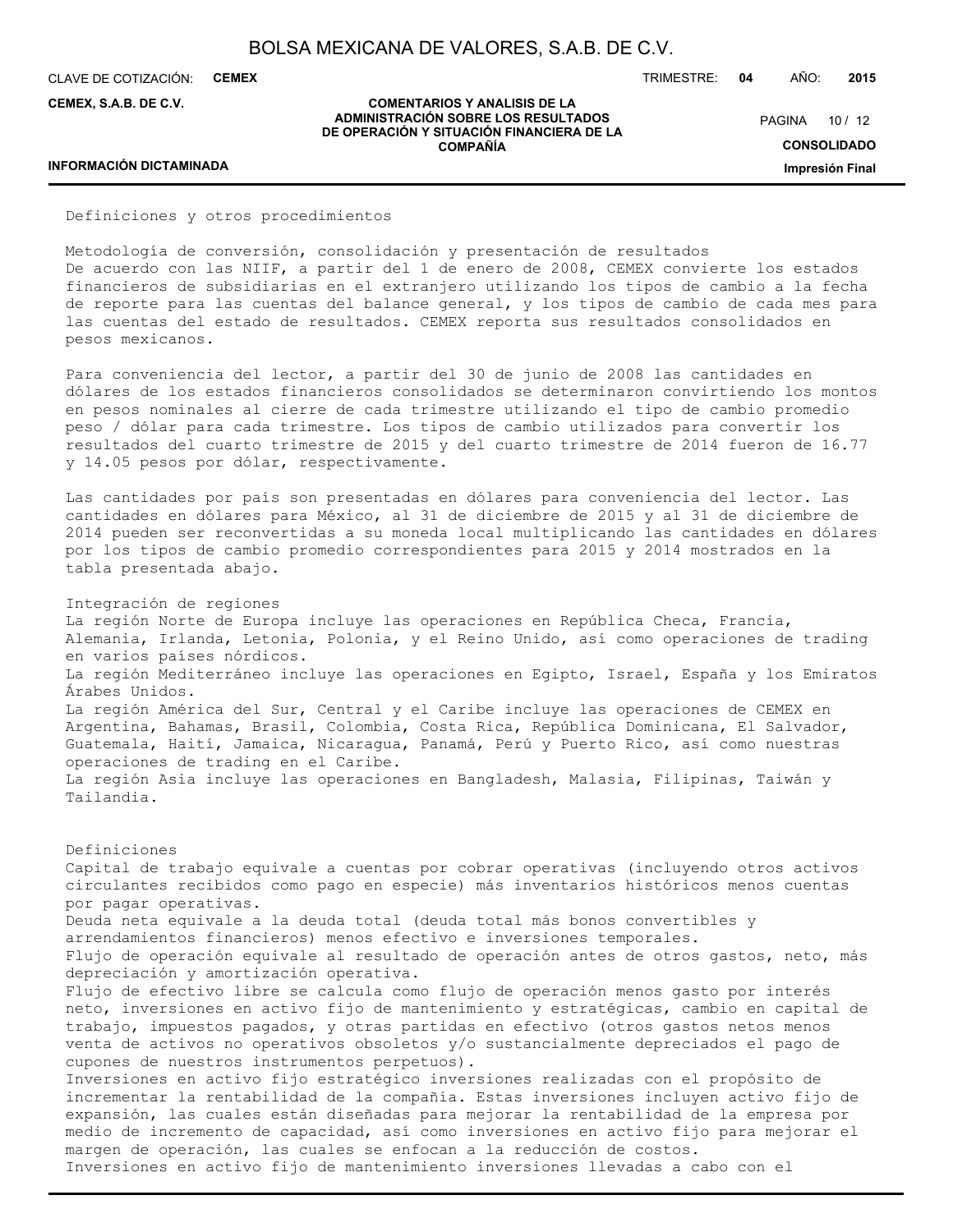CLAVE DE COTIZACIÓN: **CEMEX**

**CEMEX, S.A.B. DE C.V.**

## TRIMESTRE: **04** AÑO: **2015**

PAGINA 11 / 12

#### **COMENTARIOS Y ANALISIS DE LA ADMINISTRACIÓN SOBRE LOS RESULTADOS DE OPERACIÓN Y SITUACIÓN FINANCIERA DE LA COMPAÑÍA**

**CONSOLIDADO**

**Impresión Final**

## **INFORMACIÓN DICTAMINADA**

propósito de asegurar la continuidad operativa de la compañía. Estas incluyen inversiones en activo fijo, las cuales se requieren para reemplazar activos obsoletos o mantener los niveles actuales de operación, así como inversiones en activo fijo, las cuales se requieren para cumplir con regulaciones gubernamentales o políticas de la empresa.

pp equivale a puntos porcentuales

precios todas las referencias a iniciativas de precios, incremento de precios o disminuciones se refieren a nuestros precios para nuestros productos.

Utilidad por CPO

Para el cálculo de utilidad por CPO, el número promedio de CPOs utilizado fue de 13,723 millones para el cuarto trimestre de 2015; 13,529 millones para los primeros doce meses del 2015; 13,244 millones para el cuarto trimestre de 2014 y 13,063 millones para los primeros doce meses del 2014.

De acuerdo a la NIC 33 Utilidad por acción, el promedio ponderado de acciones en circulación se determinó considerando el número de días dentro del periodo contable en que estuvieron en circulación las acciones, incluyendo las que se derivaron de eventos corporativos que modificaron la estructura de capital durante el periodo, tales como aumento en el número de acciones que integran el capital social por oferta pública y dividendos en acciones o capitalización de utilidades acumuladas así como las acciones potencialmente dilutivas (derivadas de opciones de compra, opciones restringidas de compra y las acciones del bono convertible mandatorio). Las acciones emitidas como resultado de dividendos en acciones, capitalización de utilidades y acciones dilutivas son consideradas como si se hubieran emitido al principio del periodo.

Casas de Bolsa o Instituciones de Crédito que dan cobertura de análisis a los valores emitidos por CEMEX S.A.B. de C.V.

InstituciónAnalista ActinverRamon Ortiz Banorte - IXEJosé Itzamna Espitia Banorte - IXEIdalia Céspedes BarclaysEriko Miyazaki-Ross Barclays CapitalBenjamin Theurer BB&TAdam Thalhimer BBVAJose Bernal BBVA ResearchFrancisco Chávez BNP ParibasYassine Touahri BofA - Merrill LynchCarlos Peyrelongue BofA - Merrill LynchAnne Milne BTG PactualGordon Lee CitiNuno Pinto CitigroupDan McGoey Credit SuisseVanessa Quiroga Credit SuisseJamie Nicholson CreditSightsAndrew Belton Deutsche BankEsteban Polidura GBMLilian Ochoa Goldman SachsJorg Friedemann HSBCJonathan Brandt InteraccionesJosé Helue Mena IntercamAlejandra Marcos ItauMarcos Assumpcao JefferiesMike Betts JP MorganAdrian Huerta JP MorganJacob Steinfeld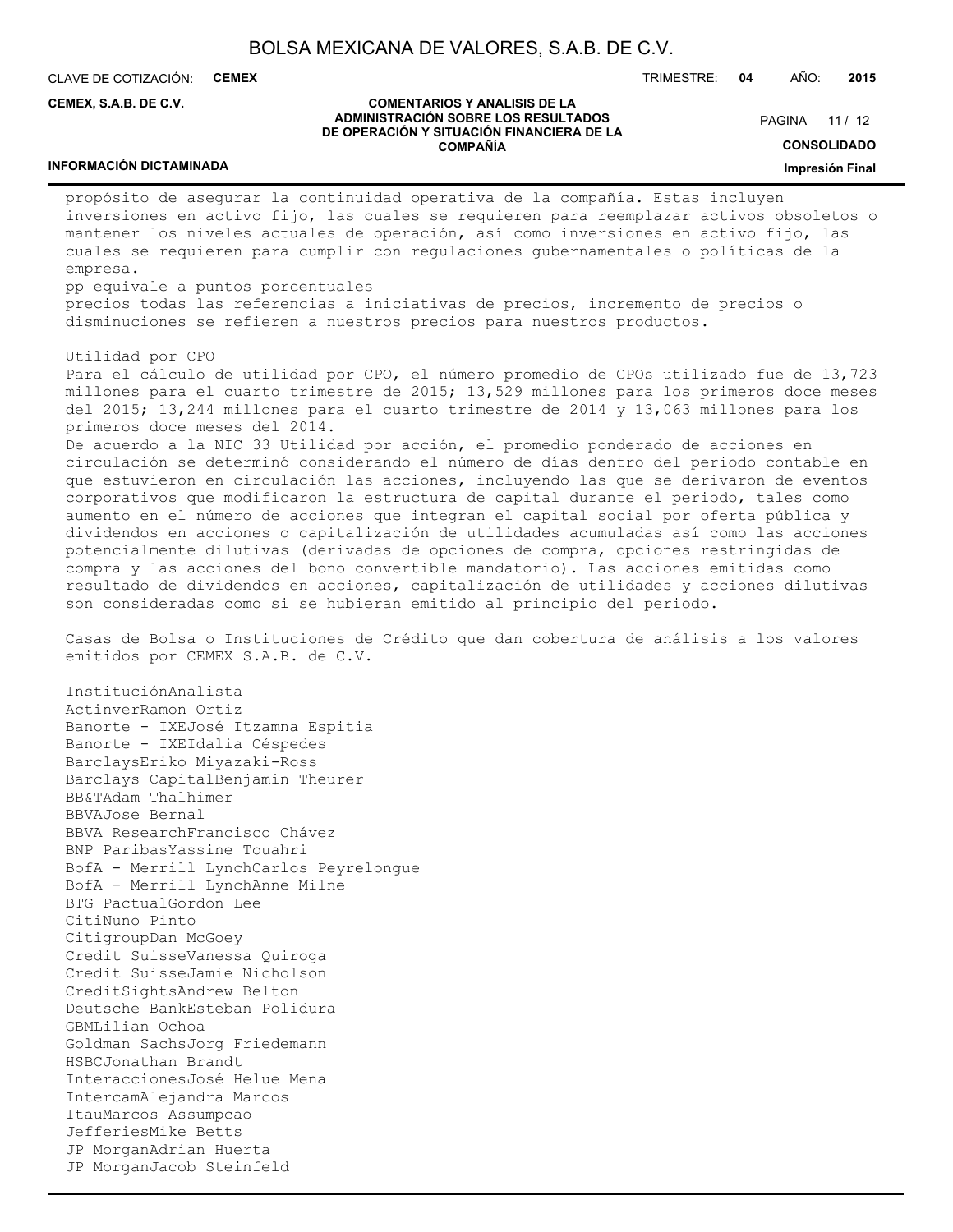CLAVE DE COTIZACIÓN: **CEMEX**

**CEMEX, S.A.B. DE C.V.**

TRIMESTRE: **04** AÑO: **2015**

PAGINA 12 / 12

**CONSOLIDADO**

**Impresión Final**

## **COMENTARIOS Y ANALISIS DE LA ADMINISTRACIÓN SOBRE LOS RESULTADOS DE OPERACIÓN Y SITUACIÓN FINANCIERA DE LA COMPAÑÍA**

## **INFORMACIÓN DICTAMINADA**

LongbowGarik Shmois MonexFernando Bolaños Morgan StanleyNikolaj Lippmann SantanderCecilia Jimenez SantanderAaron Holsberg Scotia CapitalJoe Kogan ScotiabankFrancisco Suarez Sterne AgeeTodd Vencil UBSMarimar Torreblanca VectorJorge Plácido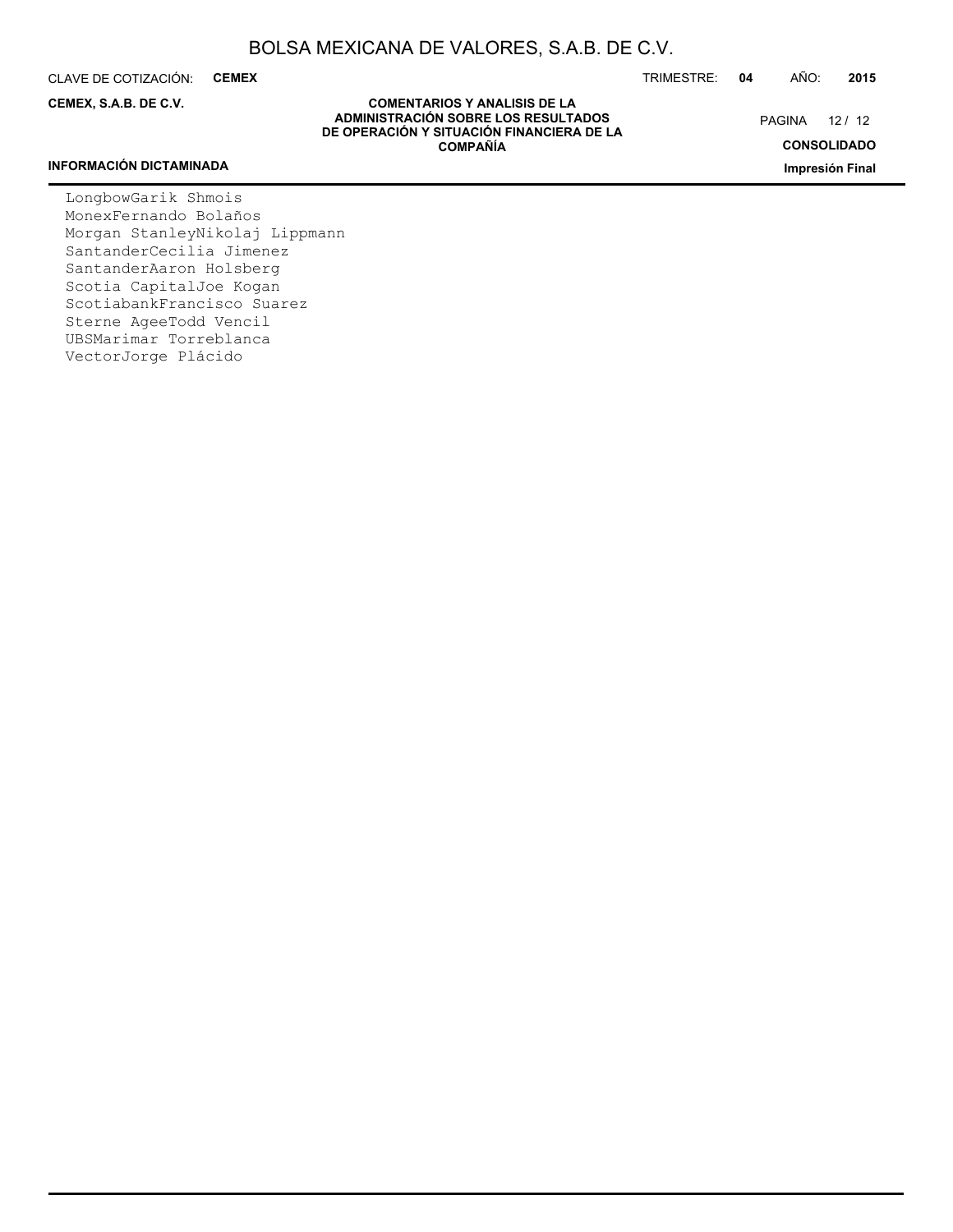**CEMEX**

**CEMEX, S.A.B. DE C.V.**

**NOTAS COMPLEMENTARIAS A LA INFORMACIÓN FINANCIERA**

CLAVE DE COTIZACIÓN: TRIMESTRE: **04** AÑO: **2015**

PAGINA 1/23

## **CONSOLIDADO**

**Impresión Final**

## **INFORMACIÓN DICTAMINADA**

## 1)DESCRIPCIÓN DE LA EMPRESA

CEMEX, S.A.B. de C.V., Sociedad Anónima Bursátil de Capital Variable (S.A.B. de C.V.) organizada bajo las leyes de los Estados Unidos Mexicanos, o México, es una operadora y controladora de compañías cuyas actividades principales se orientan a la industria de la construcción, mediante la producción, comercialización, distribución y venta de cemento, concreto, agregados y otros materiales para la construcción. En adición, con el fin de facilitar la adquisición de financiamiento, y llevar a cabo en forma más eficiente sus operaciones en México, considerando eficiencias y oportunidades de mejora al cambiar de una plataforma en la que los clientes eran atendidos desde diferentes entidades de acuerdo a la línea de negocio (cemento, concreto, agregados), a una plataforma en la que los clientes, clasificados por segmento de usuario final (distribuidor, constructor, fabricante) ahora son atendidos por una entidad única; a partir del 1 de abril de 2014, CEMEX, S.A.B. de C.V. integró y lleva a cabo todos sus negocios y actividades operativas de los sectores de cemento y agregados en México. Asimismo, a partir del 1 de enero de 2015, CEMEX, S.A.B. de C.V. completó la transición e integró todas las actividades operativas relacionadas con la venta de concreto en México.

CEMEX, S.A.B. de C.V. fue fundada en 1906 y se registró en el Registro Público de la Propiedad y Comercio en Monterrey, N.L., México en 1920 por un periodo de 99 años. En 2002, este periodo se extendió hasta el año 2100. Las acciones de CEMEX, S.A.B. de C.V. están listadas en la Bolsa Mexicana de Valores ("BMV") y se cotizan en forma de Certificados de Participación Ordinaria ("CPOs") bajo el símbolo "CEMEXCPO". Cada CPO representa dos acciones serie "A" y una acción serie "B", representativas del capital social. Asimismo, las acciones de CEMEX, S.A.B. de C.V. se intercambian en la Bolsa de Valores de Nueva York ("NYSE") en la forma de American Depositary Shares ("ADS") bajo el símbolo "CX". Cada ADS representa diez CPOs.

En estas notas a los estados financieros, cuando se utilizan los términos "CEMEX, S.A.B. de C.V." y/o "la Controladora", se refiere a CEMEX, S.A.B. de C.V. sin sus subsidiarias consolidadas. Cuando se utilizan los términos "la Compañía" o "CEMEX", se está haciendo referencia a CEMEX, S.A.B. de C.V. en conjunto con sus subsidiarias consolidadas. La emisión de estos estados financieros consolidados fue autorizada por la administración de CEMEX, S.A.B. de C.V. el 28 de enero de 2016.

## 2)PRINCIPALES POLÍTICAS CONTABLES

## 2A)BASES DE PRESENTACIÓN Y REVELACIÓN

Los estados financieros consolidados al 31 de diciembre de 2015 y 2014 y por los años terminados al 31 de diciembre de 2015, 2014 y 2013, fueron preparados de acuerdo con las Normas Internacionales de Información Financiera ("IFRS" por sus siglas en inglés), tal como las emite el Consejo Internacional de Normas de Contabilidad ("IASB" por sus siglas en inglés).

#### Moneda de reporte y definición de términos

La moneda de presentación de los estados financieros consolidados es el peso mexicano, moneda en que la Compañía reporta periódicamente a la BMV. Al hacer referencia a "pesos" o "\$", se trata de pesos mexicanos. Las cifras de los estados financieros y sus notas se expresan en millones, excepto cuando se menciona ganancia (pérdida) por acción y/o precios de títulos. Al hacer referencia a "US\$" o "dólares", son dólares de los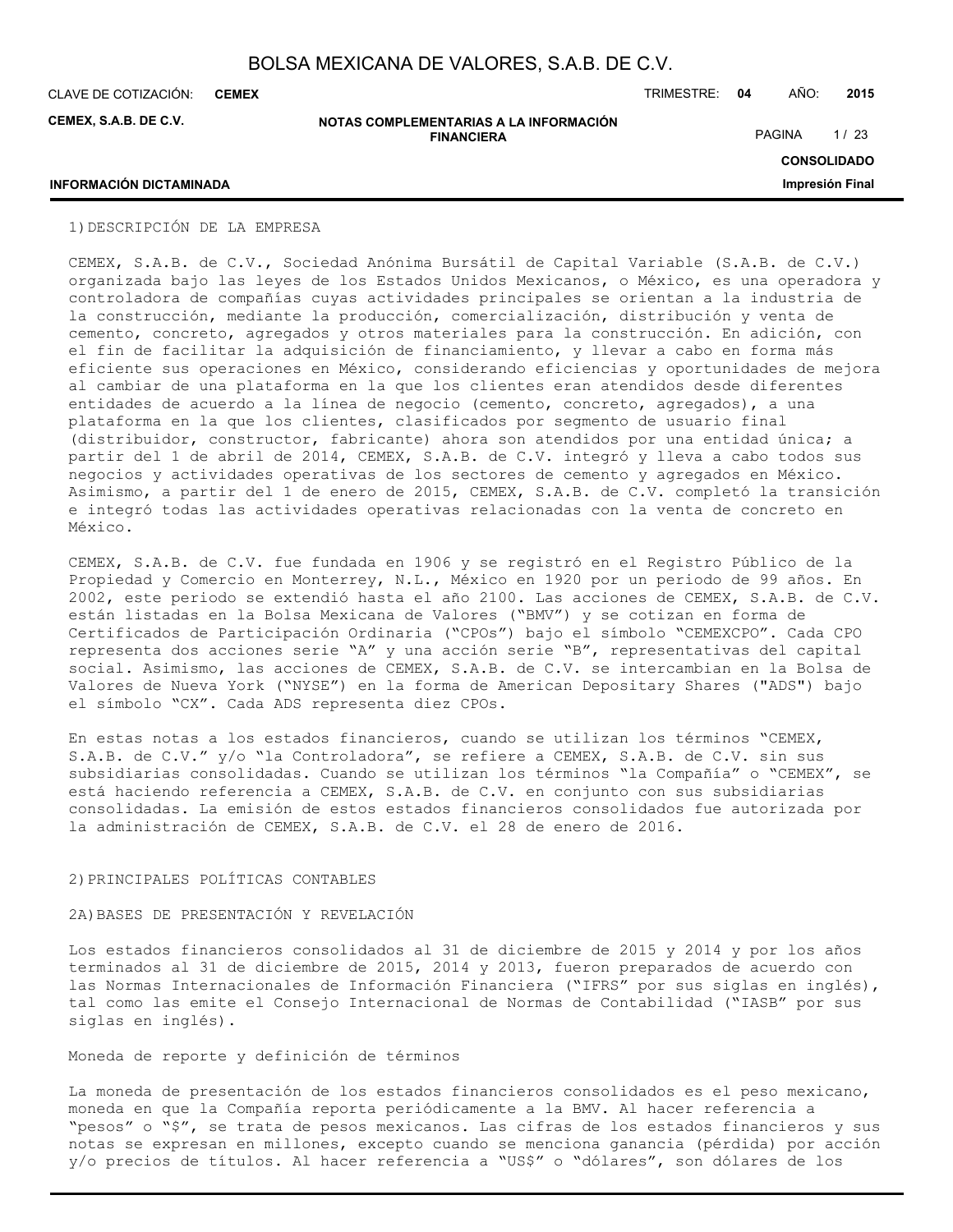**CEMEX**

**INFORMACIÓN DICTAMINADA**

CLAVE DE COTIZACIÓN: TRIMESTRE: **04** AÑO: **2015**

**CEMEX, S.A.B. DE C.V.**

#### **NOTAS COMPLEMENTARIAS A LA INFORMACIÓN FINANCIERA**

PAGINA 2/23

**CONSOLIDADO**

## **Impresión Final**

Estados Unidos de América ("Estados Unidos"). Al hacer referencia a "€" o "euros", se trata de la moneda en circulación en la mayor parte de los países miembros de la Comunidad Europea ("CE"). Por considerarlo relevante, algunas cifras en pesos o dólares incluidas en las notas a los estados financieros incluyen entre paréntesis su conversión de conveniencia al dólar o al peso, según aplique, las cuales no deben considerarse como una representación de que los montos en pesos o dólares fueron, pueden haber sido, o pueden ser convertidos a los tipos de cambio utilizados. Al 31 de diciembre de 2015 y 2014, las conversiones de pesos a dólares y dólares a pesos, se determinaron utilizando los tipos de cambio de cierre de \$17.23 y \$14.74 pesos por dólar para balance general, respectivamente, y los tipos de cambio promedio de \$15.98, \$13.37 y \$12.85 pesos por dólar para los estados de resultados de 2015, 2014 y 2013, respectivamente. Cuando las cifras entre paréntesis son el peso y el dólar, los montos se determinaron convirtiendo la cifra en euros al dólar con los tipos de cambio de cierre del año y convirtiendo estos dólares a pesos como se describió anteriormente.

Todas las cifras reveladas en las notas relacionadas a procedimientos fiscales y legales (notas 19D y 24), originadas en jurisdicciones cuyas monedas son distintas al peso o al dólar, se presentan en dólares equivalentes al cierre del año más reciente que se reporta, por lo cual, sin ocurrir cambios en la moneda origen, dichos montos en dólares fluctuarán a través del tiempo debido a los cambios en los tipos de cambio.

## Estados de resultados

CEMEX incluye el renglón titulado "Resultado de operación antes de otros gastos, neto" considerando que es una cifra relevante para la administración como se detalla en la nota 4B. De acuerdo con las IFRS, la inclusión de subtotales como el "Resultado de operación antes de otros gastos, neto", y el acomodo del estado de resultados, varía significativamente por industria y compañía, atendiendo a necesidades específicas.

El renglón de "Otros ingresos (gastos), neto" en los estados de resultados se integra principalmente por ingresos y gastos que no están directamente relacionados con las actividades principales de CEMEX, o bien que son de naturaleza inusual y/o no recurrente, como son las pérdidas por deterioro de activos de larga vida, los resultados en venta de activos y los costos por reestructura, entre otros (nota 6).

Por los años 2015, 2014 y 2013, considerando la disposición completa de segmentos operativos reportables, la Compañía presenta en un solo renglón como operaciones discontinuadas, los resultados de sus operaciones en Austria y Hungría, vendidas en octubre de 2015, así como sus operaciones en Croacia, las cuales se espera vender en 2016 (notas 4A y 15). Como resultado, los estados de resultados de 2014 y 2013 fueron reformulados.

#### Estados de pérdida integral

Los estados de pérdida integral de 2014 y 2013 fueron reformulados para dar efecto a las operaciones discontinuadas mencionadas anteriormente.

#### Estados de flujos de efectivo

Los estados de flujos de efectivo de 2014 y 2013 fueron reformulados para dar efecto a las operaciones discontinuadas mencionadas anteriormente. Los estados de flujos de efectivo presentan las entradas y salidas de efectivo, excluyendo los efectos cambiarios no realizados, así como las siguientes transacciones que no representaron el origen o la aplicación de efectivo:

•En 2015, la reducción en deuda por \$4,517, la reducción neta en otras reservas de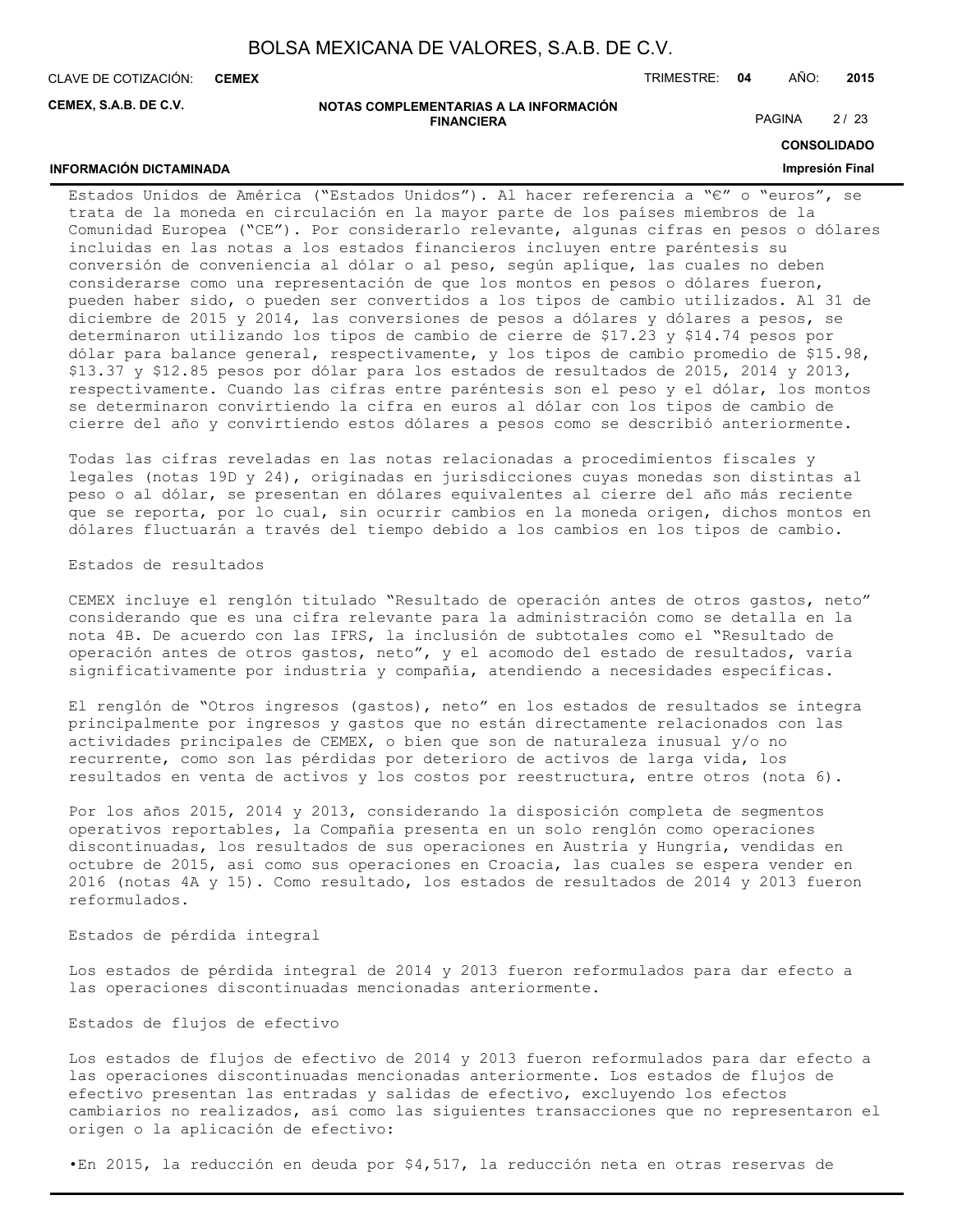**CEMEX**

**INFORMACIÓN DICTAMINADA**

CLAVE DE COTIZACIÓN: TRIMESTRE: **04** AÑO: **2015**

**CEMEX, S.A.B. DE C.V.**

#### **NOTAS COMPLEMENTARIAS A LA INFORMACIÓN FINANCIERA**

PAGINA 3/23

## **CONSOLIDADO**

## **Impresión Final**

capital por \$934, el crecimiento en capital social por \$3 y el crecimiento en la prima en colocación de acciones por \$5,982, en relación con la emisión de dos series de notas convertibles subordinadas con vencimiento en 2020 y tasa de 3.72% (las "Notas Convertibles 2020") por un valor nominal agregado de aproximadamente US\$521 (\$8,977), que involucró, el ejercicio de US\$200 de notas de compra subyacentes en Unidades Convertibles Contingentes, el intercambio y conversión anticipada con algunos inversionistas institucionales de aproximadamente US\$626 de notas convertibles subordinadas con vencimiento en 2016 y tasa de 3.25% (las "Notas Convertibles 2016"), así como la emisión de aproximadamente 42 millones de ADSs (nota 16B).

•En 2014, la reducción en deuda por \$6,483, la reducción en otras reservas de capital por \$601, el crecimiento en capital social por \$4 y el crecimiento en la prima en colocación de acciones por \$8,037, en relación con las conversiones anticipadas de notas convertibles subordinadas con vencimiento en 2015 y cupón de 4.875% (las "Notas Convertibles 2015") por un valor nominal de aproximadamente US\$511, ejecutadas en diferentes fechas durante el año;

•En 2015, 2014 y 2013, los aumentos en capital social y prima en colocación de acciones asociados con: (i) la capitalización de utilidades retenidas por \$7,617, \$7,618 y \$5,991, respectivamente (nota 20A), y (ii) los CPOs emitidos bajo el programa de compensación a ejecutivos por \$655, \$765, \$551, respectivamente (nota 20A);

•En 2015, 2014 y 2013, los incrementos en activo fijo por aproximadamente \$63, \$108 y \$141, respectivamente, asociados a la contratación de arrendamientos financieros (nota 16B);

•En 2013, el aumento en la inversión en asociadas por \$712, relacionado con el acuerdo conjunto de CEMEX en Concrete Supply Co., LLC (nota 13A). Como parte del acuerdo CEMEX contribuyó efectivo por aproximadamente US\$4 millones; y

•En 2013, un decremento en otros pasivos no circulantes por aproximadamente \$4,325 antes de impuestos diferidos por aproximadamente \$1,298, en relación al cambio de moneda funcional de la Controladora (nota 16B).

## 2B)BASES DE CONSOLIDACIÓN

Los estados financieros consolidados incluyen los de CEMEX, S.A.B. de C.V. y aquellos de las entidades, incluyendo Vehículos para Propósitos Especiales ("VPEs"), en que la Controladora ejerce control, por medio del cual, la Tenedora está expuesta, o tiene derechos, a rendimientos variables de su relación con la entidad, y está en posición de afectar dichos rendimientos a través de su poder sobre la entidad. Entre otros factores, el control se evidencia cuando la Tenedora: a) tiene directamente o a través de subsidiarias, más del 50% del capital social de la entidad; b) tiene el poder, directa o indirectamente, para gobernar las políticas administrativas, financieras y de operación de una entidad; o c) es el principal receptor de los riesgos y beneficios de una VPE. Los saldos y operaciones entre partes relacionadas se eliminaron en la consolidación.

Las inversiones en asociadas se reconocen inicialmente al costo, y se valúan por el método de participación cuando CEMEX ejerce influencia significativa, la cual se presume generalmente con una participación mínima de 20%, a menos que se demuestre en casos inusuales que con un porcentaje menor se tiene influencia significativa. El método de participación adiciona al costo de adquisición, la proporción que le corresponde a CEMEX en el capital y los resultados de la asociada, posteriores a su fecha de compra. Los estados financieros de negocios conjuntos, son aquellos en los que CEMEX y otros accionistas ejercen el control en forma conjunta y tienen derechos sobre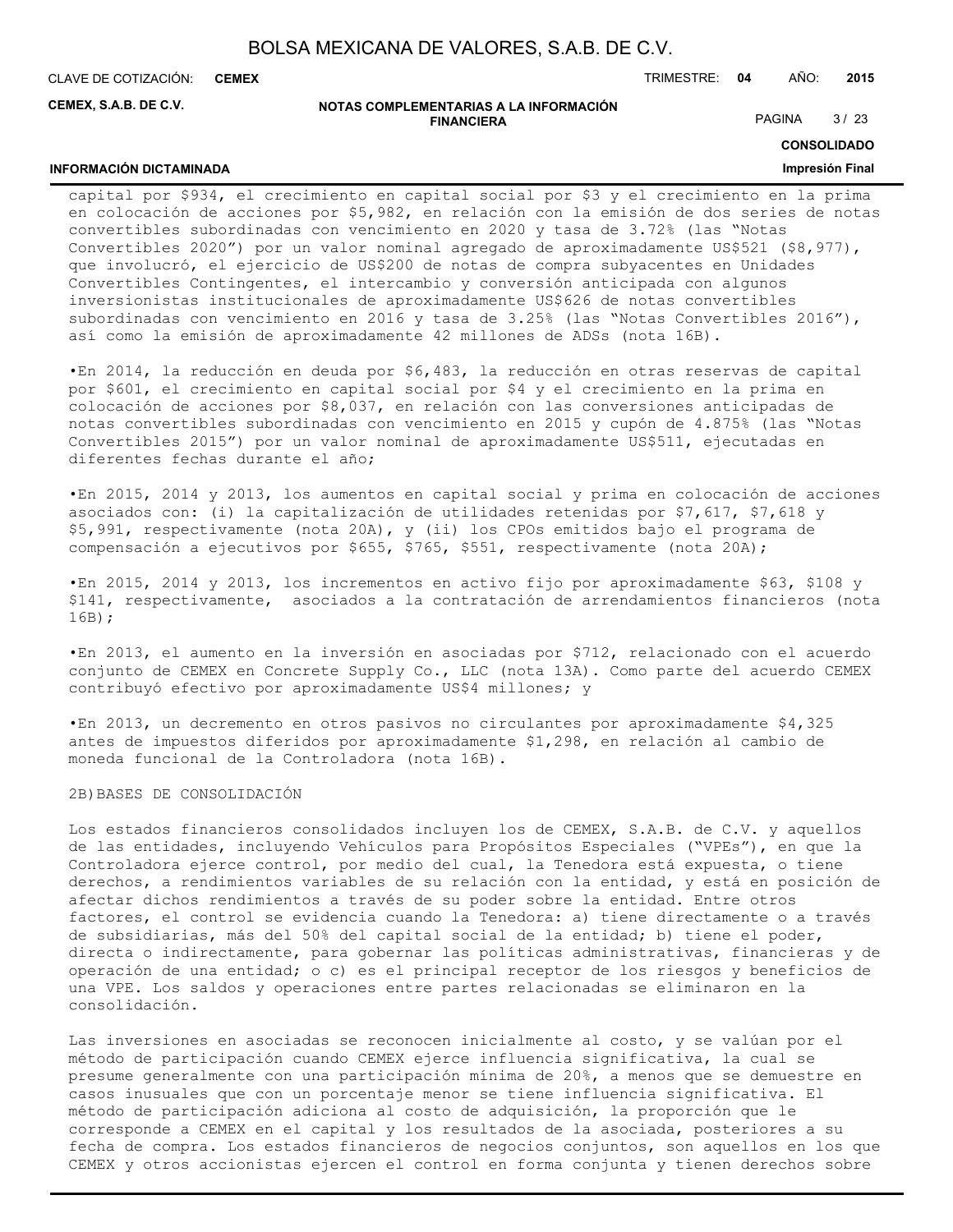**CEMEX**

**INFORMACIÓN DICTAMINADA**

CLAVE DE COTIZACIÓN: TRIMESTRE: **04** AÑO: **2015**

**CEMEX, S.A.B. DE C.V.**

#### **NOTAS COMPLEMENTARIAS A LA INFORMACIÓN FINANCIERA**

PAGINA 4/23

**CONSOLIDADO**

#### **Impresión Final**

los activos netos de los mismos, son reconocidos por el método de participación; en tanto que, los estados financieros de operaciones conjuntas, aquellas en las que las partes que ejercen control común en el acuerdo tienen derechos sobre los activos y obligaciones por los pasivos del acuerdo, son consolidados línea por línea proporcionalmente. El método de participación se suspende cuando el valor en libros de la inversión, incluyendo algún interés de largo plazo en la asociada o negocio conjunto, se reduce a cero, a menos que CEMEX hubiera incurrido o garantizado obligaciones adicionales de la asociada o negocio conjunto.

Otras inversiones permanentes donde CEMEX tiene una participación menor al 20% y/o no se tiene influencia significativa son reconocidas a su costo histórico.

2C)USO DE ESTIMACIONES Y SUPUESTOS CRITICOS

La preparación de los estados financieros de acuerdo con las IFRS requiere que la administración efectúe estimaciones y suposiciones que afectan los saldos de activos y pasivos y la revelación de activos y pasivos contingentes a la fecha de reporte, así como los ingresos y gastos del periodo. Estos supuestos son revisados continuamente utilizando la información disponible. Los resultados reales pueden diferir de estas estimaciones.

Los conceptos principales sujetos a estimaciones y suposiciones incluyen, entre otros, el análisis de deterioro de activos de larga vida, las estimaciones de valuación de cuentas incobrable y obsolescencia de inventarios, el reconocimiento de activos por impuestos a la utilidad diferidos, así como la valuación de instrumentos financieros a su valor razonable y los activos y pasivos relativos a obligaciones laborales. Se requiere un alto juicio de la administración para valuar apropiadamente estos conceptos.

## 2D)TRANSACCIONES EN MONEDA EXTRANJERA Y CONVERSIÓN DE ESTADOS FINANCIEROS DE EMPRESAS EXTRANJERAS

Las transacciones en moneda extranjera se registran inicialmente en la moneda funcional al tipo de cambio vigente a la fecha en que se efectúan. Los activos y pasivos monetarios en moneda extranjera se convierten a la moneda funcional al tipo de cambio vigente a la fecha de los estados financieros y las fluctuaciones cambiarias resultantes se reconocen en los resultados del ejercicio, con excepción de las fluctuaciones generadas por: 1) deuda en moneda extranjera asociados con la adquisición de subsidiarias extranjeras; y 2) saldos entre partes relacionadas en moneda extranjera, cuya liquidación no está planeada y no se prevé en el futuro previsible, por lo que, dichos saldos tienen características de inversión permanente. Estas fluctuaciones cambiarias se registran dentro de "Otras reservas de capital" como parte del resultado por conversión (nota 20B) hasta que se disponga la inversión neta en el extranjero, en tal momento el monto acumulado será reciclado a través del estado de resultados como parte de la ganancia o pérdida en la venta.

Los estados financieros de las subsidiarias extranjeras, determinados en su moneda funcional, se convierten a pesos al tipo de cambio de cierre del año para las cuentas de balance, y a los tipos de cambio de cada mes dentro del periodo para las cuentas de resultados. La moneda funcional es aquella en la cual cada entidad consolidada tiene su principal generación y erogación de efectivo. El correspondiente efecto por conversión se incluye dentro de "Otras reservas de capital" y se presenta en el estado de utilidad (pérdida) integral del periodo como parte del resultado por conversión (nota 20B) hasta que se disponga la inversión neta en el extranjero.

Considerando sus actividades integradas, a partir del 1 de enero de 2013, para fines de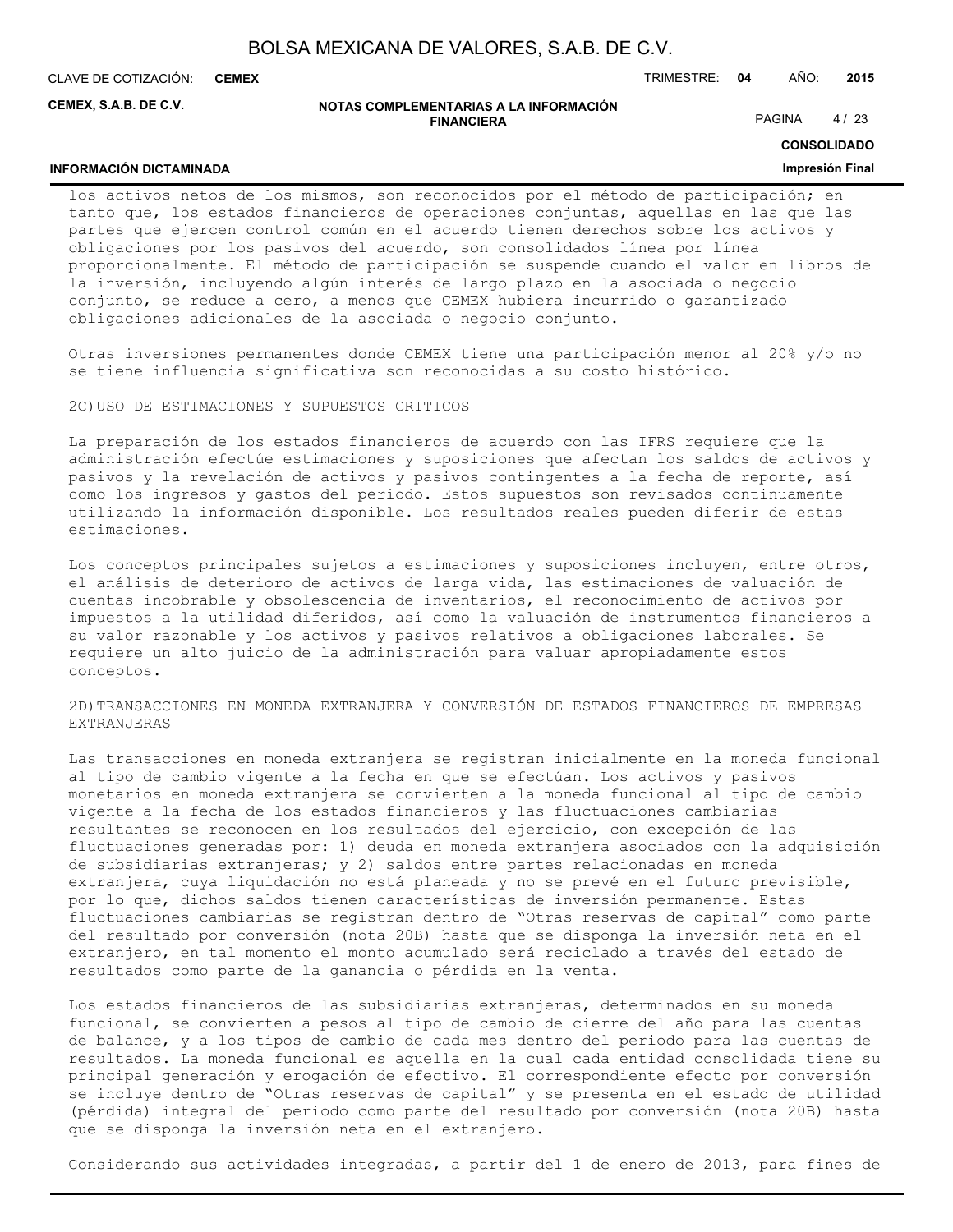**CEMEX**

**INFORMACIÓN DICTAMINADA**

CLAVE DE COTIZACIÓN: TRIMESTRE: **04** AÑO: **2015**

**CEMEX, S.A.B. DE C.V.**

#### **NOTAS COMPLEMENTARIAS A LA INFORMACIÓN FINANCIERA**

PAGINA 5/23

**CONSOLIDADO**

#### **Impresión Final**

moneda funcional, la Controladora se considera que cuenta con dos divisiones, una relacionada con sus actividades financieras y de tenencia accionaria, en la cual la moneda funcional es el dólar para todos los activos, pasivos y transacciones asociados a estas actividades, y otra división relacionada con las actividades operativas de la Controladora en México, cuya moneda funcional es el peso para todos los activos, pasivos y transacciones asociados a estas actividades.

Durante los periodos que se reportan, CEMEX no tuvo ninguna subsidiaria operando en una economía hiperinflacionaria, la cual se considera generalmente cuando la inflación acumulada en los últimos tres años se aproxima o sobrepasa el 100%. En una economía hiperinflacionaria, las partidas del estado de resultados de la subsidiaria se expresarían a valores constantes a la fecha de reporte, en cuyo caso, tanto el balance general como el estados de resultados se convertirían a pesos utilizando los tipos de cambio de cierre del año.

Los principales tipos de cambio de cierre y promedio aproximados del año para las cuentas del balance general y las cuentas de los estados de resultados, de pesos por moneda extranjera al 31 de diciembre de 2015, 2014 y 2013, son los siguientes:

2015 2014 2013

 Moneda Cierre Promedio Cierre Promedio Cierre Promedio Dólar 17.2300 15.9800 14.7400 13.3700 13.0500 12.8500 Euro 18.7181 17.6041 17.8386 17.6306 17.9554 17.1079 Libra del Reino Unido 25.4130 24.3638 22.9738 21.9931 21.6167 20.1106 Peso Colombiano 0.0055 0.0058 0.0062 0.0066 0.0068 0.0068 Libra Egipcia 2.2036 2.0670 2.0584 1.8824 1.8750 1.8600 Peso Filipino 0.3661 0.3504 0.3296 0.3009 0.2940 0.3014

Los estados financieros de subsidiarias extranjeras se convierten de su moneda funcional a dólares y posteriormente a pesos. Los tipos de cambio de la tabla anterior representan los tipos de cambio inferidos de esta metodología. El tipo de cambio peso al dólar, es el promedio de los tipos de cambio de mercado a los que accede CEMEX para la liquidación de sus transacciones en dicha moneda En ningún caso existen diferencias significativas entre los tipos de cambio utilizados por CEMEX y aquellos que publica el Banco de México.

2E)EFECTIVO Y EQUIVALENTES DE EFECTIVO (nota 8)

Incluye los montos de efectivo en caja y los equivalentes de efectivo, representados por inversiones de corto plazo, de gran liquidez, fácilmente convertibles en efectivo y que están sujetos a riesgos poco importantes de cambios en su valor, incluyendo inversiones disponibles a la vista, las cuales generan rendimientos y tienen vencimientos hasta de tres meses a partir de su fecha de adquisición. Las inversiones que devengan intereses se reconocen al costo más los intereses acumulados. Otras inversiones fácilmente convertibles en efectivo se presentan a su valor razonable. Las pérdidas o ganancias por cambios en valuación y los intereses ganados se incluyen en el estado de resultados como parte de "Otros (gastos) productos financieros, neto".

El saldo de efectivo y equivalentes de efectivo en el balance general incluye los montos de efectivo o inversiones restringidos, representados por depósitos en cuentas de margen que garantizan ciertas obligaciones de CEMEX, siempre y cuando la restricción se libere en un plazo de tres meses o menos a la fecha del balance general. Cuando la restricción es mayor a tres meses, estos saldos de efectivo y equivalentes de efectivo restringidos no se consideran equivalentes de efectivo y se incluyen dentro de "Otras cuentas por cobrar" de corto o largo plazo, según corresponda. Cuando existen acuerdos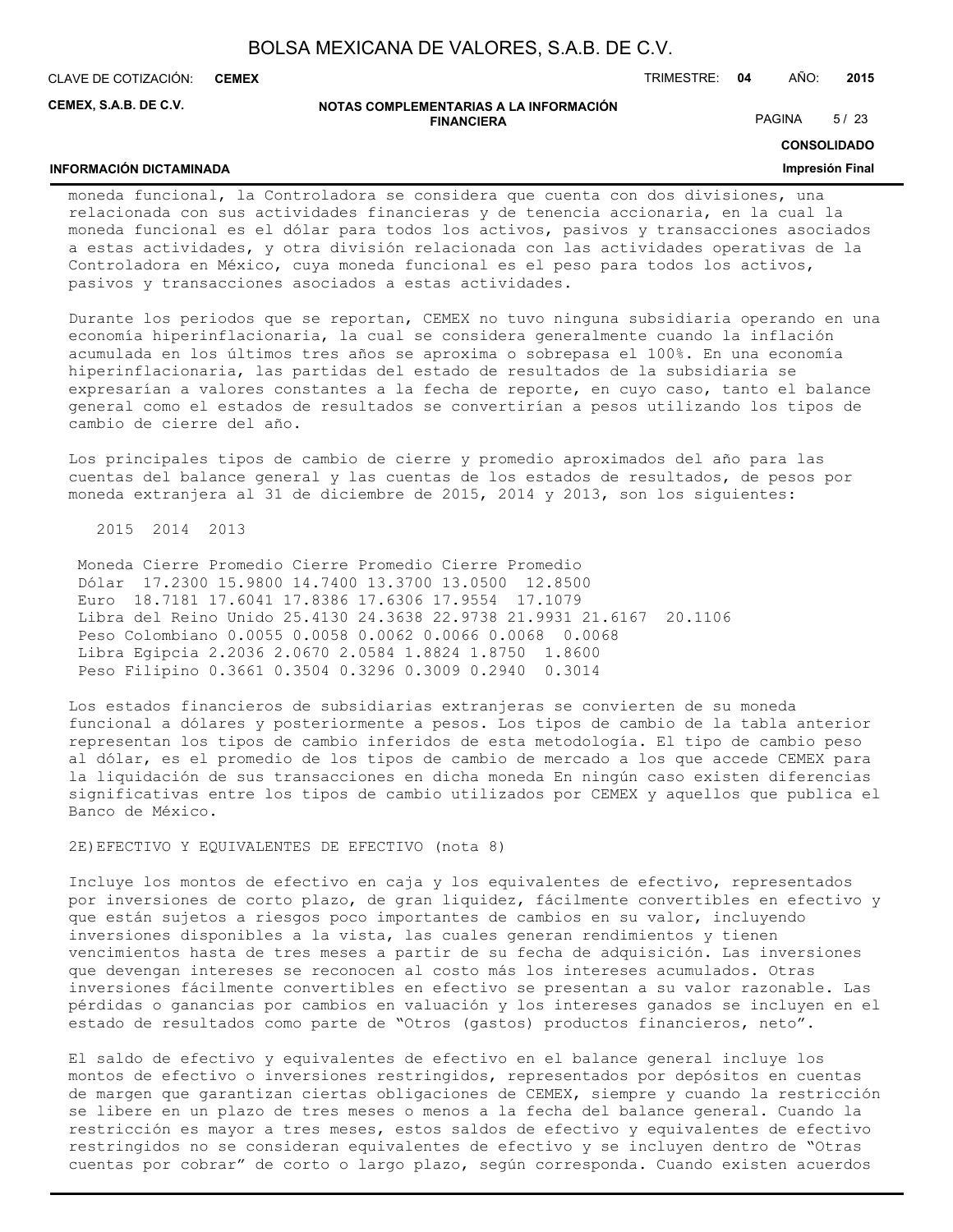**CEMEX**

**INFORMACIÓN DICTAMINADA**

CLAVE DE COTIZACIÓN: TRIMESTRE: **04** AÑO: **2015**

**CEMEX, S.A.B. DE C.V.**

#### **NOTAS COMPLEMENTARIAS A LA INFORMACIÓN FINANCIERA**

PAGINA 6/23

**CONSOLIDADO**

#### **Impresión Final**

de compensación de saldos, estos saldos de efectivo y equivalentes de efectivo restringidos se presentan compensando los pasivos de CEMEX con las contrapartes.

2F)INSTRUMENTOS FINANCIEROS

Clientes y otras cuentas por cobrar a corto plazo (notas 9 y 10)

Los conceptos dentro de este rubro sin costo explícito son clasificados bajo IFRS como "préstamos y cuentas por cobrar" y se reconocen a su costo amortizado, es decir, el valor presente neto del monto por cobrar o por pagar a la fecha de la transacción. Por su naturaleza de corto plazo, CEMEX reconoce estas cuentas inicialmente a su valor original de facturación menos un estimado de cuentas incobrables. La reserva por cuentas incobrables, así como el deterioro de otras cuentas por cobrar de corto plazo se reconocen con cargo a los gastos de administración y venta.

La cartera vendida bajo programas para la monetización de cartera de clientes, en los cuales CEMEX mantiene algún interés residual en la cartera vendida en caso de falta de cobro, así como un envolvimiento continuo con dichos activos, no se considera como vendida y se mantiene en el balance general.

Otras inversiones y cuentas por cobrar a largo plazo (nota 13B)

Como parte de la categoría de "préstamos y cuentas por cobrar", las cuentas por cobrar de largo plazo, así como las inversiones clasificadas como conservadas a vencimiento se reconocen inicialmente a su costo amortizado. Los cambios en el valor presente neto se reconocen en el estado de resultados dentro de "Otros ingresos (gastos) financieros, neto".

Las inversiones en instrumentos financieros conservados con fines de negociación y las inversiones disponibles para la venta, se reconocen a su valor razonable estimado, en el primer caso a través del estado de resultados dentro de "Otros (gastos) productos financieros, neto", y en el último caso, los cambios en valuación se reconocen en la "Utilidad (pérdida) integral del periodo" dentro de "Otras reservas de capital" hasta el momento de su disposición, en el cual, el efecto acumulado en capital es reclasificado a "Otros (gastos) productos financieros, neto". Estas inversiones se evalúan por deterioro ante la ocurrencia de un cambio adverso significativo, o al menos una vez al año durante el último trimestre.

Pasivos financieros (nota 16A y 16B)

Los préstamos bancarios e instrumentos de deuda por pagar se reconocen a su costo amortizado. Los intereses devengados asociados se reconocen en el balance general dentro de "Otras cuentas y gastos acumulados por pagar" contra el gasto financiero. Durante los años que se reportan, CEMEX no mantuvo pasivos financieros reconocidos voluntariamente a valor razonable o asociados a coberturas de valor razonable con instrumentos financieros derivados. Los costos directos incurridos en la emisión o contratación de deuda, así como en refinanciamientos o modificaciones no sustanciales a contratos de crédito que no representan la extinción de la deuda, por considerar: a) que los términos económicos relevantes del nuevo instrumento no son significativamente distintos a los del instrumento que reemplaza, y b) la proporción en que los tenedores finales del nuevo instrumento son los mismos que los del instrumento reemplazado, ajustan el valor en libros de la deuda relacionada y se amortizan al gasto financiero utilizando la tasa de interés efectiva en la vigencia de cada transacción. Estos costos incluyen comisiones y honorarios profesionales. Los costos incurridos en la extinción de deuda, así como en refinanciamientos o modificaciones a contratos de crédito cuando el nuevo instrumento es substancialmente distinto al anterior con base en un análisis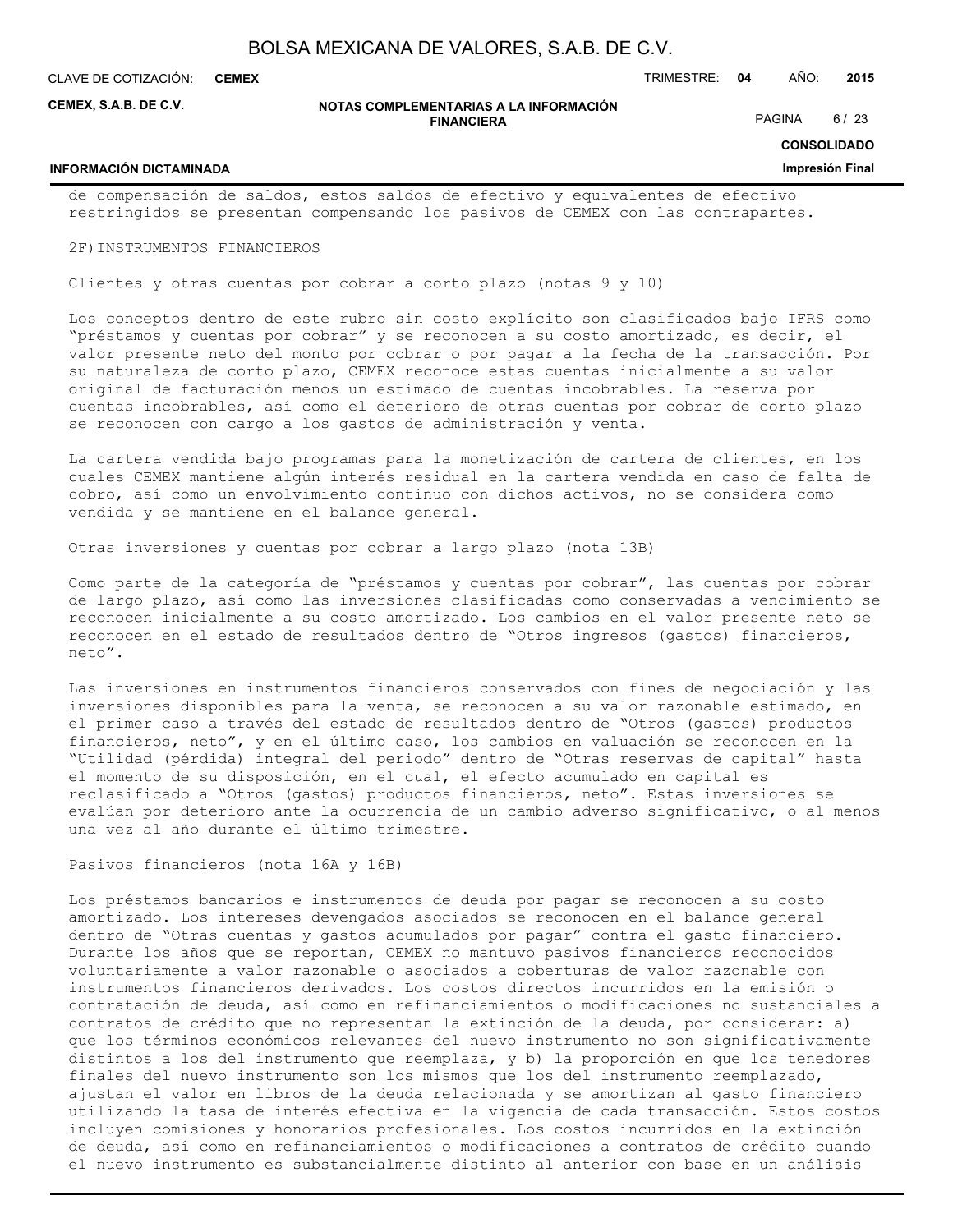| BOLSA MEXICANA DE VALORES, S.A.B. DE C.V. |  |  |
|-------------------------------------------|--|--|
|-------------------------------------------|--|--|

CLAVE DE COTIZACIÓN: TRIMESTRE: **04** AÑO: **2015 CEMEX**

**CEMEX, S.A.B. DE C.V.**

**NOTAS COMPLEMENTARIAS A LA INFORMACIÓN FINANCIERA**

PAGINA 7/23

**CONSOLIDADO Impresión Final**

## **INFORMACIÓN DICTAMINADA**

cualitativo y cuantitativo, se reconocen en el "Gasto financiero" conforme se incurren.

Los arrendamientos capitalizables, en los cuales CEMEX retiene sustancialmente todos los riesgos y beneficios asociados a la propiedad del activo, se reconocen como pasivos financieros contra un activo fijo relacionado, por el monto menor entre el valor de mercado del activo arrendado y el valor presente neto de los pagos mínimos futuros, usando la tasa de interés implícita en el contrato cuando es determinable, o en su lugar la tasa de interés incremental. Entre otros elementos de juicio, los factores principales para determinar un arrendamiento capitalizable son: a) si la propiedad del activo se transfiere a CEMEX al término del plazo; b) si CEMEX tiene la opción para adquirir el activo al término del plazo a precio muy reducido; c) si el plazo del contrato cubre la mayor parte de la vida útil del activo; y/o d) si el valor presente neto de los pagos mínimos representa sustancialmente todo el valor razonable del activo al inicio del arrendamiento.

Instrumentos con características de pasivo y capital (nota 16B)

Los instrumentos financieros que contienen componentes tanto de pasivo como de capital, como en una nota convertible a su vencimiento en un número fijo de acciones de CEMEX, y en los cuales la moneda en que se denomina el instrumento es la misma que la moneda funcional del emisor, cada componente se reconoce por separado en el balance general con base en los elementos específicos de cada transacción. En el caso de instrumentos obligatoriamente convertibles en acciones del emisor, el componente de pasivo representa el valor presente neto de los pagos de interés sobre el principal utilizando una tasa de interés de mercado, sin asumir conversión anticipada, y se reconoce dentro de "Otras obligaciones financieras", en tanto que el componente de capital representa la diferencia entre el monto del principal y el componente de pasivo, y se reconoce dentro de "Otras reservas de capital", neto de comisiones. En instrumentos opcionalmente convertibles por un monto fijo de acciones, el componente de deuda representa la diferencia en el monto principal y el valor razonable de la prima por la opción de conversión, la cual refleja el componente de capital (nota 2P). Cuando la transacción se denomina en una moneda distinta a la moneda funcional del emisor, la opción de conversión se separa del instrumento convertible y se reconoce como un instrumento financiero derivado a valor razonable a través del estado de resultados.

Instrumentos financieros derivados (nota 16D)

CEMEX reconoce todos los instrumentos derivados como activos o pasivos en el balance general a su valor razonable estimado, y sus cambios en los resultados del periodo en que ocurren dentro de "Otros (gastos) productos financieros, neto", excepto por los cambios en el valor razonable de instrumentos derivados asociados a coberturas de flujos de efectivo, en las cuales, dichos cambios en el valor razonable se reconocen en el capital contable, y se reclasifican a los resultados en la medida en que se devengan los intereses de la deuda, en el caso de instrumentos de intercambio de tasas de interés, o cuando se realiza el consumo del producto subyacente en el caso de contratos para la compra de insumos. Asimismo, en coberturas de la inversión neta en subsidiarias extranjeras, los cambios en el valor razonable se reconocen en el capital como parte del resultado por conversión (nota 2D), y en los resultados hasta la disposición de la inversión en el extranjero. Durante los años que se reportan, CEMEX no ha designado instrumentos derivados en coberturas de valor razonable. Los instrumentos derivados se negocian con instituciones con suficiente capacidad financiera, por lo que se considera que el riesgo de incumplimiento de las obligaciones acordadas por las contrapartes es mínimo.

Los intereses devengados en instrumentos derivados de tasas de interés, en lo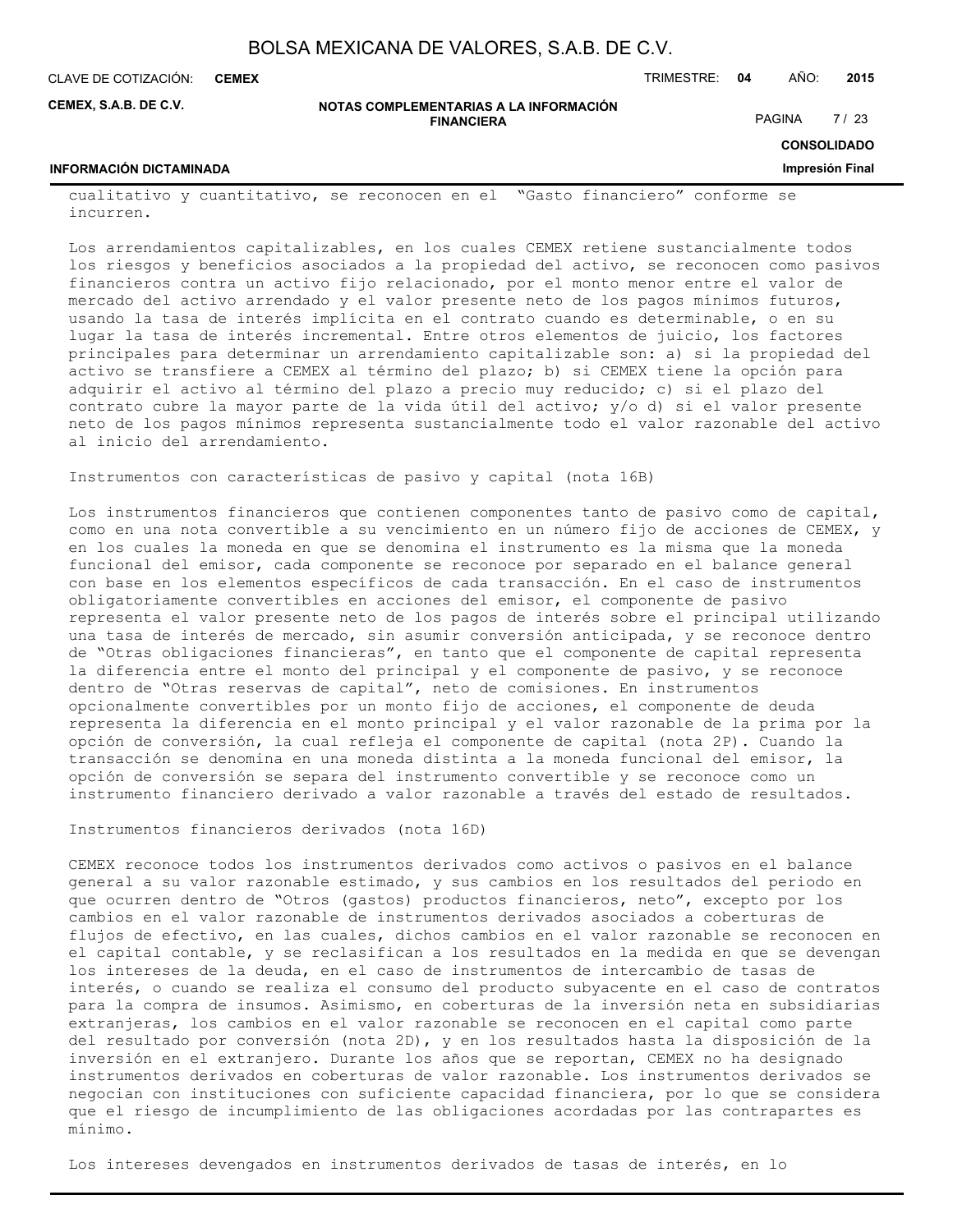**CEMEX**

**INFORMACIÓN DICTAMINADA**

CLAVE DE COTIZACIÓN: TRIMESTRE: **04** AÑO: **2015**

**CEMEX, S.A.B. DE C.V.**

#### **NOTAS COMPLEMENTARIAS A LA INFORMACIÓN FINANCIERA**

PAGINA 8/23

**CONSOLIDADO**

#### **Impresión Final**

aplicable, se reconocen en el gasto financiero como parte de la tasa de interés efectiva de la deuda relacionada.

CEMEX revisa sus distintos contratos para identificar derivados implícitos. Aquellos que son identificados se evalúan para determinar si requieren ser separados del contrato anfitrión, y ser reconocidos en el balance general de forma independiente, aplicando las mismas reglas de valuación que a los demás instrumentos derivados.

Opciones otorgadas para la compra de participaciones no controladoras y asociadas

Representan acuerdos mediante los cuales CEMEX se compromete a adquirir en caso que la contraparte ejerza su derecho a vender, en una fecha futura mediante una fórmula de precio predeterminada o a valor de mercado, las acciones de una participación no controladora en una subsidiaria de CEMEX o de una asociada. En el caso de una opción otorgada para adquirir la participación no controladora en una subsidiaria, y considerando que CEMEX tenga que liquidar la obligación en efectivo o mediante la entrega de otro activo financiero CEMEX reconoce un pasivo por el valor presente del monto de liquidación a la fecha de los estados financieros contra la participación controladora dentro del capital contable. No se reconoce un pasivo por una opción otorgada para la compra de una participación no controladora cuando el precio de liquidación se determina a valor de mercado en la fecha de ejercicio y CEMEX tiene la alternativa de liquidar con sus propias acciones.

En el caso de una opción otorgada para adquirir una asociada, CEMEX reconocería un pasivo contra una pérdida en el estado de resultados en el momento en que el precio de compra estimado establecido en la opción sea superior que el valor razonable de los activos netos que debieran ser adquiridos por CEMEX si la contraparte ejerce su derecho a vender.

Mediciones de valor razonable (nota 16C)

CEMEX aplica los lineamientos de la IFRS 13, Medición del valor razonable ("IFRS 13") para determinar el valor razonable de activos financieros y pasivos financieros reconocidos o revelados a valor razonable. La IFRS 13 no requiere valores razonables en adición a aquellos ya requeridos o permitidos por otras IFRS, y no pretende establecer normas de valuación o afectar las prácticas de valuación fuera del reporte financiero. Bajo IFRS 13, el valor razonable representa un "Precio de Venta", el cual se recibiría por vender un activo o se pagaría por transferir un pasivo en una transacción ordenada entre participantes del mercado a la fecha de valuación, considerando el riesgo de crédito de la contraparte en la valuación.

El concepto de Precio de Venta se basa en el supuesto de que hay un mercado y participantes en este para el activo o pasivo específico. Cuando no hay mercado y/o participantes para formar el mercado, la IFRS 13 establece una jerarquía de valor razonable que jerarquiza los datos de entrada en las técnicas de valuación usadas para determinar el valor razonable. La jerarquía da mayor prioridad a los precios cotizados sin ajustar en mercados activos para activos o pasivos idénticos (medición de nivel 1) y la menor prioridad a los cálculos que tienen que ver con datos de entrada significativos pero no observables (medición de nivel 3).

Los tres niveles de jerarquización son como sigue:

•Los datos de nivel 1 son precios cotizados en mercados activos (sin ajustar) para activos y pasivos idénticos, que CEMEX tiene la habilidad de negociar a la fecha de la medición. Un precio cotizado en un mercado activo provee la evidencia más confiable de valor razonable y se utiliza sin ajustes para determinar el valor razonable siempre que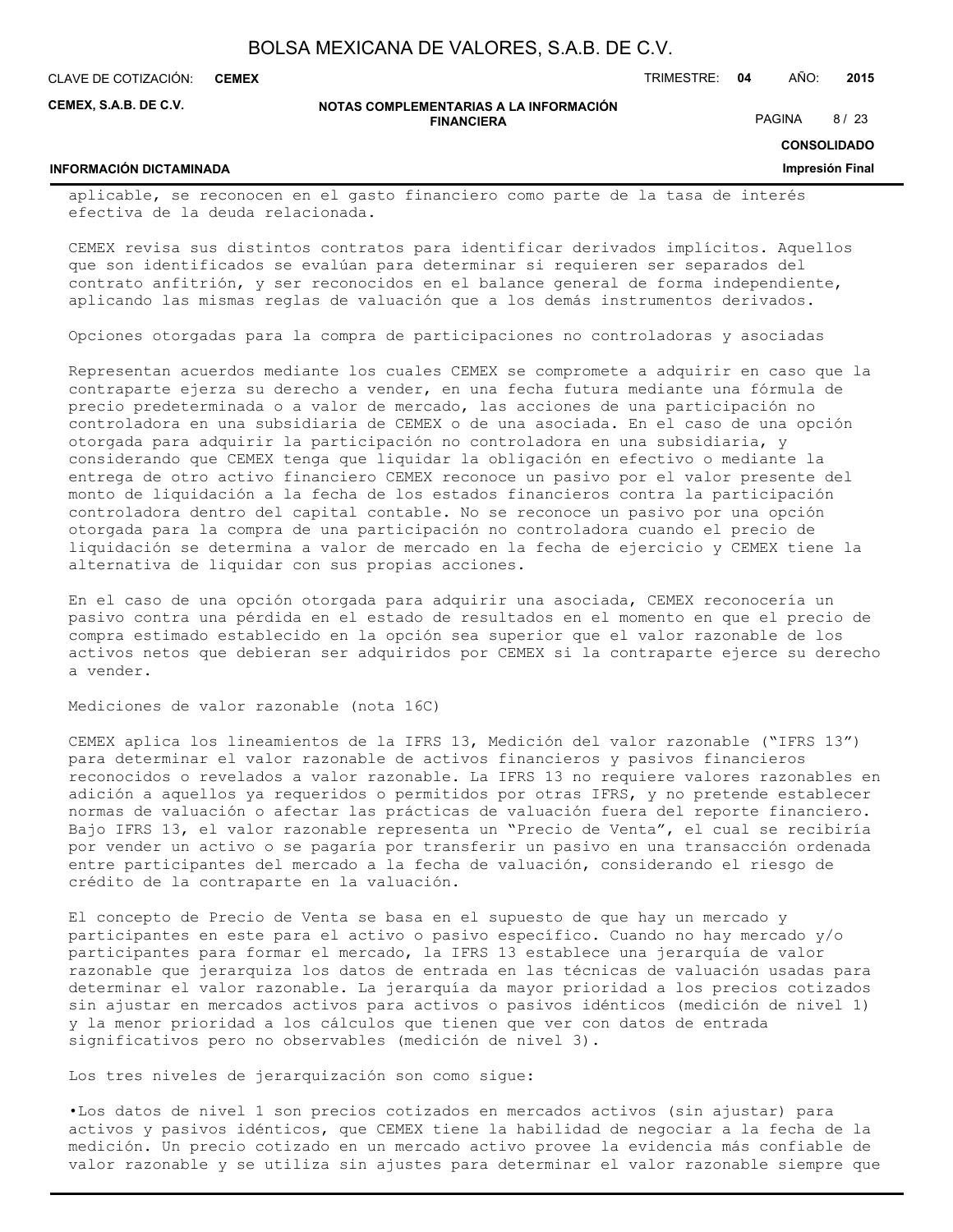**CEMEX**

CLAVE DE COTIZACIÓN: TRIMESTRE: **04** AÑO: **2015**

**CEMEX, S.A.B. DE C.V.**

**NOTAS COMPLEMENTARIAS A LA INFORMACIÓN FINANCIERA**

PAGINA 9/23

## **CONSOLIDADO**

**Impresión Final**

## **INFORMACIÓN DICTAMINADA**

esté disponible.

•Los datos de nivel 2 son datos distintos a precios cotizados en mercados activos, que son observables directa o indirectamente para el activo o pasivo y que se utilizan principalmente para determinar el valor razonable de acciones, inversiones y préstamos que no se intercambian activamente. Los datos de nivel 2 incluyen precios de acciones, ciertas tasas de interés y curvas de rendimiento, volatilidad implícita, márgenes de crédito, y otros datos obtenidos, incluyendo datos extrapolados de otros datos observables. En ausencia de datos de nivel 1, CEMEX determina valores razonables, mediante la interacción de los datos de nivel 2 aplicables, el número de instrumentos y/o los demás términos relevantes de los contratos, según aplique. •Los datos de nivel 3 son aquellos que no son observables para el activo o pasivo. CEMEX utiliza estos datos para determinar el valor razonable, cuando no existen datos de nivel 1 o nivel 2, en modelos de valuación como el Black-Scholes, el modelo binomial, los flujos de efectivo descontados o los múltiplos de Flujo de Operación, incluyendo variables de riesgo consistentes con las que utilizarían los participantes del mercado.

2G)INVENTARIOS (nota 11)

Los inventarios se valúan al menor de su costo o su valor neto de realización. El costo de los inventarios incluye desembolsos incurridos en la compra de los mismos, costos de producción o conversión y otros costos incurridos para tenerlos en su actual condición y ubicación. Los inventarios se analizan para determinar si, por la ocurrencia de eventos internos, como pueden ser daños físicos, o externos, como pueden ser cambios tecnológicos o condiciones de mercado, alguna porción del saldo ha quedado obsoleto o se ha deteriorado. Cuando se presenta un caso de deterioro, se disminuye el saldo del inventario a su valor neto de realización, en tanto que, cuando se presenta una situación de obsolescencia, se incrementa la reserva de valuación; en ambos casos contra los resultados del ejercicio. Los anticipos a proveedores de inventario se presentan dentro de otros activos circulantes.

2H)PROPIEDADES, MAQUINARIA Y EQUIPO (nota 14)

Las propiedades, maquinaria y equipo se reconocen a su costo de adquisición o construcción, según corresponda, menos su depreciación acumulada y pérdidas por deterioro acumuladas. La depreciación de los activos fijos se reconoce como parte de los costos y gastos de operación (nota 5), y se calcula por el método de línea recta, con base en las vidas útiles estimadas, excepto por las reservas minerales, las cuales son agotadas con base en el método de unidades de producción.

Al 31 de diciembre de 2015, las vidas útiles máximas promedio por categoría de activos fijos son como sigue:

 Años Edificios administrativos 34 Edificios industriales 32 Maquinaria y equipo en planta 18 Camiones revolvedores y vehículos de motor 7 Equipo de oficina y otros activos 6

CEMEX capitaliza, como parte del costo de los activos fijos, el gasto financiero de la deuda existente durante la construcción o instalación de activos fijos significativos, utilizando el saldo promedio de las inversiones en proceso en el periodo y la tasa de interés corporativa promedio del período.

Los costos de remoción de desperdicio o, costos de descapote, que se incurren en una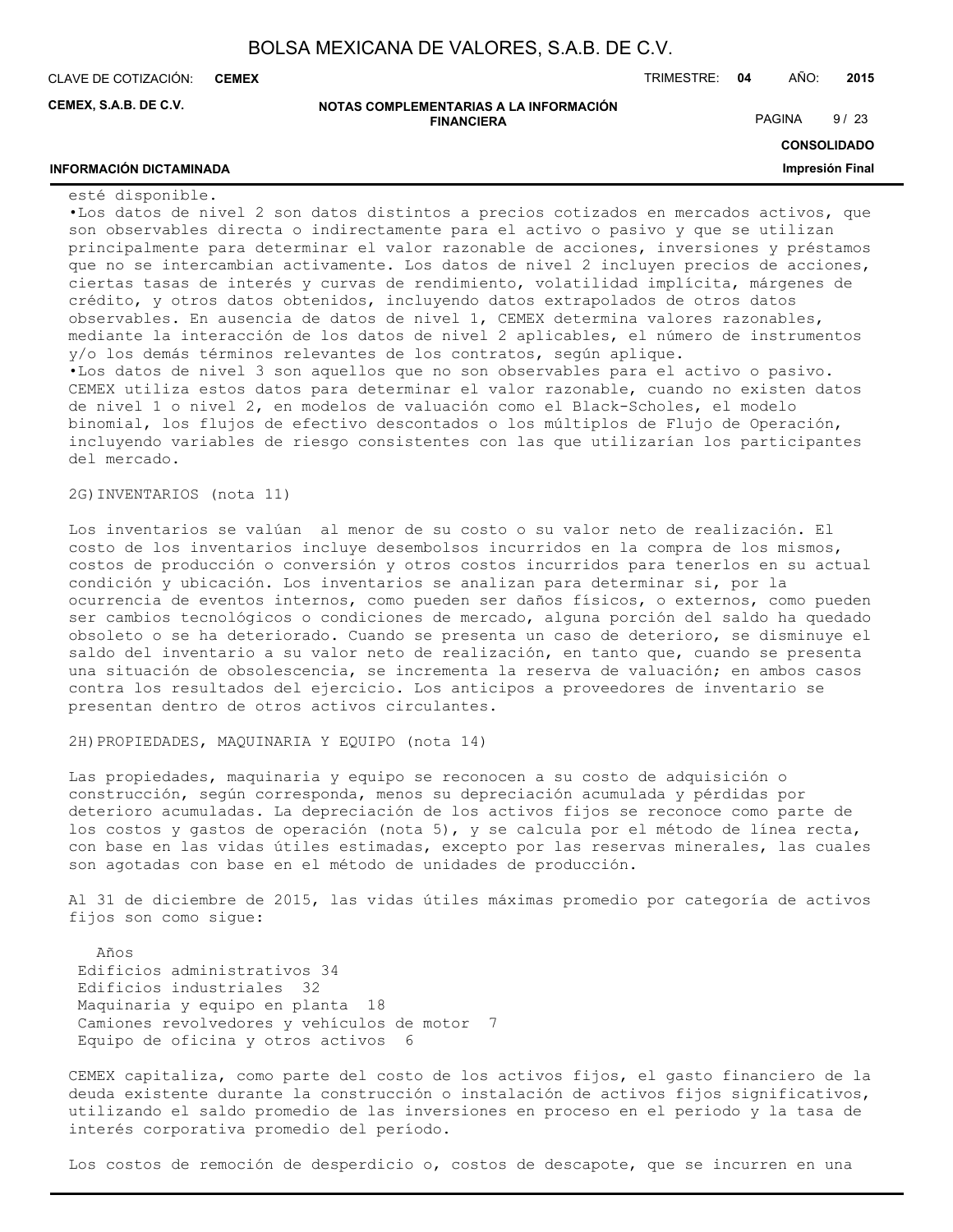**CEMEX**

CLAVE DE COTIZACIÓN: TRIMESTRE: **04** AÑO: **2015**

**CEMEX, S.A.B. DE C.V.**

#### **NOTAS COMPLEMENTARIAS A LA INFORMACIÓN FINANCIERA**

PAGINA 10 / 23

## **CONSOLIDADO Impresión Final**

## **INFORMACIÓN DICTAMINADA**

cantera durante la fase de producción que resultan en mejor acceso a las reservas minerales son reconocidos como parte de los valores en libros de las canteras correspondientes. Los montos capitalizados son amortizados durante la vida útil estimada de los materiales expuestos con base en el método de unidades producidas.

Los costos incurridos en activos fijos que resultan en beneficios económicos futuros, como incrementar su vida útil, capacidad operativa o seguridad, y los costos incurridos para mitigar o prevenir daños al medio ambiente, se capitalizan como parte del valor en libros de los activos relacionados. Los costos capitalizados se deprecian en la vida útil remanente de dichos activos. El mantenimiento periódico de los activos fijos, se reconocen en los resultados conforme se incurre. Los anticipos a proveedores de activo fijo se presentan dentro de cuentas por cobrar de largo plazo.

2I)ADQUISICIONES DE NEGOCIOS, CRÉDITO MERCANTIL, OTROS ACTIVOS INTANGIBLES Y CARGOS DIFERIDOS (nota 15)

Las adquisiciones de negocios se reconocen mediante el método de compra, asignando el precio pagado para tomar el control de la entidad a los activos adquiridos y pasivos asumidos con base en sus valores razonables a la fecha de adquisición. Los activos intangibles adquiridos se identifican y reconocen a su valor razonable. La porción del precio de compra no asignada representa el crédito mercantil, el cual no se amortiza y queda sujeto a evaluaciones periódicas por deterioro (nota 2J), puede ajustarse por alguna corrección del valor de los activos adquiridos y/o pasivos asumidos dentro de los doce meses posteriores a la compra. Los gastos asociados a la compra se reconocen en el estado de resultados conforme se incurren.

CEMEX capitaliza los activos intangibles adquiridos, así como los costos directos incurridos en el desarrollo de activos intangibles, cuando se identifican beneficios futuros asociados y se tiene evidencia del control sobre los beneficios. Los activos intangibles se reconocen a su costo de adquisición o desarrollo, según aplique. Dichos activos se clasifican como de vida definida o como de vida indefinida, estos últimos no se amortizan al no poderse precisar la terminación del periodo de obtención de beneficios. La amortización de los activos intangibles de vida definida se calcula con base al método de línea recta y se reconoce como parte de los costos y gastos de operación (nota 5).

Los gastos preoperativos se reconocen en los resultados del periodo en que se incurren. Los costos asociados con actividades de investigación y desarrollo ("actividades de I&D"), asociadas a la creación de productos y servicios, así como al desarrollo de procesos, equipos y métodos que optimicen la eficiencia operacional y reduzcan costos, se reconocen en los resultados de operación conforme se incurren. Las áreas de Tecnología y de Energía en CEMEX llevan a cabo substancialmente todas las actividades de I&D como parte de sus funciones cotidianas. En 2015, 2014 y 2013, el gasto total combinado de estas áreas fue de aproximadamente \$660 (US\$41), \$538 (US\$36) y \$494 (US\$38), respectivamente. Los costos de desarrollo se capitalizan solo si cumplen la definición de activo intangible mencionada anteriormente.

Los costos directos asociados con la fase de desarrollo de aplicaciones de informática (software) para uso interno se capitalizan y se amortizan a los resultados de operación durante la vida útil de las aplicaciones, que en promedio se estima en alrededor de 5 años.

Adquisiciones de negocios, crédito mercantil, otros activos intangibles y cargos diferidos - continúa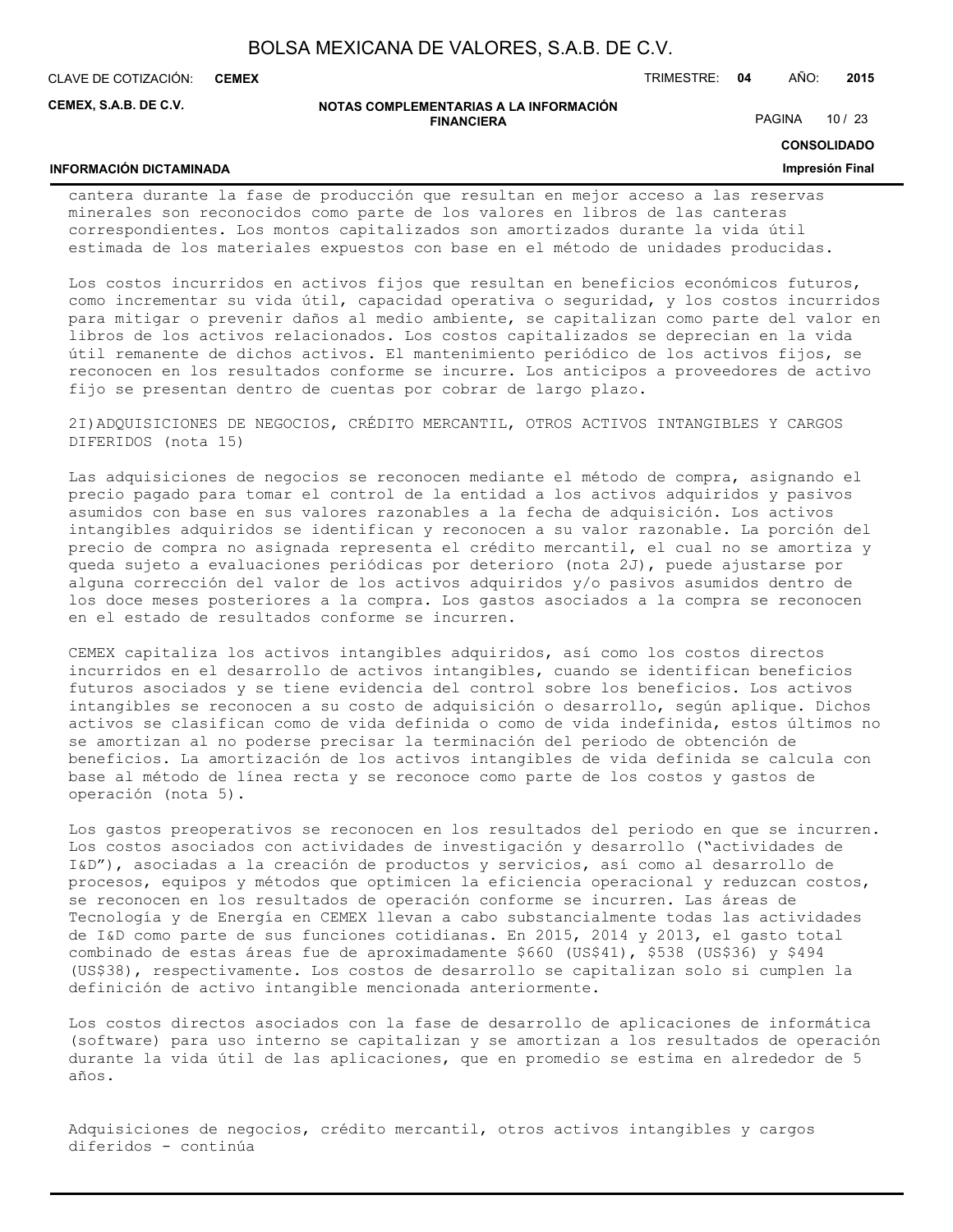**CEMEX**

CLAVE DE COTIZACIÓN: TRIMESTRE: **04** AÑO: **2015**

**CEMEX, S.A.B. DE C.V.**

#### **NOTAS COMPLEMENTARIAS A LA INFORMACIÓN FINANCIERA**

PAGINA 11 / 23

**CONSOLIDADO**

## **INFORMACIÓN DICTAMINADA**

#### **Impresión Final**

Los costos de actividades de exploración como son el pago de derechos para explorar, estudios topográficos y geológicos, así como perforaciones, entre otros conceptos incurridos para evaluar la viabilidad técnica y comercial de extraer recursos minerales, los cuales no son significativos en CEMEX, se capitalizan cuando se identifican beneficios económicos futuros asociados a dichas actividades. Cuando comienza la extracción, estos costos se amortizan durante la vida útil de la cantera con base en las toneladas de materiales que se estima extraer. En caso de no materializarse los beneficios económicos, cualquier costo de exploración capitalizado es sujeto de deterioro.

Los permisos y licencias de extracción tienen vidas útiles máximas entre los 30 y 100 años dependiendo del sector, y la vida útil esperada de las reservas relacionadas. Al 31 de diciembre de 2015, excepto por los permisos y licencias y/o salvo mención en contrario, CEMEX amortiza sus activos intangibles en línea recta durante sus vidas útiles que se encuentran en un rango de 3 a 20 años.

2J)DETERIORO DE ACTIVOS DE LARGA VIDA (notas 14 y 15)

Propiedades, maquinaria y equipo, activos intangibles de vida definida y otras inversiones

Las propiedades, maquinaria y equipo, los activos intangibles de vida definida y las inversiones, se analizan por deterioro ante la ocurrencia de un evento adverso significativo, cambios en el medio ambiente operativo del negocio, cambios en utilización o tecnología, así como baja en las expectativas de resultados de operación para cada unidad generadora de efectivo; para determinar si su valor en libros no será recuperado. En estos casos, se reconoce una pérdida por deterioro en los resultados del periodo dentro del rubro de "Otros gastos, neto", por el exceso del valor en libros del activo sobre su valor de recuperación, representado por el mayor entre el valor razonable del activo, menos costos de venta, y su valor en uso, correspondiente este último al valor presente neto de los flujos de efectivo estimados que son relativos a dicho activo por su uso o su eventual disposición. Los supuestos principales utilizados para desarrollar los estimados de valor en uso son la tasa de descuento que refleja el riesgo de los flujos futuros asociados con los activos y la estimación de los ingresos futuros. Estos supuestos son evaluados para su razonabilidad comparando dichas tasas de descuento con la información de mercado disponible, así como comparando con las expectativas del crecimiento de la industria emitidas por terceros como agencias gubernamentales, cámaras de la industria.

Ante la presencia de indicios de deterioro, para cada activo intangible, se determinan los ingresos proyectados sobre su vida útil estimada, los cuales son ajustados por los gastos de operación, cambios en capital de trabajo y otros gastos, conforme sea aplicable, y son descontados a valor presente utilizando tasas de descuento ajustadas por riesgo. Entre las variables económicas más significativas están: a) la vida útil del activo; b) la tasa de descuento ajustada por riesgo; c) las tasas de regalías; y d) las tasas de crecimiento. Las variables utilizadas para estos flujos de efectivo son consistentes con las proyecciones internas y las practicas de la industria. El valor razonable de los activos intangibles es muy sensible a cambios en las variables significativas utilizadas en la valuación. Ciertas variables significativas son más subjetivas que otras. En relación con las marcas, CEMEX considera la tasa de regalías, crítica para determinar los ingresos proyectados, como la variable más subjetiva. En relación con los permisos de extracción y las relaciones con clientes, las variables más subjetivas son las tasas de crecimiento de ingresos y las vidas útiles estimadas. CEMEX corrobora sus variables comparándolas con prácticas de la industria, así como con consultores en valuación externos. Se requiere un alto grado de juicio de la administración para determinar apropiadamente el valor razonable y el valor en uso de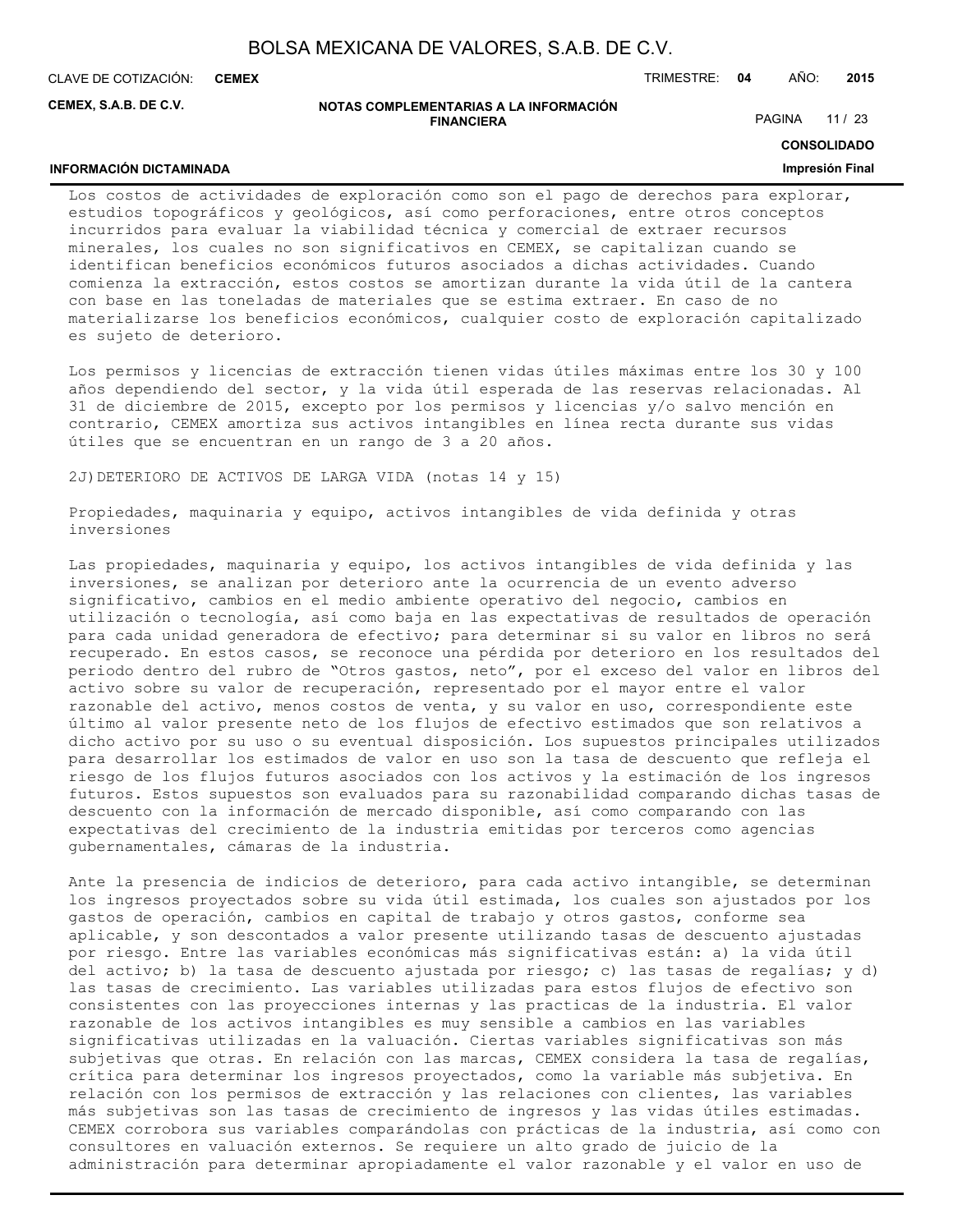**CEMEX**

CLAVE DE COTIZACIÓN: TRIMESTRE: **04** AÑO: **2015**

**CEMEX, S.A.B. DE C.V.**

#### **NOTAS COMPLEMENTARIAS A LA INFORMACIÓN FINANCIERA**

PAGINA 12 / 23

**CONSOLIDADO Impresión Final**

## **INFORMACIÓN DICTAMINADA**

los activos relacionados, así como para determinar el método de valuación apropiado y seleccionar las variables significativas.

#### Crédito mercantil

El crédito mercantil se evalúa por deterioro ante cambios adversos significativos o al menos una vez al año durante el último trimestre, calculando el valor de recuperación de los grupos de unidades generadoras de efectivo ("UGEs") a las cuales se han asignado los saldos del crédito mercantil, el cual consiste en el mayor entre el valor razonable de dicho grupo de UGEs, menos costos de venta, y su valor en uso, representado por el valor presente de los flujos de efectivo relativos a las UGEs a que refieren el crédito mercantil asignado, los cuales se determinan generalmente por periodos de 5 años. En ocasiones, cuando la Compañía considera que los resultados actuales de una UGE no reflejan su desempeño histórico, y las variables económicas externas permiten determinar razonablemente una mejora en sus resultados de operación en el mediano plazo, CEMEX utiliza proyecciones de flujos de efectivo por periodos de hasta 10 años, buscando el punto en que el desempeño futuro promedio asemeja el desempeño promedio histórico, en la medida que se cuenta con pronósticos financieros detallados y confiables, y CEMEX puede demostrar su habilidad con base en la experiencia, que puede proyectar flujos de efectivo con precisión sobre un periodo mayor. Si el valor de uso en algún grupo de UGEs a la cual se han asignado saldos de crédito mercantil es inferior a su valor neto en libros, CEMEX determina el valor razonable de dicho grupo de UGEs utilizando algún método ampliamente aceptado en el mercado para valuar entidades, como son el de múltiplos de Flujo de Operación y el valor de transacciones equivalentes, entre otros. Se reconoce una pérdida por deterioro dentro de otros gastos, neto, cuando el valor neto en libros del grupo de UGEs a la cual se han asignado saldos de crédito mercantil excede su valor de recuperación. Las pérdidas por deterioro del crédito mercantil no se reversan en periodos posteriores.

Los segmentos geográficos operativos reportados por CEMEX (nota 4), representan los grupos de UGEs de CEMEX a las cuales se han asignado los saldos del crédito mercantil para propósito de la evaluación de deterioro del crédito mercantil, considerando: a) que después de la adquisición, el crédito mercantil se asignó al nivel del segmento geográfico operativo; b) que los componentes operativos que integran el segmento reportado tienen características económicas similares; c) que los segmentos reportados son utilizados en CEMEX para organizar y evaluar sus actividades en el sistema de información interno; d) la naturaleza homogénea de los artículos que se producen y comercializan en cada componente operativo, los cuales son todos utilizados por la industria de la construcción; e) la integración vertical en la cadena de valor de los productos de cada componente; f) el tipo de clientes, los cuales son similares en todos los componentes; g) la integración operativa de los componentes; y h) que la compensación a empleados se basa en los resultados agregados del segmento geográfico. En adición, el país representa el nivel más bajo dentro de CEMEX al cual el crédito mercantil es monitoreado internamente por la administración.

Deterioro de activos de larga vida - crédito mercantil - continúa

Las evaluaciones de deterioro son muy sensibles, entre otros factores, a las estimaciones de los precios futuros de los productos, la evolución de los gastos de operación, las tendencias económicas locales e internacionales en la industria de la construcción, las expectativas de crecimiento de largo plazo en los distintos mercados, así como a las tasas de descuento y de crecimiento en la perpetuidad utilizadas. Para fines de estimar los precios futuros, CEMEX utiliza, en la medida de su disponibilidad, datos históricos más el incremento o disminución esperada de acuerdo con la información emitida por fuentes externos confiables, como las cámaras de la construcción o de productores de cemento y/o expectativas económicas gubernamentales. Los gastos de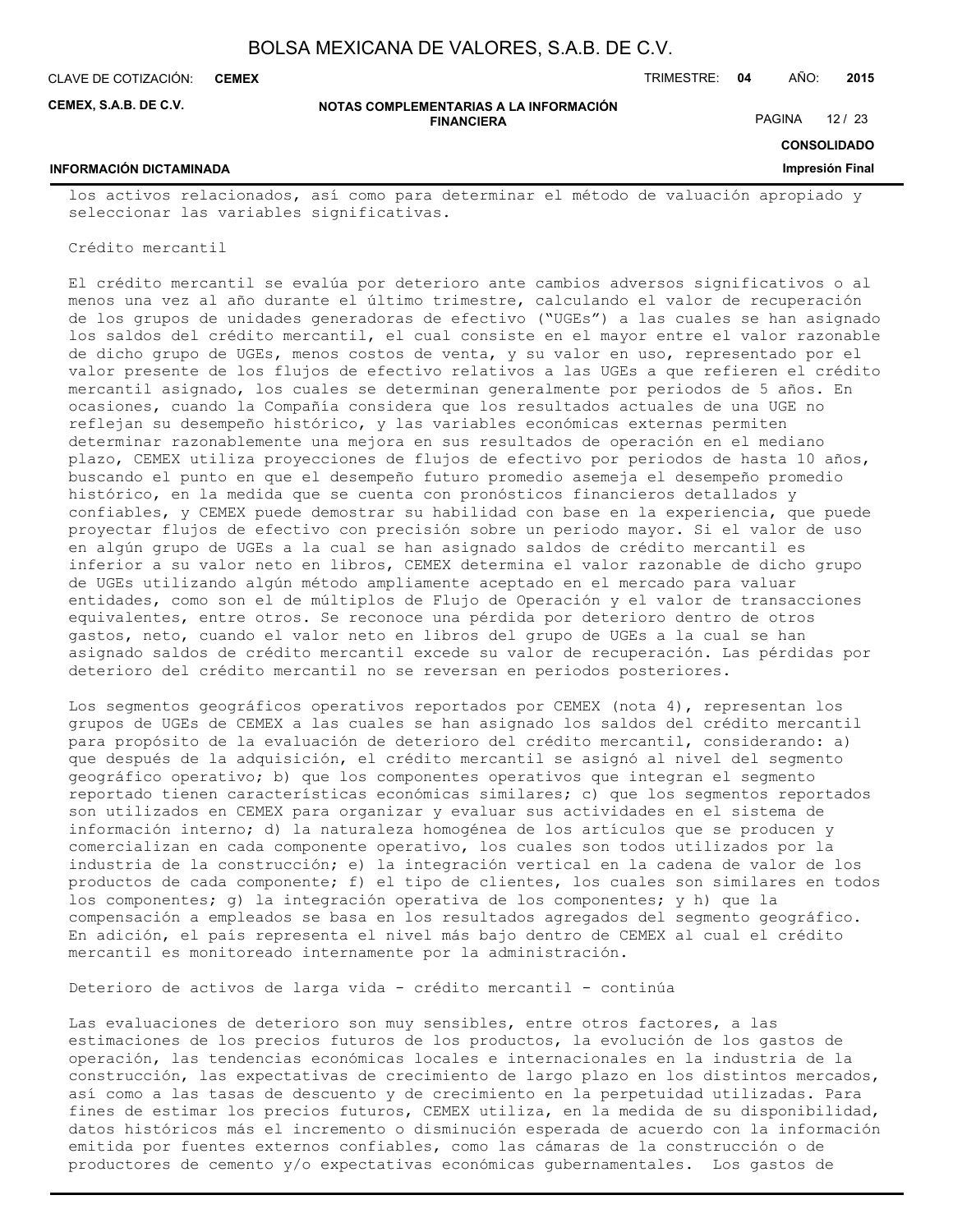**CEMEX**

**INFORMACIÓN DICTAMINADA**

CLAVE DE COTIZACIÓN: TRIMESTRE: **04** AÑO: **2015**

**CEMEX, S.A.B. DE C.V.**

#### **NOTAS COMPLEMENTARIAS A LA INFORMACIÓN FINANCIERA**

PAGINA 13 / 23

## **CONSOLIDADO**

## **Impresión Final**

operación se miden normalmente como una proporción constante de los ingresos, con base en la experiencia. No obstante, dichos gastos de operación son revisados considerando fuentes de información externa con relación a insumos que se comportan de acuerdo con precios internacionales, como gas y petróleo. CEMEX utiliza tasas de descuento antes de impuestos para cada grupo de UGEs a las que se ha asignado el crédito mercantil, las cuales se aplican para descontar flujos de efectivo antes de impuestos. Los flujos de efectivo no descontados, son muy sensibles a la tasa de crecimiento en la perpetuidad utilizada. Asimismo, los flujos de efectivo descontados son muy sensibles a la tasa de descuento utilizada. A mayor tasa de crecimiento en la perpetuidad, mayores son los flujos de efectivo no descontados por grupo de UGEs. Por el contrario, a mayor tasa de descuento utilizada, menores son los flujos de efectivo descontados obtenidos por el grupo de UGEs.

## 2K) PROVISIONES

Las provisiones se reconocen cuando CEMEX tiene una obligación legal o asumida resultante de eventos pasados, cuya resolución puede implicar la salida de efectivo u otros recursos propiedad de la Compañía. En la nota 24A se detallan algunos procedimientos significativos al 31 de diciembre de 2015 y 2014 que dan origen a una porción de los saldos de otros pasivos y provisiones circulantes y no circulantes de CEMEX.

Considerando los lineamientos bajo IFRS, CEMEX no tiene una obligación constructiva de pagar cuotas impuestas gobiernos que será generadas por operaciones futuras, por lo cual, las provisiones por dichas cuotas por pagar a gobiernos se crean hasta el momento en que ha sucedido el evento critico o la actividad que genera el pago de la cuota, tal como se defina en la legislación aplicable.

Reestructura (nota 17)

CEMEX reconoce provisiones por procesos de reestructura cuando los planes de dicha reestructura han sido apropiadamente finalizados y autorizados por la administración, y han sido comunicados a los terceros involucrados y/o afectados antes de la fecha de los estados financieros. Estas provisiones pueden incluir costos no relacionados con las actividades continuas de CEMEX.

Obligaciones por el retiro de activos (nota 17)

Las obligaciones ineludibles, legales o asumidas, para restaurar sitios operativos por el retiro de activos al término de su vida útil, se valúan al valor presente neto de los flujos de efectivo que se estima incurrir en la restauración, y se reconocen inicialmente como parte del valor en libros de los activos relacionados. El incremento en el activo se deprecia durante su vida útil remanente. El incremento del pasivo por ajuste al valor presente por el paso del tiempo se reconoce en "Otros (gastos) productos financieros, neto". Los ajustes al pasivo por cambios en las estimaciones se reconocen en el activo fijo y se modifica la depreciación prospectivamente. Estas obligaciones se relacionan principalmente con los costos futuros de demolición, limpieza y reforestación, para dejar en determinadas condiciones las canteras, las terminales marítimas, así como otros sitios productivos al término de su operación.

Costos relacionados con remediación del medio ambiente (notas 17 y 24)

Las provisiones asociadas con daños al medio ambiente representan el costo estimado futuro de la remediación, las cuales se reconocen a su valor nominal cuando no se tiene claridad del momento del desembolso, o cuando el efecto económico por el paso del tiempo no es significativo, de otra forma, se reconocen a su valor presente neto. Los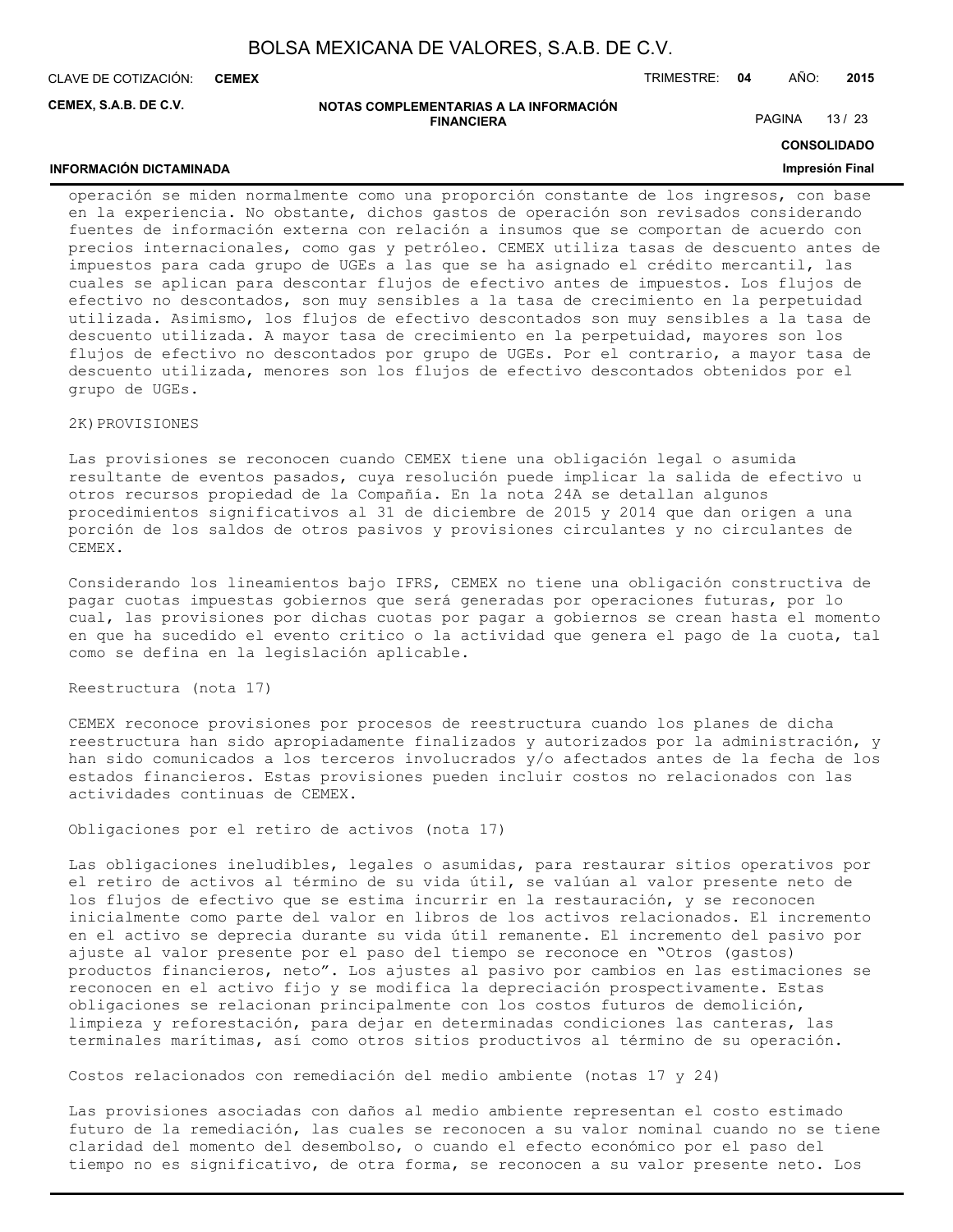**CEMEX**

CLAVE DE COTIZACIÓN: TRIMESTRE: **04** AÑO: **2015**

**CEMEX, S.A.B. DE C.V.**

#### **NOTAS COMPLEMENTARIAS A LA INFORMACIÓN FINANCIERA**

PAGINA 14 / 23

**CONSOLIDADO**

## **INFORMACIÓN DICTAMINADA**

**Impresión Final**

reembolsos de parte de compañías aseguradoras se reconocen como activo sólo cuando se tiene total certeza de su recuperación, y en su caso, dicho activo no se compensa con la provisión por costos de remediación.

Contingencias y compromisos (notas 23 y 24)

Las obligaciones o pérdidas asociadas con contingencias se reconocen como pasivo solo cuando existe una obligación presente resultante de eventos pasados y es probable que los efectos se materialicen y se pueden cuantificar razonablemente; de otra forma, se revelan cualitativamente en los estados financieros. Los efectos de compromisos de largo plazo establecidos con terceros, como es el caso de contratos de suministro con proveedores o clientes, se reconocen en los estados financieros considerando la sustancia de los acuerdos con base en lo incurrido o devengado. Los compromisos relevantes se revelan en las notas a los estados financieros. No se reconocen ingresos, utilidades o activos contingentes, aunque su realización es virtualmente cierta.

2L)BENEFICIOS A LOS EMPLEADOS AL RETIRO (nota 18)

Planes de pensiones de contribución definida

Los costos de estos planes se reconocen en los resultados de operación en la medida en que se incurren. Los pasivos por dichos planes se liquidan mediante aportaciones a las cuentas de retiro de los empleados, no generándose obligaciones prospectivas.

Planes de pensiones de beneficio definido, otros beneficios posteriores al retiro y beneficios al término de la relación laboral

Los costos de los beneficios de los empleados por: a) planes de pensiones de beneficio definido; y b) otros beneficios posteriores al retiro, como gastos médicos, seguros de vida y primas de antigüedad, tanto por ley como por ofrecimiento de CEMEX, se reconocen durante la prestación de los servicios con base en cálculos actuariales del valor presente de las obligaciones con la asesoría de actuarios externos. En algunos planes de pensiones CEMEX ha creado fondos irrevocables para cubrir el pago de las obligaciones ("activos del plan"). Estos activos del plan se valúan a su valor razonable estimado a la fecha de los estados financieros. Los supuestos actuariales y la política contable consideran: a) el uso de tasas nominales, b) se utiliza la misma tasa para la determinación del retorno esperado de los activos del plan y para el descuento del pasivo por beneficios a valor presente; c) se reconoce el costo financiero neto sobre el pasivo neto por pensiones (pasivo menos activos del plan), y d) se reconocen las ganancias o pérdidas actuariales del periodo, resultantes de diferencias entre las hipótesis actuariales proyectadas y reales al final del periodo, así como la diferencia entre el rendimiento esperado y real de los activos del plan, dentro de "Otros resultados de la utilidad o pérdida integral" en el capital contable.

El costo laboral, resultante del aumento en la obligación por los beneficios ganados por los empleados en el año, se reconoce en los costos y gastos de operación. El costo financiero neto, proveniente de la actualización de las obligaciones por valor presente y la variación estimada en el valor razonable de los activos del plan, se reconoce dentro de "Otros (gastos) productos financieros, neto".

Las modificaciones a los planes que afectan el costo de servicios pasados, se reconocen en los resultados de operación durante los años de servicio en que las modificaciones sean efectivas a los empleados, o en forma inmediata si los cambios están totalmente liberados. Asimismo, los efectos por eventos de extinción y/o liquidación de obligaciones en el periodo, asociados con modificaciones que reducen significativamente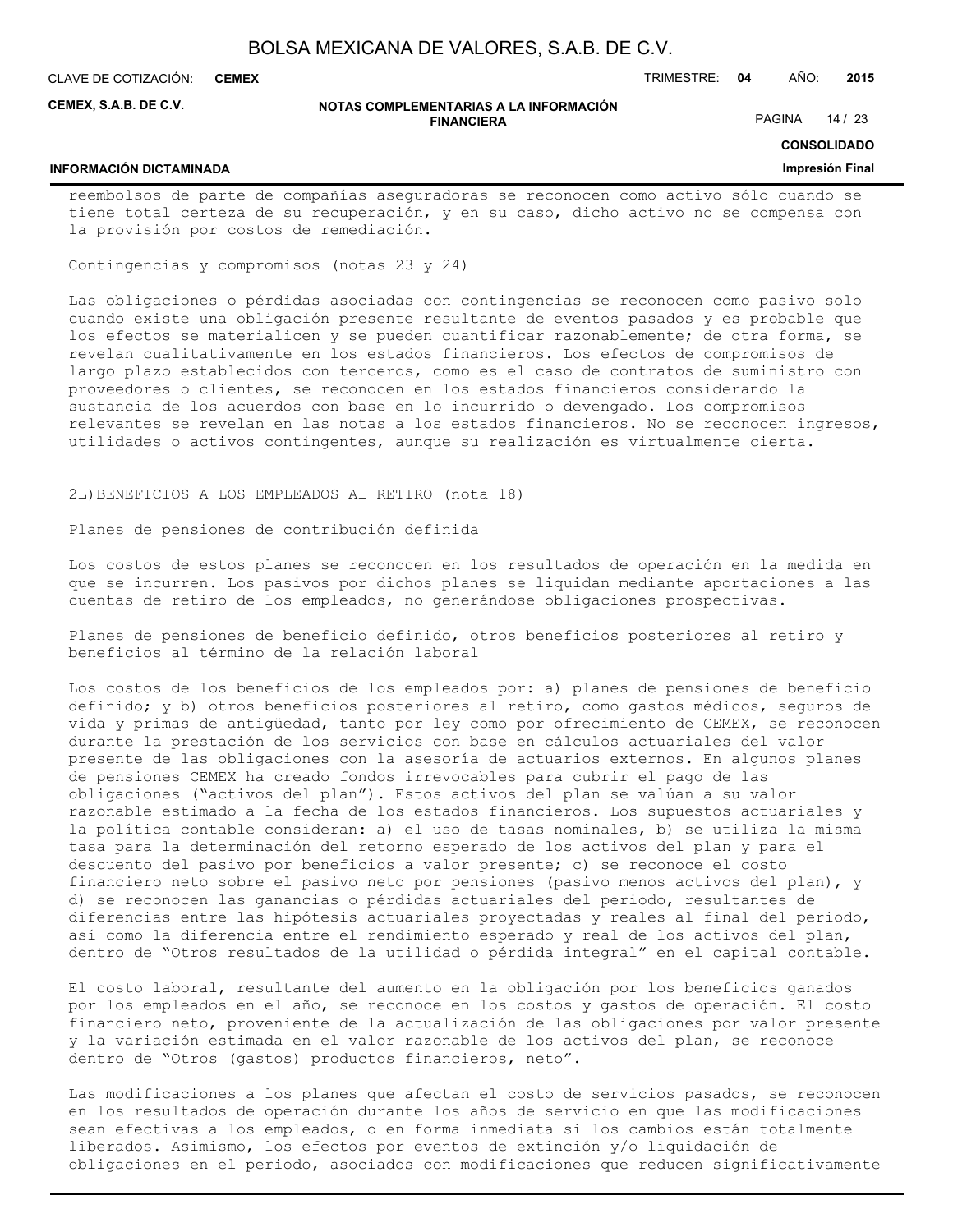**CEMEX**

**INFORMACIÓN DICTAMINADA**

CLAVE DE COTIZACIÓN: TRIMESTRE: **04** AÑO: **2015**

**CEMEX, S.A.B. DE C.V.**

#### **NOTAS COMPLEMENTARIAS A LA INFORMACIÓN FINANCIERA**

PAGINA 15 / 23

**CONSOLIDADO**

#### **Impresión Final**

el costo de los servicios futuros y/o que reducen significativamente la población sujeta a los beneficios, respectivamente, se reconoce en los resultados de operación.

Los beneficios al término de la relación laboral, no asociados a un evento de reestructura, como son las indemnizaciones legales se reconocen dentro de los resultados de operación del período en que se incurren.

## 2M)IMPUESTOS A LA UTILIDAD (nota 19)

El efecto en el estado de resultados por impuestos a la utilidad reconoce los importes causados en el ejercicio, así como los impuestos a la utilidad diferidos, determinados de acuerdo con la legislación fiscal aplicable a cada subsidiaria. Los impuestos a la utilidad diferidos consolidados representan la suma del efecto de cada subsidiaria, aplicando las tasas de impuesto vigentes al total de diferencias temporales entre los valores contables y fiscales de los activos y pasivos, considerando las pérdidas fiscales por amortizar y otros créditos fiscales e impuestos por recuperar, en la medida que es probable que exista renta gravable en el futuro contra la cual puedan utilizarse. Al cierre del periodo que se reporta, el cálculo de impuestos a la utilidad diferidos refleja los efectos que resultan de la manera en que CEMEX espera recuperar o liquidar el saldo en libros de sus activos y pasivos. Los impuestos a la utilidad diferidos del periodo representan la diferencia, entre los saldos de impuestos a la utilidad diferidos al inicio y al final del periodo. Los activos y pasivos por impuestos a la utilidad diferidos relativos a distintas jurisdicciones tributarias no se compensan. Las partidas que se reconocen dentro del capital o como parte de la utilidad o pérdida integral del periodo de acuerdo con las IFRS, se registran netas de impuestos a la utilidad causados y diferidos. El efecto por cambios en las tasas de impuesto vigentes se reconoce en el periodo en el que es oficial el cambio de tasa.

Los activos por impuesto diferidos son analizados a cada fecha de reporte, y se reducen, en la medida que se considera que no será posible realizar los beneficios relacionados. Dentro de dichos análisis, CEMEX analiza el total de pérdidas fiscales incluidas en las declaraciones de impuestos en cada país, donde CEMEX considera no serán rechazadas por las autoridades con base en la evidencia disponible, así como la probabilidad de recuperarlas antes de su vencimiento mediante la generación de renta gravable futura. Cuando CEMEX considera que es alta la probabilidad de que la autoridad fiscal rechace el monto del activo por impuestos a la utilidad, CEMEX reduce el monto del activo. Cuando se considera que no será posible utilizar un activo por impuestos diferidos antes de su expiración, CEMEX cancela dicho activo. Ambos casos resultan en gasto por impuestos a la utilidad adicional en el periodo en que se efectúe la determinación. Para determinar la probabilidad de que los activos por impuestos a la utilidad se recuperarán, CEMEX considera toda la evidencia negativa y positiva disponible, incluyendo entre otros factores, las condiciones del mercado, los análisis de la industria, los planes de expansión, las proyecciones de renta gravable, el vencimiento de las pérdidas fiscales, la estructura de impuestos y los cambios esperados en la misma, las estrategias fiscales y la reversión futura de las diferencias temporales. Asimismo, cada periodo, CEMEX analiza las variaciones entre sus resultados reales contra los estimados, para determinar si dichas variaciones afectan los montos de dichos activos, y en su caso, hacer los ajustes necesarios con base en la información relevante disponible, los cuales se reconocen en los resultados del periodo en que efectúe la determinación.

Los efectos de impuestos a la utilidad de posiciones fiscales inciertas se reconocen cuando existe una alta probabilidad de que la posición será sustentada en sus meritos técnicos y asumiendo que las autoridades van a revisar cada posición y tienen total conocimiento de la información relevante. Estas posiciones se valúan con base en un modelo acumulado de probabilidad. Cada posición se considera individualmente, sin medir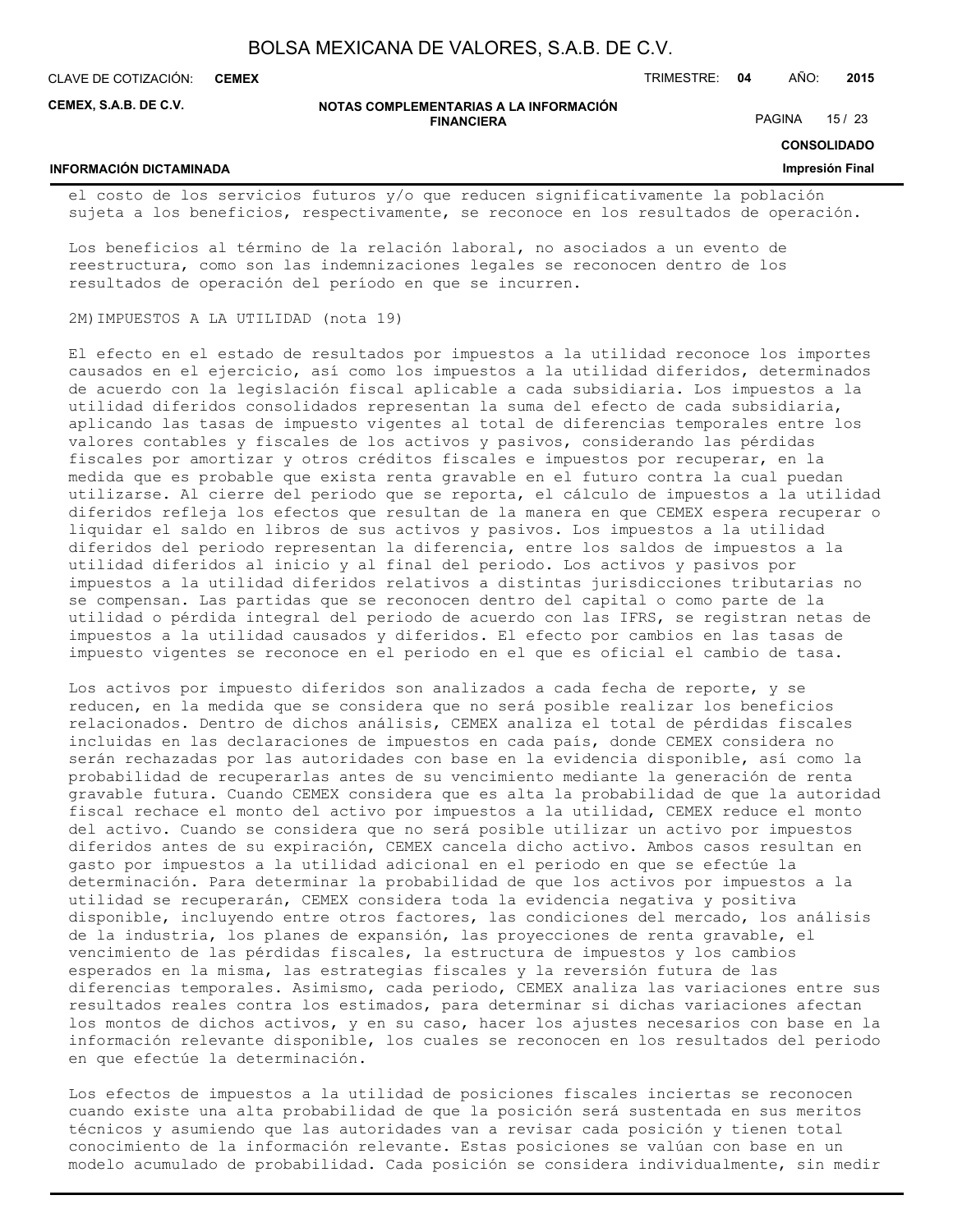**CEMEX**

**INFORMACIÓN DICTAMINADA**

CLAVE DE COTIZACIÓN: TRIMESTRE: **04** AÑO: **2015**

**CEMEX, S.A.B. DE C.V.**

#### **NOTAS COMPLEMENTARIAS A LA INFORMACIÓN FINANCIERA**

PAGINA 16 / 23

## **CONSOLIDADO**

## **Impresión Final**

su relación con otro procedimiento fiscal. El indicador de alta probabilidad representa una afirmación de parte de la administración que CEMEX tiene derecho a los beneficios económicos de la posición fiscal. Si una posición fiscal se considera con baja probabilidad de ser sustentada, no se reconocen los beneficios de la posición. Los intereses y multas asociados a beneficios fiscales no reconocidos forman parte del gasto por impuestos a la utilidad en los estados de resultados consolidados.

La tasa efectiva de CEMEX se determina mediante la división del renglón de "Impuestos a la utilidad" en el estado de resultados, que se compone de los impuestos a la utilidad causados y diferidos durante el periodo, entre el renglón de la "Ganancia (pérdida) antes de impuestos a la utilidad". Esta tasa efectiva se concilia contra la tasa estatutaria aplicable en México y se presenta en la nota 19C. Durante 2014 y 2013, CEMEX ha determinado pérdidas consolidadas antes de impuestos a la utilidad. En cualquier periodo en que se determina una pérdida antes de impuestos a la utilidad, la tasa estatutaria de impuestos a la utilidad en México que se presenta contra la cuál CEMEX concilia su tasa efectiva, se reporta como un porcentaje negativo. Un efecto significativo en la tasa efectiva de CEMEX y consecuentemente en la mencionada conciliación de la tasa efectiva, refiere a la diferencia entre la tasa estatutaria de impuestos a la utilidad en México de 30% y las tasas de impuestos a la utilidad aplicables en cada país donde CEMEX opera. En 2015, 2014 y 2013, las tasas estatutarias en las principales operaciones de CEMEX fueron las siguientes:

País201520142013

Los montos de impuestos a la utilidad causados y diferidos incluidos en los estados de resultados del periodo son altamente variables, y están sujetos, entre otros factores, a la renta gravable determinada en cada jurisdicción en la que CEMEX opera. Los montos de renta gravable dependen de factores tales como los volúmenes y precios de venta, costos y gastos, fluctuaciones por tipos de cambio e intereses sobre la deuda, entre otros, así como a los activos fiscales estimados al cierre del periodo con base en la generación esperada de renta gravable futura en cada jurisdicción.

2N)CAPITAL CONTABLE

Capital social y prima en colocación de acciones (nota 20A)

Estos rubros representan el valor de las aportaciones efectuadas por los accionistas, e incluyen los incrementos relacionados con la capitalización de utilidades retenidas y los programas de compensación a ejecutivos en CPOs, y la disminución generada por la restitución de utilidades retenidas.

Otras reservas de capital (nota 20B)

Agrupa los efectos acumulados de las partidas y transacciones que se reconocen temporal o permanentemente en el capital contable, e incluye los elementos presentados en el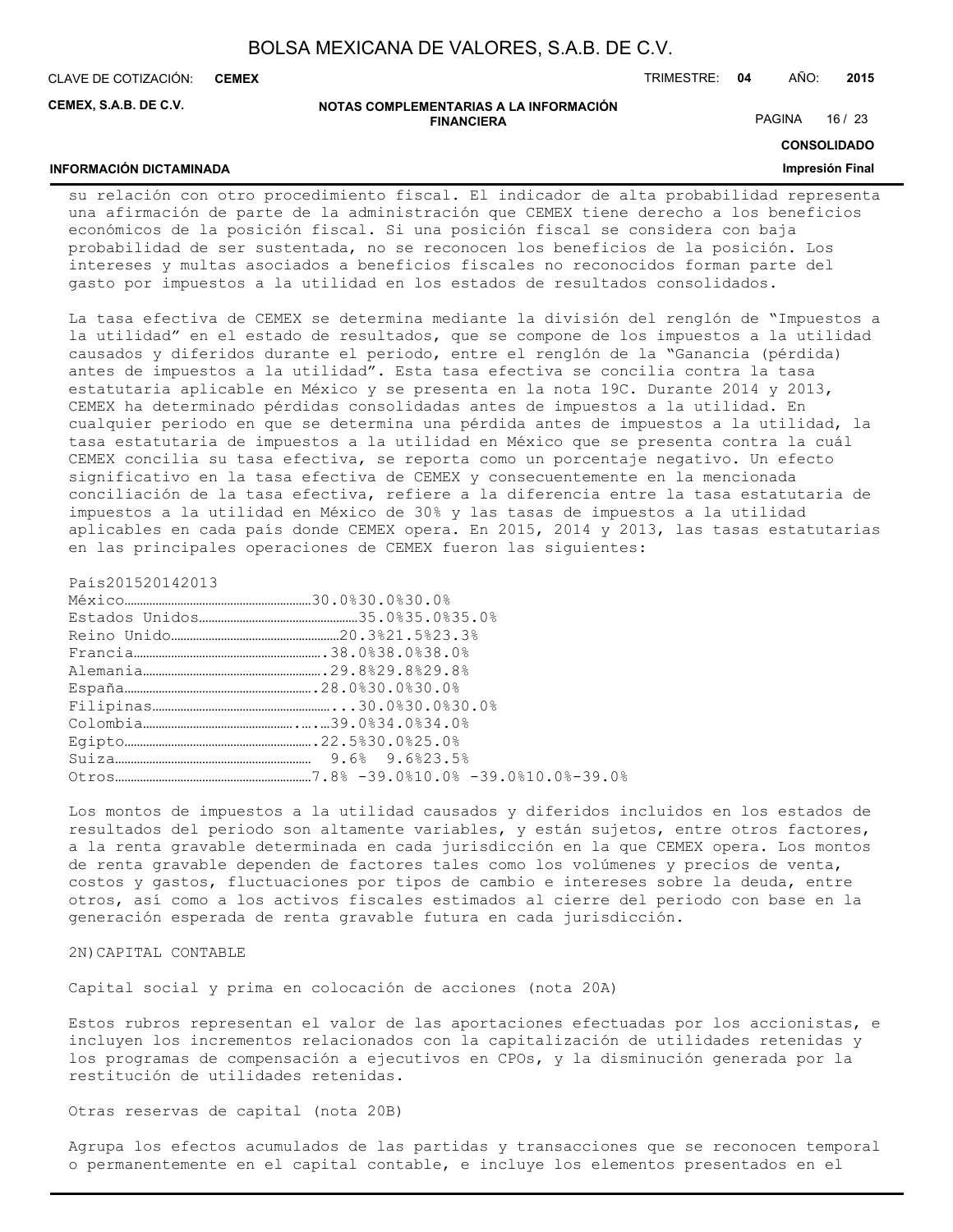**CEMEX**

**INFORMACIÓN DICTAMINADA**

CLAVE DE COTIZACIÓN: TRIMESTRE: **04** AÑO: **2015**

**CEMEX, S.A.B. DE C.V.**

#### **NOTAS COMPLEMENTARIAS A LA INFORMACIÓN FINANCIERA**

## PAGINA 17 / 23

## **CONSOLIDADO**

#### **Impresión Final**

estado de utilidad (pérdida) integral, el cual refleja los efectos en el capital contable en el periodo que no constituyeron aportaciones de, o distribuciones a los accionistas. Las partidas más importantes dentro de "Otras reservas de capital" durante los periodos que se reportan son las siguientes:

Partidas de "Otras reservas de capital" dentro de la pérdida integral:

•El resultado por conversión de los estados financieros de subsidiarias extranjeras, neto de: a) las fluctuaciones cambiarias de deuda en moneda extranjera identificada con la adquisición de subsidiarias en el extranjero; y b) las fluctuaciones cambiarias de saldos entre partes relacionadas en moneda extranjera que tienen naturaleza de inversión de largo plazo (nota 2D);

•La porción efectiva de los efectos por valuación y realización de instrumentos financieros derivados de cobertura sobre flujos de efectivo, que se reconocen temporalmente en el capital (nota 2F);

•Los cambios en valuación durante la tenencia de inversiones disponibles para la venta y hasta su disposición (nota 2F); y

•Los efectos de impuestos a la utilidad causados y diferidos del periodo, provenientes de partidas cuyos efectos se reconocen directamente en el capital.

Partidas de "Otras reservas de capital" fuera de la pérdida integral:

•Efectos relativos a la participación controladora por cambios o transacciones que afectan a la tenencia de la participación no controladora en las subsidiarias consolidadas de CEMEX;

•Efectos atribuibles a la participación controladora por instrumentos financieros emitidos por entidades consolidadas que califican como instrumentos de capital, como es el caso del cupón que pagan las notas perpetuas;

•El componente de capital determinado al momento de la emisión o clasificación de notas convertibles obligatoriamente u opcionalmente en acciones de la Controladora (nota 16B) y que califican bajo IFRS como instrumentos financieros con características de pasivo y capital (nota 2F). Al momento de la conversión, este monto será reclasificado a los rubros de capital social y prima en colocación de acciones; y •La cancelación de los CPOs que se encuentran en la tesorería de la Controladora y de

las subsidiarias.

## Utilidades retenidas (nota 20C)

Representa los resultados netos acumulados de los periodos contables anteriores, neto de: a) los dividendos decretados a los accionistas; b) la capitalización de utilidades retenidas; c) los efectos generados por la adopción inicial de las IFRS al 1 de enero de 2010; y d) en su caso, la restitución de utilidades retenidas proveniente de otro renglón dentro de capital contable.

Participación no controladora y notas perpetuas (nota 20D)

Incluye la participación no controladora en los resultados y el capital de subsidiarias consolidadas, así como el valor nominal a la fecha de los estados financieros de las notas perpetuas emitidas por entidades consolidadas que califican como instrumentos de capital por: a) no existir la obligación contractual de entregar efectivo u otro activo financiero; b) no tener fecha establecida de pago; y c) tener la opción unilateral de diferir indeterminadamente los pagos de interés o dividendo preferente.

2O)RECONOCIMIENTO DE INGRESOS (nota 3)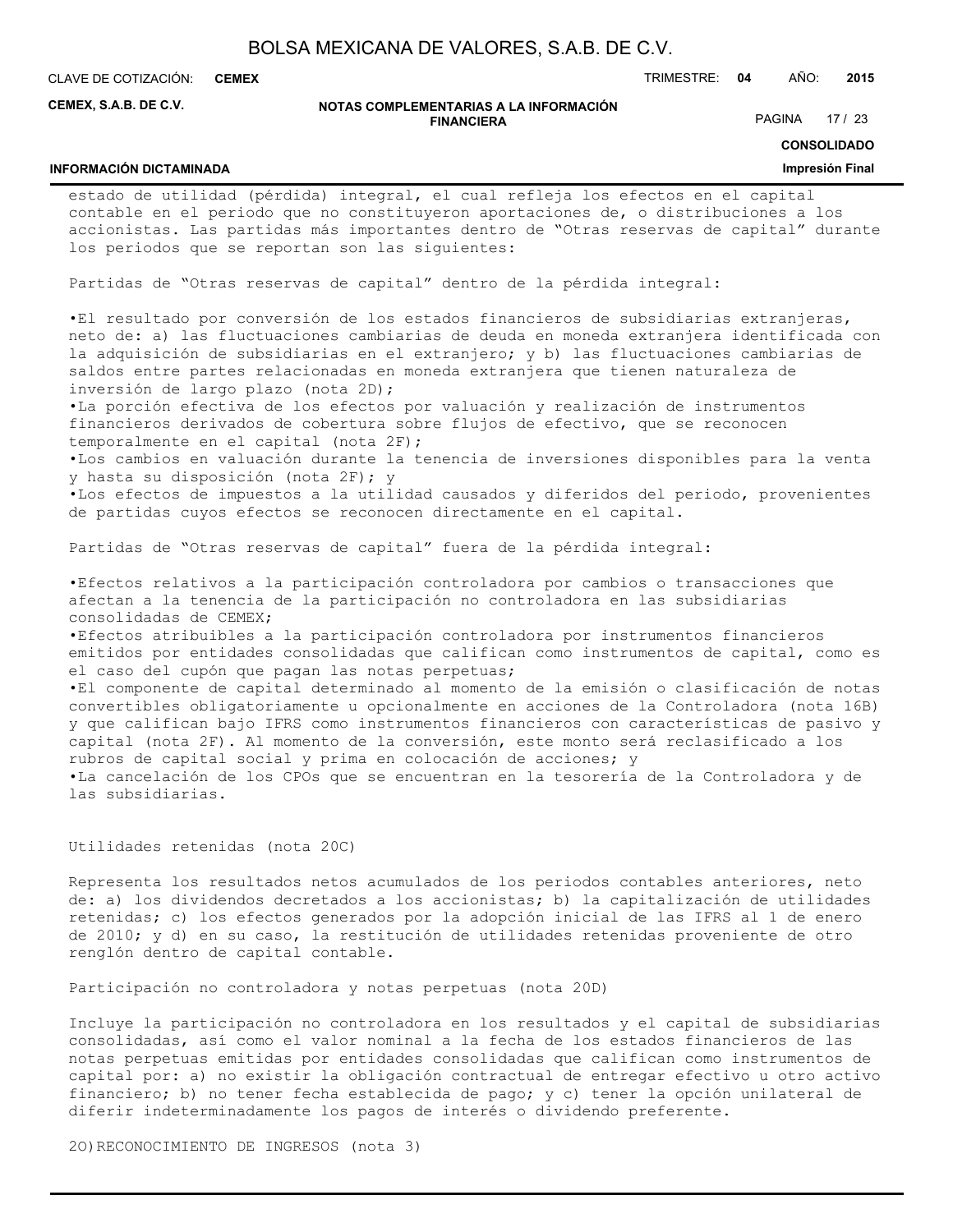| BOLSA MEXICANA DE VALORES, S.A.B. DE C.V. |  |  |
|-------------------------------------------|--|--|
|-------------------------------------------|--|--|

**INFORMACIÓN DICTAMINADA**

CLAVE DE COTIZACIÓN: TRIMESTRE: **04** AÑO: **2015 CEMEX**

**CEMEX, S.A.B. DE C.V.**

#### **NOTAS COMPLEMENTARIAS A LA INFORMACIÓN FINANCIERA**

PAGINA 18 / 23

**CONSOLIDADO**

### **Impresión Final**

Las ventas netas consolidadas representan el valor, antes de impuestos sobre ventas, de los ingresos por productos y servicios vendidos por CEMEX como parte de sus actividades ordinarias, después de la eliminación de transacciones entre partes relacionadas, y se cuantifican al valor razonable de la contraprestación en efectivo recibida, o por cobrar, disminuyendo cualquier descuento o reembolso por volumen otorgado sobre la venta.

Los ingresos por ventas de bienes y servicios se reconocen una vez realizada la entrega del bien o la prestación del servicio relacionado y no existe ninguna condición o incertidumbre que pudiera implicar su reversión, y los clientes han asumido el riesgo de pérdidas. Los ingresos por actividades de comercialización, en las cuales CEMEX adquiere productos terminados de un tercero y los vende subsecuentemente a otro tercero, se reconocen en una base bruta, considerando que CEMEX asume el riesgo de propiedad sobre los productos comprados y no actúa como agente o comisionista.

Los ingresos y costos asociados con contratos de construcción de activos se reconocen en los resultados del periodo en que se desarrollan los trabajos con base en el porcentaje o grado de avance de obra al cierre del periodo, considerando que: a) se han acordado los derechos de cada contraparte respecto del activo que se construye; b) se ha fijado el precio que será intercambiado; c) se han establecido la forma y términos para su liquidación; d) se tiene un control efectivo de los costos incurridos y por incurrir para completar el activo; y e) es probable que se recibirán los beneficios asociados al contrato.

El porcentaje de avance de los contratos de construcción representa la proporción de los costos del contrato incurridos por el trabajo ejecutado hasta la fecha sobre de los costos totales estimados del contrato, o el avance físico de la obra mediante muestreos sobre el trabajo del contrato, el que mejor refleje el porcentaje de avance bajo las circunstancias particulares. Los pagos por avance y los anticipos recibidos de clientes no representan el trabajo desarrollado y se reconocen como anticipos de clientes de corto o largo plazo, según corresponda.

2P)COSTO DE VENTAS, GASTOS DE ADMINISTRACIÓN Y VENTA Y GASTOS DE DISTRIBUCIÓN

El costo de ventas representa el costo de producción de los inventarios al momento de su venta, incluyendo la depreciación, amortización y agotamiento de los activos productivos, los gastos de almacenaje en las plantas productoras y los gastos de flete de materias primas en las plantas y los gastos de entrega de CEMEX en el negocio de concreto. El costo de ventas excluye los gastos del personal, equipo y servicios asociados a las actividades de venta, los gastos de almacenaje en los puntos de venta, los cuales se incluyen en los gastos de administración y venta, así como los gastos de flete de productos terminados entre plantas y puntos de venta y entre los puntos de venta y las ubicaciones de los clientes, los cuales se reconocen en el renglón de gastos de distribución. En 2015, 2014 y 2013, los gastos de venta, incluidos en el rubro de gastos de administración y venta, ascendieron a \$6,369, \$6,030 y \$7,863, respectivamente.

2Q)PAGOS A EJECUTIVOS BASADOS EN ACCIONES (nota 21)

Los instrumentos basados en acciones de la Controladora y/o alguna subsidiaria otorgados a ejecutivos se califican como instrumentos de capital, cuando los servicios recibidos se liquidan entregando acciones de CEMEX; o como instrumentos de pasivo, cuando CEMEX se compromete a liquidar el valor intrínseco del instrumento al ser ejercido, el cual representa la apreciación entre el precio de mercado de la acción de CEMEX y el precio de ejercicio del instrumento. El costo de los instrumentos de capital refleja su valor razonable al momento que se otorgan, y se reconoce en los resultados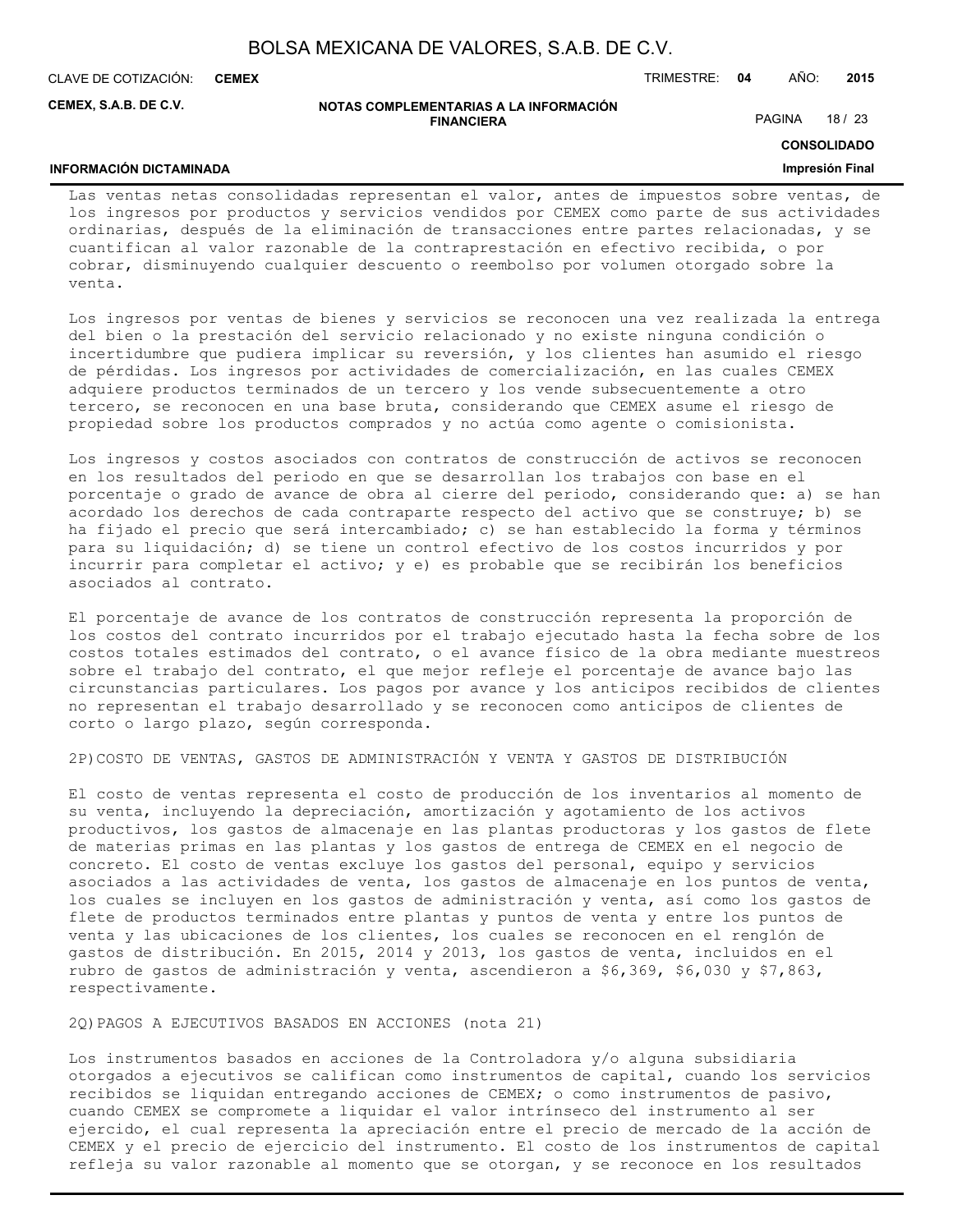**CEMEX**

CLAVE DE COTIZACIÓN: TRIMESTRE: **04** AÑO: **2015**

**CEMEX, S.A.B. DE C.V.**

#### **NOTAS COMPLEMENTARIAS A LA INFORMACIÓN FINANCIERA**

PAGINA 19 / 23

**CONSOLIDADO**

#### **Impresión Final**

#### **INFORMACIÓN DICTAMINADA**

durante el periodo en que los ejecutivos devengan los derechos de ejercicio. Los instrumentos de pasivo se reconocen a su valor razonable en cada fecha de reporte, reconociendo en los resultados de operación los cambios en valuación. CEMEX determina el valor razonable de opciones por medio del modelo financiero binomial de valuación de opciones.

## 2R)DERECHOS DE EMISIÓN

En algunos países donde CEMEX opera, como es el caso de los países de la Comunidad Europea ("CE"), se han establecido mecanismos para la reducción de emisiones de bióxido de carbono ("CO2"), mediante las cuales los productores deben entregar a las autoridades ambientales al término de cada periodo de cumplimiento, derechos de emisión por un volumen equivalente a las toneladas de CO2 emitido. Desde el inicio de este mecanismo en la CE, las autoridades han otorgado un determinado número de derechos de emisión sin costo a las compañías, las cuales deben adquirir derechos de emisión adicionales para cubrir algún déficit entre sus emisiones reales de CO2 durante el periodo de cumplimiento y los derechos de emisión recibidos, o bien, pueden disponer de algún excedente de derechos en el mercado. En adición, la Convención para el Cambio Climático de las Naciones Unidas ("UNFCCC") otorga Certificados de Reducción de Emisiones ("CERs") a proyectos calificados de reducción de emisiones de CO2. Los CERs pueden utilizarse en cierta proporción para liquidar derechos de emisión en la CE. CEMEX participa activamente en el desarrollo de proyectos de reducción de emisiones de CO2. Algunos de estos proyectos generan CERs.

CEMEX no mantiene derechos de emisión, CERs y/o entra en transacciones forward con fines de negociación. En ausencia de una IFRS que defina el tratamiento contable de estos esquemas, CEMEX contabiliza los efectos asociados con los mecanismos de reducción de emisiones de CO2 de la siguiente manera:

•Los derechos de emisión otorgados por los gobiernos no se reconocen en el balance general debido a que su costo es cero.

•Los ingresos por ventas de derechos de emisión excedentes se reconocen disminuyendo el costo de ventas. Tratándose de ventas forward, el ingreso se reconoce hasta el momento en que se efectúa la entrega física de los certificados.

•Los derechos de emisión y CERs adquiridos para cubrir emisiones de CO2 se reconocen al costo como activos intangibles y se amortizan al costo de ventas durante el periodo de emisión. Tratándose de compras forward, el activo se reconoce hasta el momento en que se reciben físicamente los certificados.

•CEMEX reconoce una provisión contra el costo de ventas cuando el estimado de emisiones de CO2 se espera que exceda el número de derechos de emisión recibidos, neta de algún beneficio que se obtenga en operaciones de intercambio de derechos de emisión por CERs.

•Los CERs recibidos de parte de la UNFCCC se reconocen como activos intangibles a su costo de desarrollo, que refiere principalmente a los gastos de gestión incurridos para la obtención de dichos CERs.

Durante 2015, 2014 y 2013, no existieron ventas de derechos de emisión a terceros.

2S)CONCENTRACIÓN DE CRÉDITO

CEMEX vende sus productos principalmente a distribuidores de la industria de la construcción, sin una concentración geográfica específica dentro de los países en los que CEMEX opera. Al y por los años terminados el 31 de diciembre de 2015, 2014 y 2013,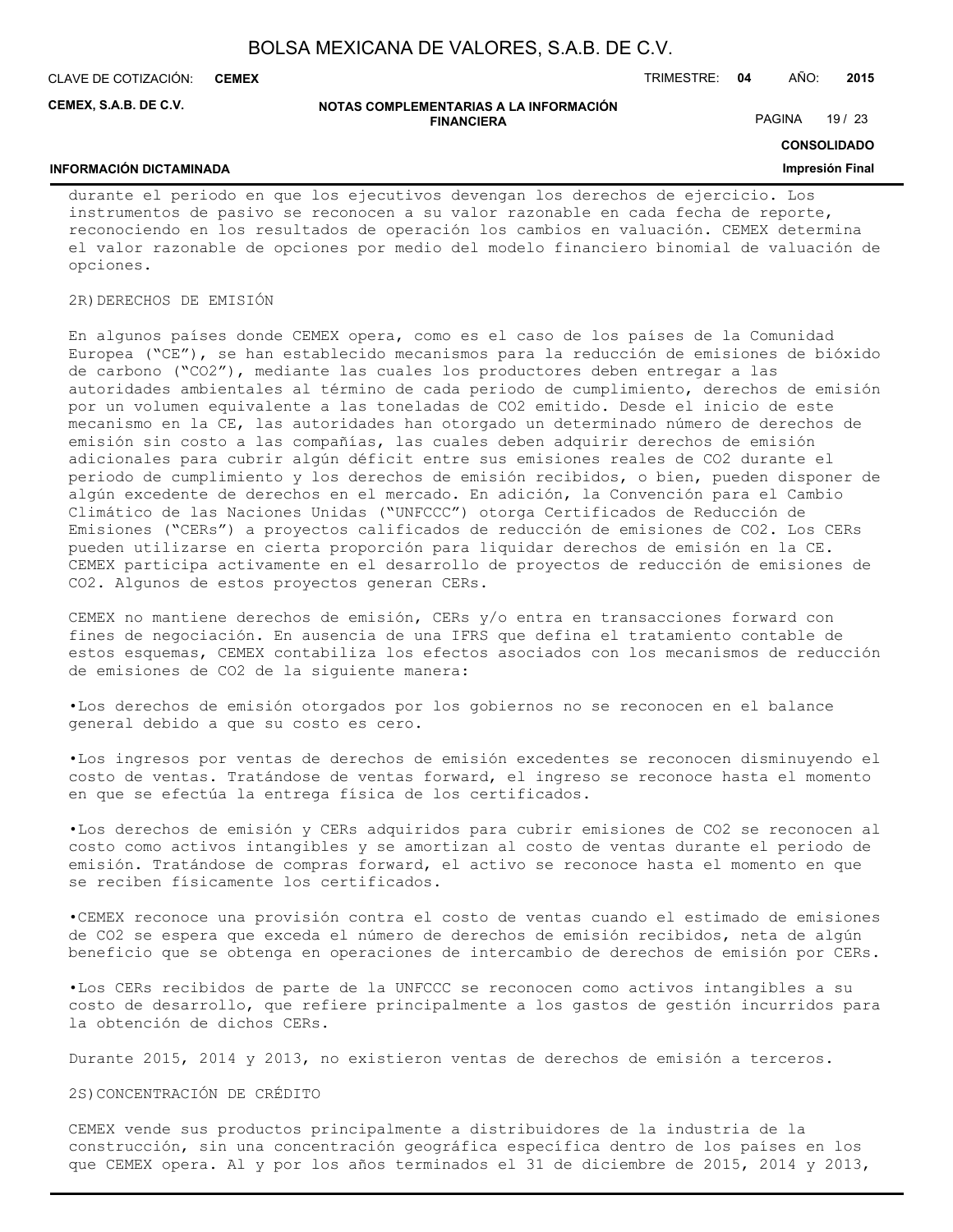**CEMEX**

**INFORMACIÓN DICTAMINADA**

CLAVE DE COTIZACIÓN: TRIMESTRE: **04** AÑO: **2015**

**CEMEX, S.A.B. DE C.V.**

#### **NOTAS COMPLEMENTARIAS A LA INFORMACIÓN FINANCIERA**

PAGINA 20 / 23

**CONSOLIDADO**

### **Impresión Final**

ningún cliente en lo individual tenía una participación significativa en los importes reportados de ventas o en los saldos de clientes. Asimismo, no existe concentración significativa en algún proveedor específico por la compra de materias primas.

#### 2T)NUEVAS IFRS AUN NO ADOPTADAS

Existen diversas IFRS emitidas a la fecha de estos estados financieros, que aún no han sido adoptadas, las cuales se describen a continuación. Excepto cuando se menciona lo contrario, CEMEX considera adoptar estas IFRS en las fechas en que son efectivas.

•IFRS 9, Instrumentos financieros: clasificación y valuación ("IFRS 9"). La IFRS 9 establece los lineamientos relacionados con la clasificación y valuación de los activos y pasivos financieros, la contabilización de pérdidas de crédito esperadas en los activos financieros y los compromisos para extender crédito de la entidad, así como los requerimientos asociados a la contabilidad de coberturas, y reemplazará a la IAS 39, Instrumentos financieros: reconocimiento y valuación ("IAS 39") en su totalidad. La IFRS 9 requiere reconocer un activo financiero o un pasivo financiero, solo hasta el momento en que la entidad es parte del contrato de dicho instrumento. En el reconocimiento inicial, la entidad debe valuar el activo financiero o pasivo financiero a su valor razonable, más o menos, en el caso de un activo financiero o pasivo financiero no reconocido a valor razonable a través de los resultados, los costos directos de transacción asociados con la adquisición del activo o la emisión del pasivo, e incluye una categoría de activos financieros a valor razonable a través de la utilidad (pérdida) integral para instrumentos de deuda simples. En relación a los requerimientos para medir el deterioro, la IFRS 9 elimina el límite establecido por la IAS 39 para el reconocimiento de una pérdida de crédito. Bajo el modelo de deterioro en la IFRS 9, no es necesario que deba ocurrir un evento de crédito para que se reconozcan las pérdidas de crédito, en su lugar, la entidad debe reconocer las pérdidas de crédito esperadas, y los cambios en dichas pérdidas de crédito esperadas a través del estado de resultados. En relación a las actividades de cobertura, la IFRS 9 alinea la contabilidad de coberturas más estrechamente con la administración de riesgos de la entidad con base en un modelo basado en principios. No obstante, el IASB permitirá a las entidades elegir la política contable de aplicar los requerimientos de contabilidad de coberturas de la IFRS 9, o bien, seguir aplicando los requerimientos de contabilidad de coberturas existentes de la IAS 39, hasta que el IASB finalice su proyecto de contabilidad para macro coberturas. La IFRS 9 es efectiva a partir del 1 de enero de 2018, permitiéndose su aplicación anticipada. Si una entidad elige aplicar la IFRS 9 anticipadamente, debe aplicar todos los requerimientos de la norma al mismo tiempo. CEMEX evalúa actualmente el impacto que la IFRS 9 tendrá sobre la clasificación y valuación de sus activos y pasivos financieros, deterioro de activos financieros y actividades de cobertura. En forma preliminar, CEMEX no espera un efecto significativo. No obstante, no se considera la aplicación anticipada de la IFRS 9.

•En mayo de 2014, el IASB emitió la IFRS 15, Ingresos de contratos con clientes ("IFRS 15"). Bajo la IFRS 15, una entidad reconoce ingresos para evidenciar la transferencia de bienes o servicios prometidos a los clientes, por un monto que refleja la contraprestación que la entidad espera ganar a cambio, siguiendo un modelo de cinco pasos: Paso 1: Identificar el (los) contrato(s) con el cliente, reflejado por acuerdos entre dos o más partes que crean derechos y obligaciones exigibles; Paso 2: Identificar los entregables dentro del contrato, considerando que si un contrato incluye promesas de transferir distintos bienes y servicios al cliente, dichas promesas son distintos entregables y deben contabilizarse por separado; Paso 3: Determinar el precio de la transacción, representado por el monto establecido en el contrato que la empresa espera que se ha ganado a cambio de la transferencia de los bienes y servicios prometidos al cliente; Paso 4: Distribuir el precio de la transacción a los entregables dentro del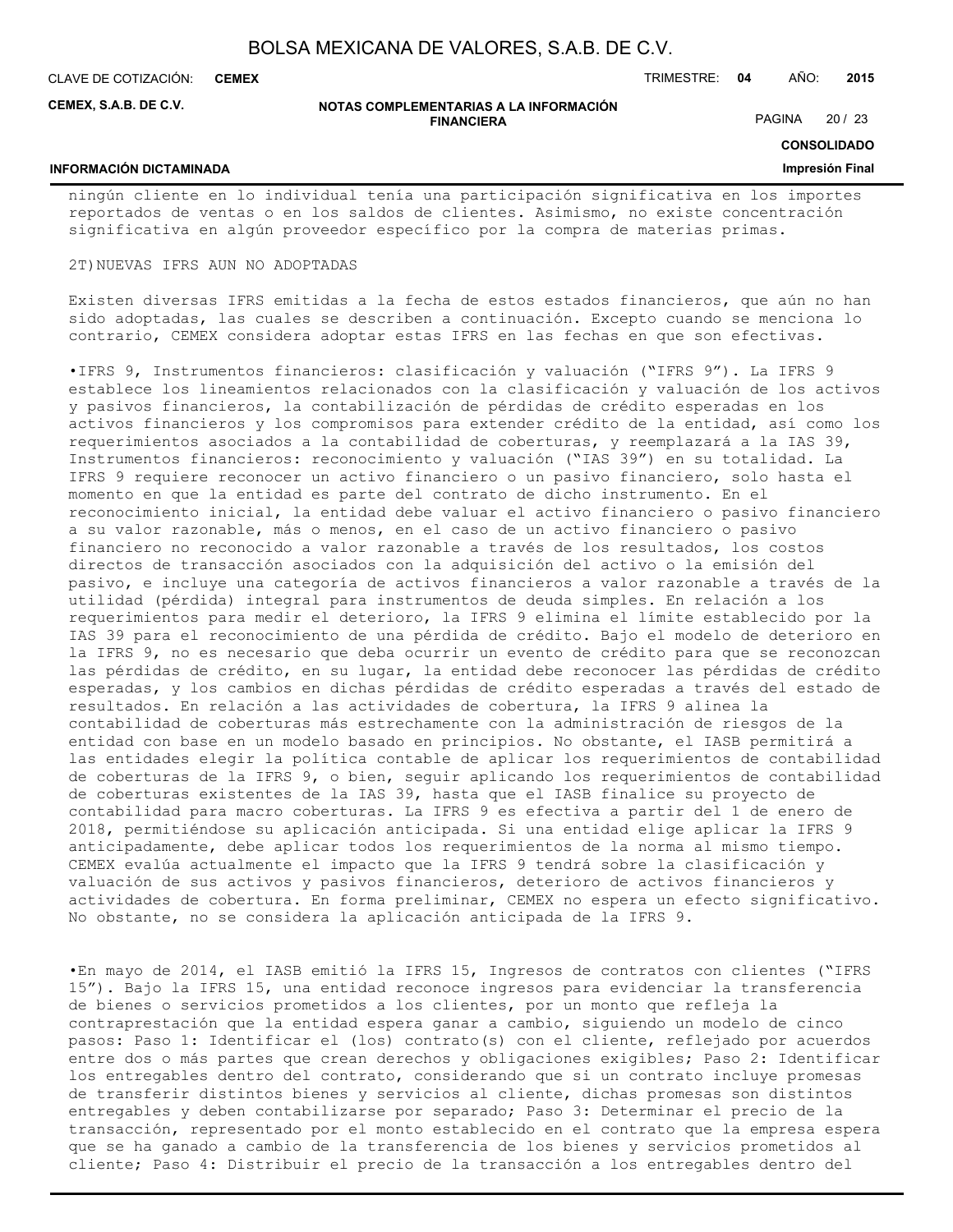CLAVE DE COTIZACIÓN: TRIMESTRE: **04** AÑO: **2015 CEMEX**

**INFORMACIÓN DICTAMINADA**

**CEMEX, S.A.B. DE C.V.**

#### **NOTAS COMPLEMENTARIAS A LA INFORMACIÓN FINANCIERA**

PAGINA 21 / 23

## **CONSOLIDADO**

## **Impresión Final**

contrato, sobre la base del precio de venta relativo individualmente considerado de cada bien o servicio prometido en el contrato; y Paso 5: Reconocer ingresos cuando (o en la medida que) la entidad satisface los entregables, mediante la transferencia al cliente de los bienes y servicios prometidos (cuando el cliente obtiene control del bien o servicio). Un entregable puede ser satisfecho en un punto en el tiempo (comúnmente en promesas de entregar bienes al cliente) o durante un periodo de tiempo (comúnmente en promesas de prestar servicios al cliente). La IFRS 15 incluye requerimientos de divulgación para proveer información integral respecto de la naturaleza, monto, periodicidad e incertidumbre de los ingresos y los flujos de efectivo resultantes de los contratos de una entidad con sus clientes. La IFRS 15 reemplazará todas las normas existentes para el reconocimiento de ingresos. La IFRS 15 es efectiva a partir del 1 de enero de 2018, permitiéndose su aplicación anticipada considerando ciertas revelaciones adicionales. CEMEX comenzó a evaluar el impacto que la IFRS 15 tendrá sobre el reconocimiento de los ingresos por sus contratos con clientes. En forma preliminar, considerando la naturaleza de su negocio, sus principales transacciones y las políticas contables existentes, a través de las cuales el precio de la transacción se asigna a bienes entregados o servicios prestados en donde no existe ninguna condición o incertidumbre que pudiera implicar su reversión, y los clientes han asumido el riesgo de pérdidas, CEMEX no espera un efecto significativo. No obstante, en 2016, CEMEX continuará su evaluación sobre sus políticas de garantía de producto, programas de lealtad de clientes y contratos de construcción, para determinar si alguna porción de los ingresos que actualmente se están reconociendo en la fecha de la transacción o se difieren durante un periodo de tiempo, según aplique, deben reconocerse en forma diferente. CEMEX no considera la aplicación anticipada de la IFRS 15.

•El 13 de enero de 2016, el IASB emitió la IFRS 16, Arrendamientos ("IFRS 16"), la cual reemplazará toda la normatividad e interpretaciones actuales en relación a la contabilidad de arrendamientos. La IFRS 16, define un arrendamiento como un contrato o parte de un contrato que confiere al arrendatario el derecho de usar un activo por un periodo a cambio de un pago, y el arrendatario dirige el uso del activo identificado durante dicho periodo. En resumen, IFRS 16 introduce un solo modelo contable para los arrendatarios que requiere el reconocer, para todos los arrendamientos con un plazo mayor a 12 meses, a menos que el activo subyacente sea de poco valor, activos por el "derecho-de-uso" del activo subyacente contra un pasivo financiero, determinado por el valor presente de los pagos futuros estimados bajo el contrato, con un solo modelo en el estado de resultados en el cual el arrendatario reconoce depreciación por el derecho-de-uso e interés por el pasivo financiero. Los arrendatarios deben presentar, ya sea en el balance general, o en las notas, los activos por derecho-de-uso separados de otros activos, así como los pasivos por arrendamientos separados de otros pasivos. La IFRS 16 es efectiva a partir del 1 de enero de 2019, permitiéndose su aplicación anticipada considerando ciertos requerimientos. CEMEX se encuentra evaluando el impacto que la IFRS 16 tendrá sobre el reconocimiento de sus contratos de arrendamiento. En forma preliminar, se considera que con la adopción de la IFRS 16, la mayoría de los arrendamientos operativos serán reconocidos en el balance general incrementando activos y pasivos, sin un efecto inicial significativo en los activos netos. CEMEX no considera la aplicación anticipada de la IFRS 16.

A continuación se anexa la información de segmentos geográficos de diciembre 2015 y 2014.

VENTASVENTASUTILIDAD ANTES DE OTROS GASTOS INGRESOSUTILIDAD ANTES DE OTROS GASTOS INGRESOS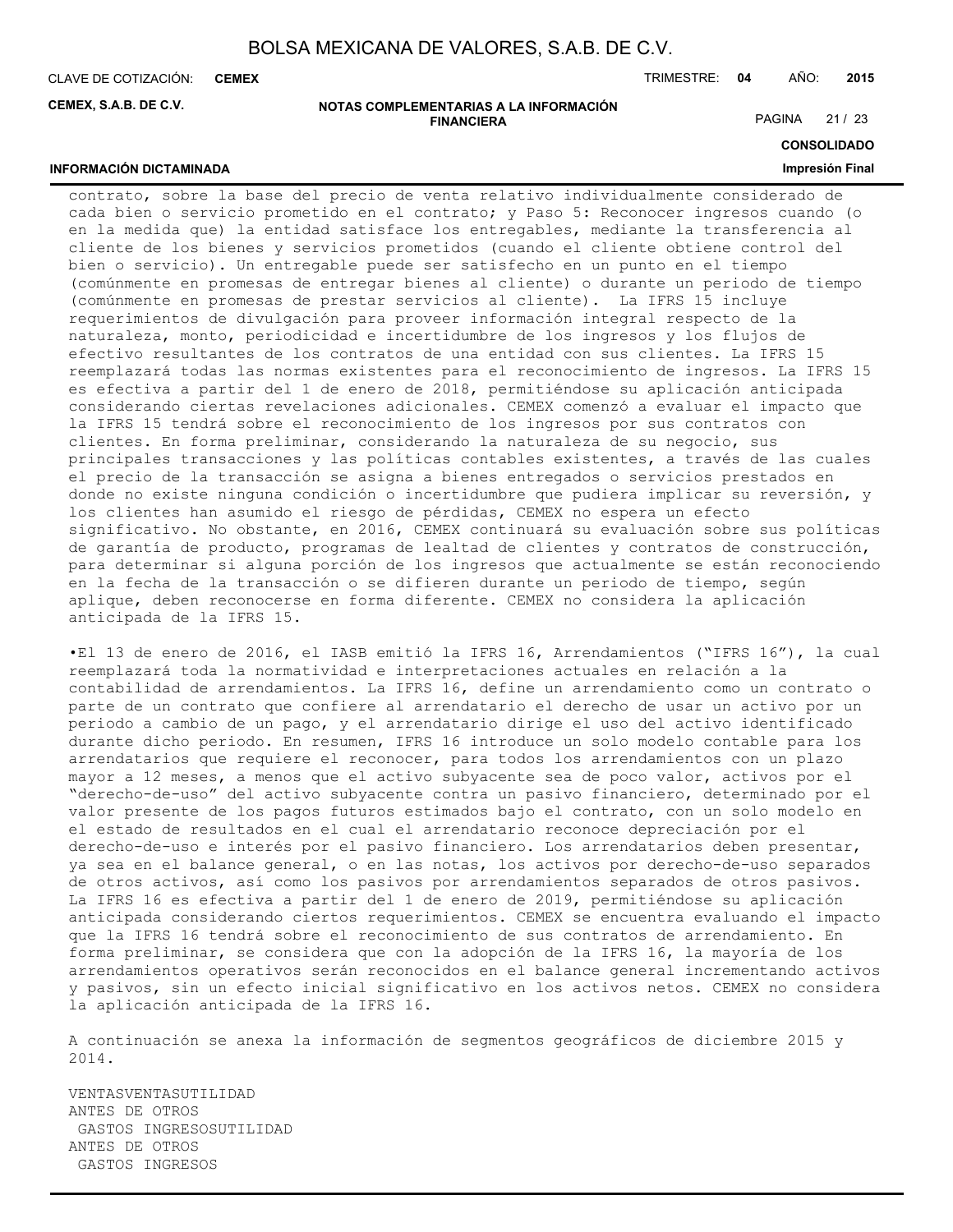CLAVE DE COTIZACIÓN: TRIMESTRE: **04** AÑO: **2015 CEMEX**

| CEMEX, S.A.B. DE C.V.                     |                               | NOTAS COMPLEMENTARIAS A LA INFORMACIÓN                                                               |         |                                                                                                                                     |
|-------------------------------------------|-------------------------------|------------------------------------------------------------------------------------------------------|---------|-------------------------------------------------------------------------------------------------------------------------------------|
|                                           |                               | <b>FINANCIERA</b>                                                                                    |         | PAGINA 22 / 23                                                                                                                      |
|                                           |                               |                                                                                                      |         | <b>CONSOLIDADO</b>                                                                                                                  |
| <b>INFORMACIÓN DICTAMINADA</b>            |                               |                                                                                                      |         | Impresión Final                                                                                                                     |
| 2015201420152014                          |                               |                                                                                                      |         |                                                                                                                                     |
|                                           |                               | México44, 612, 089 41, 268, 537 12, 962, 559 11, 060, 217                                            |         |                                                                                                                                     |
|                                           |                               | Estados Unidos62, 984, 425 49, 094, 578 2, 436, 346 (380, 764)                                       |         |                                                                                                                                     |
| Europa del Norte                          |                               |                                                                                                      |         |                                                                                                                                     |
|                                           |                               | Reino Unido20, 226, 561 17, 071, 123 1, 701, 217 667, 721                                            |         |                                                                                                                                     |
|                                           |                               | Alemania 7,008,664 12,890,728 153,094 244,389<br>Francial2,063,560 12,913,935 232,183 336,195        |         |                                                                                                                                     |
|                                           |                               | Resto de Europa del Norte 9,242,848 8,179,945 446,814 412,548                                        |         |                                                                                                                                     |
| Mediterraneo                              |                               |                                                                                                      |         |                                                                                                                                     |
|                                           |                               | España 5,396,008 4,157,745 426,708 (208,382)                                                         |         |                                                                                                                                     |
|                                           |                               | Egipto 6,917,720 7,110,954 1,241,097 2,189,750                                                       |         |                                                                                                                                     |
|                                           |                               | Resto de Mediterraneo 9,929,038 8,448,457 949,591 821,599                                            |         |                                                                                                                                     |
| Sur América y Caribe                      |                               |                                                                                                      |         |                                                                                                                                     |
|                                           |                               |                                                                                                      |         | Colombia 11,560,415  13,240,775  3,541,316  4,362,042<br>Resto de Sur América y Caribe 16,883,555  14,426,611  4,366,604  4,079,354 |
|                                           |                               |                                                                                                      |         |                                                                                                                                     |
| Asia                                      |                               |                                                                                                      |         |                                                                                                                                     |
|                                           |                               | Filipinas 8,431,992 5,910,051 1,759,088 1,036,256<br>Resto de Asia 2,178,214 2,262,970 75,006 99,344 |         |                                                                                                                                     |
|                                           |                               |                                                                                                      |         |                                                                                                                                     |
|                                           |                               |                                                                                                      |         |                                                                                                                                     |
|                                           |                               | Otros - Otras compañías 8,306,508 7,425,459 (3,541,939) (2,836,394)                                  |         |                                                                                                                                     |
|                                           |                               | Total225,741,597 204,401,868 26,749,685 21,883,874                                                   |         |                                                                                                                                     |
|                                           |                               |                                                                                                      |         |                                                                                                                                     |
| 20152014                                  | México 2,399,364 2,419,344    | DEPRECIACIÓN Y AMORTIZACIÓNDEPRECIACIÓN Y AMORTIZACIÓN<br>Estados Unidos 6,327,878 5,718,063         |         |                                                                                                                                     |
| Europa del Norte                          |                               |                                                                                                      |         |                                                                                                                                     |
|                                           |                               | Reino Unido 1,004,045 1,004,461                                                                      |         |                                                                                                                                     |
| Alemania                                  | 389,219                       | 624,569                                                                                              |         |                                                                                                                                     |
| Francia                                   | 438,131                       | 515,781                                                                                              |         |                                                                                                                                     |
| Resto de Europa del Norte<br>Mediterraneo |                               | 971,725                                                                                              | 667,518 |                                                                                                                                     |
| España                                    | 603,887                       | 571,813                                                                                              |         |                                                                                                                                     |
| Egipto                                    | 535,770                       | 473,903                                                                                              |         |                                                                                                                                     |
| Resto de Mediterraneo                     |                               | 244,059                                                                                              | 224,712 |                                                                                                                                     |
| Sur América y Caribe                      |                               |                                                                                                      |         |                                                                                                                                     |
| Colombia 499,514                          |                               | 475,564                                                                                              |         |                                                                                                                                     |
|                                           | Resto de Sur América y Caribe | 844,373                                                                                              | 688,017 |                                                                                                                                     |
| Asia                                      |                               |                                                                                                      |         |                                                                                                                                     |
| Filipinas 447,075                         |                               | 337,792                                                                                              |         |                                                                                                                                     |
| Resto de Asia                             | 81,482                        | 70,557                                                                                               |         |                                                                                                                                     |
|                                           |                               |                                                                                                      |         |                                                                                                                                     |
| Otros - Otras compañías                   |                               | 589,531                                                                                              | 375,492 |                                                                                                                                     |
| Total                                     | 15,376,053                    | 14,167,186                                                                                           |         |                                                                                                                                     |

ACTIVOACTIVO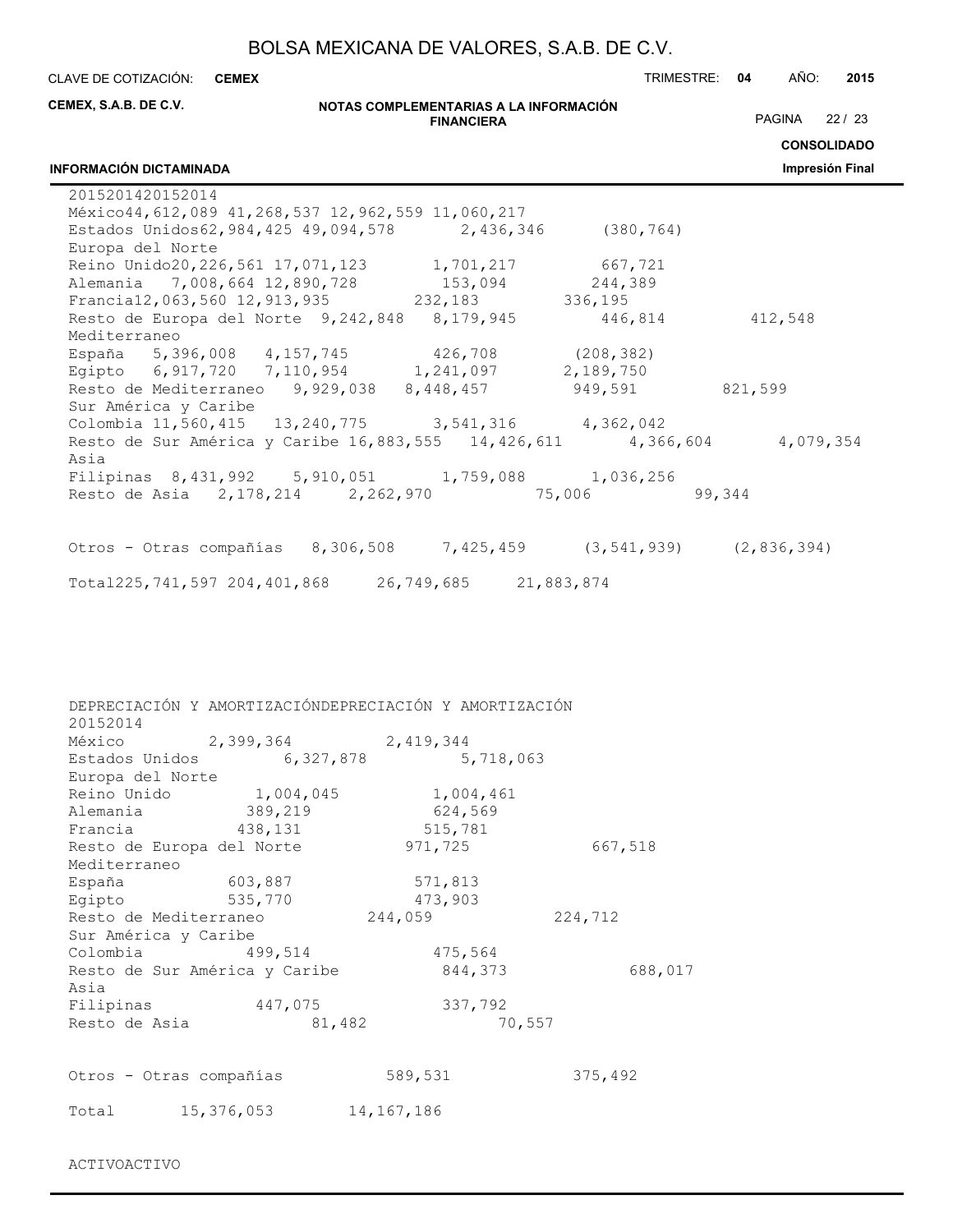**CEMEX**

CLAVE DE COTIZACIÓN: TRIMESTRE: **04** AÑO: **2015**

**CEMEX, S.A.B. DE C.V.**

#### **NOTAS COMPLEMENTARIAS A LA INFORMACIÓN FINANCIERA**

PAGINA 23 / 23

## **INFORMACIÓN DICTAMINADA**

**CONSOLIDADO Impresión Final**

20152014 México 75,652,759 76,593,843 Estados Unidos 262,075,186 229,075,196 Europa del Norte Reino Unido 32,442,144 29,883,437 Alemania 7,342,002 12,443,876 Francia 15,159,039 14,562,666 Resto de Europa del Norte 15,333,962 16,863,581 Mediterraneo España 24,118,728 21,419,523 Egipto 9,320,927 7,914,218 Resto de Mediterraneo 10,195,598 11,369,142 Sur América y Caribe Colombia 19,499,449 15,949,202 Resto de Sur América y Caribe 21,737,983 18,365,568 Asia Filipinas 10,452,779 9,570,312 Resto de Asia 1,858,801 1,870,751 Otros - Otras compañías 33,628,585 49,079,480 Total 538,817,941 514,960,893 Discontinuas 3,446,400 0

Total 542,264,341 514,960,893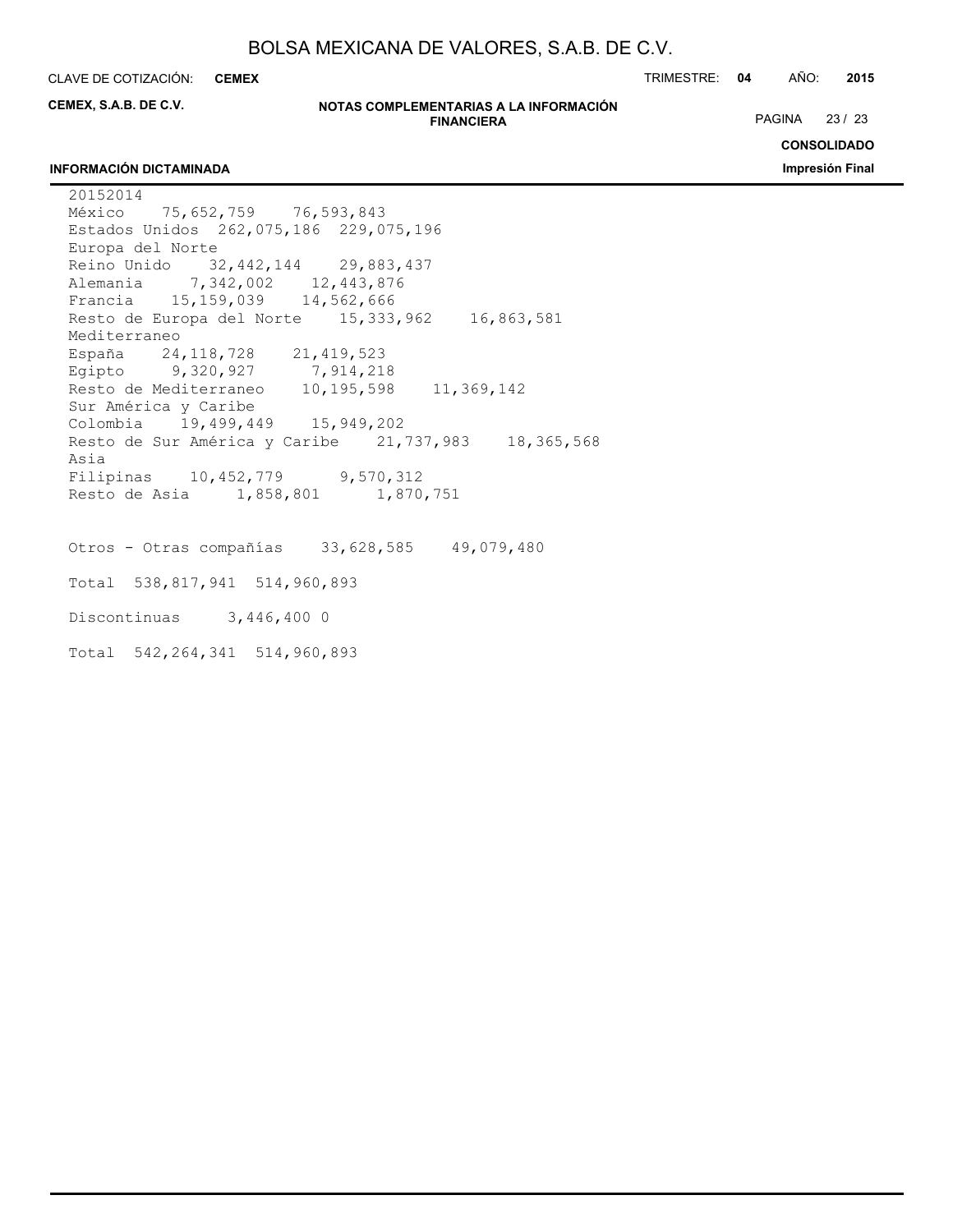**CEMEX**

**CEMEX, S.A.B. DE C.V.**

## **INVERSIONES EN ASOCIADAS Y NEGOCIOS CONJUNTOS INFORMACIÓN DICTAMINADA (MILES DE PESOS)**

**CONSOLIDADO**

**Impresión Final**

|                                                     |                            |                        | $%$ DE                     | <b>MONTO TOTAL</b>                    |                               |
|-----------------------------------------------------|----------------------------|------------------------|----------------------------|---------------------------------------|-------------------------------|
| <b>NOMBRE DE LA EMPRESA</b>                         | <b>ACTIVIDAD PRINCIPAL</b> | <b>NO. DE ACCIONES</b> | <b>TENEN</b><br><b>CIA</b> | <b>COSTO DE</b><br><b>ADQUISICIÓN</b> | <b>VALOR</b><br><b>ACTUAL</b> |
| CONTROL ADMINISTRATIVO                              | <b>CEMENTO</b>             | 12,927,670             | 49.00                      | 56,718                                | 5,612,897                     |
| <b>CANCEM</b>                                       | <b>CEMENTO</b>             | 20,058,528             | 10.26                      | 31,206                                | 599,731                       |
| SOCIEDAD DE CEMENTOS<br><b>ANTILLANOS</b>           | <b>CEMENTO</b>             | 56,363                 | 26.03                      | 77,488                                | 77,566                        |
| SOMECA (SOCIETE MERIDIONALE<br><b>DE CARRIERES)</b> | <b>AGREGADOS</b>           | 8,050                  | 33.33                      | 113,193                               | 240,585                       |
| <b>LEHIGH WHITE</b>                                 | <b>CEMENTO</b>             | 1                      | 24.50                      | 103,989                               | 275,525                       |
| TRINIDAD CEMENT                                     | <b>CEMENTO</b>             | 147,994,188            | 39.51                      | 990,081                               | 1,542,902                     |
| SOCIETE D'EXPLOITATION DE<br><b>CARRIERES</b>       | <b>AGREGADOS</b>           | 210.000                | 50.00                      | 67,075                                | 202,058                       |
| AKMENES CEMENTAS CRS.                               | <b>CEMENTO</b>             | 16,698,933             | 37.84                      | 206,389                               | 560,465                       |
| Concrete Supply Co., LLC                            | <b>CONCRETO</b>            | 1                      | 40.00                      | 915,646                               | 932,226                       |
| Industrias Básicas                                  | <b>CEMENTO</b>             | 25                     | 25.00                      | 133,370                               | 133,370                       |
| ABC Capital, S.A., Institución de Banca<br>Múltiple | <b>FINANCIERA</b>          | 295,527                | 43.32                      | 216,023                               | 385,091                       |
| <b>OTRAS ASOCIADAS</b>                              |                            | 1                      | 0.00                       | 0                                     | 1,587,182                     |
| <b>TOTAL DE INVERSIONES EN ASOCIADAS</b>            |                            |                        |                            | 2,911,178                             | 12,149,598                    |

**OBSERVACIONES**

CLAVE DE COTIZACIÓN TRIMESTRE **04** AÑO **2015**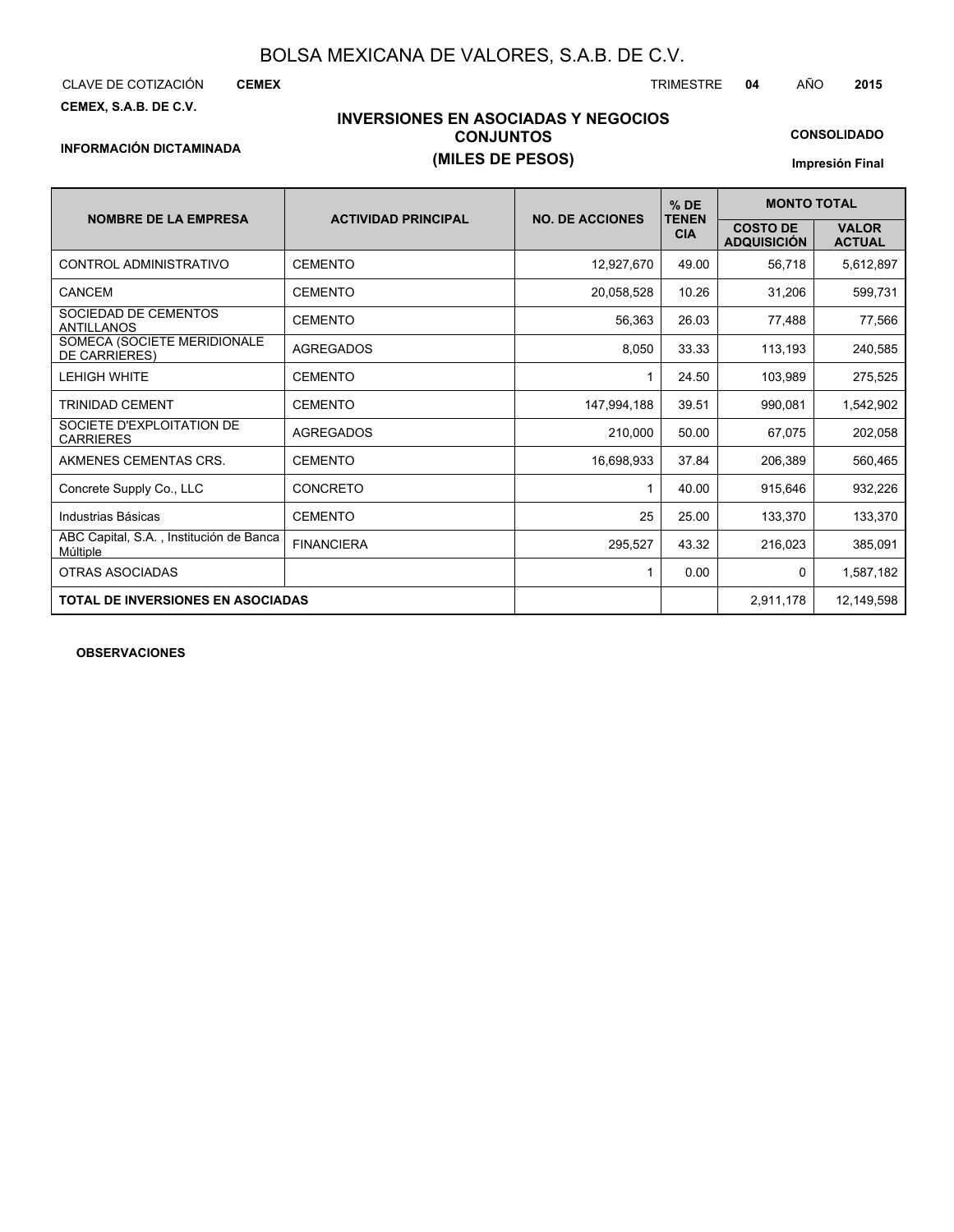#### **CEMEX, S.A.B. DE C.V.** CLAVE DE COTIZACIÓN**CEMEX**

**INFORMACIÓN DICTAMINADA**

## **DESGLOSE DE CRÉDITOS**

## (MILES DE PESOS)

**CONSOLIDADOImpresión Final**

|                               |                                                    |                                            |                                |                                                          |                   | VENCTOS. O AMORT. DENOMINADOS EN MONEDA NACIONAL |                     |                     |                     |                                     |                   |                    | VENCTOS. O AMORT. DENOMINADOS EN MONEDA EXTRANJERA |                         |                     |                              |
|-------------------------------|----------------------------------------------------|--------------------------------------------|--------------------------------|----------------------------------------------------------|-------------------|--------------------------------------------------|---------------------|---------------------|---------------------|-------------------------------------|-------------------|--------------------|----------------------------------------------------|-------------------------|---------------------|------------------------------|
| TIPO DE CRÉDITO / INSTITUCIÓN | <b>INSTITUCION</b><br><b>EXTRANJERA</b><br>(SI/NO) | <b>FECHA DE FIRMA /</b><br><b>CONTRATO</b> | FECHA DE<br><b>VENCIMIENTO</b> | <b>TASA DE</b><br><b>INTERÉS Y/O</b><br><b>SOBRETASA</b> |                   | <b>INTERVALO DE TIEMPO</b>                       |                     |                     |                     |                                     |                   |                    | <b>INTERVALO DE TIEMPO</b>                         |                         |                     |                              |
|                               |                                                    |                                            |                                |                                                          | <b>AÑO ACTUAL</b> | <b>HASTA 1 AÑO</b>                               | <b>HASTA 2 AÑOS</b> | <b>HASTA 3 AÑOS</b> | <b>HASTA 4 AÑOS</b> | <b>HASTA 5 AÑOS O</b><br><b>MÁS</b> | <b>AÑO ACTUAL</b> | <b>HASTA 1 AÑO</b> | <b>HASTA 2 AÑOS</b>                                | <b>HASTA 3 AÑOS</b>     | <b>HASTA 4 AÑOS</b> | <b>HASTA 5 AÑOS O</b><br>MÁS |
| <b>BANCARIOS</b>              |                                                    |                                            |                                |                                                          |                   |                                                  |                     |                     |                     |                                     |                   |                    |                                                    |                         |                     |                              |
| <b>COMERCIO EXTERIOR</b>      |                                                    |                                            |                                |                                                          |                   |                                                  |                     |                     |                     |                                     |                   |                    |                                                    |                         |                     |                              |
| <b>CON GARANTÍA</b>           |                                                    |                                            |                                |                                                          |                   |                                                  |                     |                     |                     |                                     |                   |                    |                                                    |                         |                     |                              |
| <b>BANCA COMERCIAL</b>        |                                                    |                                            |                                |                                                          |                   |                                                  |                     |                     |                     |                                     |                   |                    |                                                    |                         |                     |                              |
| <b>Bayer Munich</b>           | SI                                                 | 30/11/2009                                 | 30/11/2017                     | 4.39                                                     |                   |                                                  |                     |                     |                     |                                     | N/A               | 10,593             | 10,594                                             | $\Omega$                | $\mathbf 0$         |                              |
| <b>Bayer Munich</b>           | <b>SI</b>                                          | 30/11/2009                                 | 15/02/2018                     | 4.26                                                     |                   |                                                  |                     |                     |                     |                                     | N/A               | 56,015             | 56,016                                             | 28,008                  | $\Omega$            |                              |
| Club Loan A - CEMEX, S.A. de  | <b>SI</b>                                          | 07/10/2014                                 | 29/09/2019                     | 3.92                                                     |                   |                                                  |                     |                     |                     |                                     | N/A               | $\Omega$           | 1,860,840                                          | 3,721,680               | 3,532,605           |                              |
| Club Loan A - CEMEX, S.A. de  | SI                                                 | 07/10/2014                                 | 29/09/2019                     | 3.92                                                     |                   |                                                  |                     |                     |                     |                                     | N/A               | $\Omega$           | 392,844                                            | 785,688                 | 785,688             |                              |
| Club Loan A - CEMEX, S.A. de  | <b>SI</b>                                          | 07/10/2014                                 | 29/09/2019                     | 3.92                                                     |                   |                                                  |                     |                     |                     |                                     | N/A               | $\Omega$           | 671,970                                            | 1,343,940               | 1,343,940           |                              |
| Club Loan A - CEMEX, S.A. de  | <b>SI</b>                                          | 07/10/2014                                 | 29/09/2019                     | 3.92                                                     |                   |                                                  |                     |                     |                     |                                     | N/A               | $\Omega$           | 930,420                                            | 1,860,840               | 1,860,840           |                              |
| Club Loan B - CEMEX, S.A. de  | <b>SI</b>                                          | 23/07/2015                                 | 29/09/2019                     | 3.92                                                     |                   |                                                  |                     |                     |                     |                                     | N/A               | $\Omega$           | 1,502,456                                          | 3,004,912               | 3,004,912           |                              |
| Club Loan B - CEMEX, S.A. de  | <b>SI</b>                                          | 23/07/2015                                 | 29/09/2019                     | 3.92                                                     |                   |                                                  |                     |                     |                     |                                     | N/A               | $\Omega$           | 1,068,260                                          | 2,136,520               | 2,136,520           |                              |
| Club Loan C1 - CEMEX, S.A. d  | <b>SI</b>                                          | 23/07/2015                                 | 29/09/2019                     | 3.92                                                     |                   |                                                  |                     |                     |                     |                                     | N/A               | $\Omega$           | $\overline{0}$                                     | 454,872                 | 454,872             | 3,457,717                    |
| Club Loan C1 - CEMEX, S.A. d  | <b>SI</b>                                          | 23/07/2015                                 | 29/09/2019                     | 3.92                                                     |                   |                                                  |                     |                     |                     |                                     | N/A               | $\Omega$           | $\overline{0}$                                     | 490,889                 | 490,889             | 3,927,116                    |
| Club Loan C2 - CEMEX, S.A. d  | <b>SI</b>                                          | 23/07/2015                                 | 23/07/2020                     | 3.50                                                     |                   |                                                  |                     |                     |                     |                                     | N/A               | $\Omega$           | $\overline{0}$                                     | 1,079,569               | 1,079,569           | 8,546,183                    |
| Club Loan C2 - CEMEX, S.A. d  | <b>SI</b>                                          | 23/07/2015                                 | 23/07/2020                     | 3.50                                                     |                   |                                                  |                     |                     |                     |                                     | N/A               | $\Omega$           | $\circ$                                            | 83,658                  | 83,658              | 669,263                      |
| AV Villas                     | <b>SI</b>                                          | 23/10/2015                                 | 23/10/2016                     | 7.33                                                     |                   |                                                  |                     |                     |                     |                                     | N/A               | 1,597              | $\mathbf 0$                                        | $\Omega$                | 0                   |                              |
| AV Villas                     | <b>SI</b>                                          | 30/10/2015                                 | 30/10/2016                     | 7.92                                                     |                   |                                                  |                     |                     |                     |                                     | N/A               | 49,364             | $\mathbf 0$                                        | $\Omega$                | $\Omega$            |                              |
| AV Villas                     | <b>NO</b>                                          | 30/10/2015                                 | 30/10/2016                     | 7.92                                                     |                   |                                                  |                     |                     |                     |                                     | N/A               | 1,123              | $\mathbf 0$                                        | $\Omega$                | $\Omega$            |                              |
| AV Villas                     | <b>SI</b>                                          | 12/11/2015                                 | 12/11/2016                     | 7.47                                                     |                   |                                                  |                     |                     |                     |                                     | N/A               | 353                | $\mathbf 0$                                        | $\Omega$                | $\Omega$            |                              |
| AV Villas                     | <b>SI</b>                                          | 06/11/2015                                 | 06/11/2016                     | 7.60                                                     |                   |                                                  |                     |                     |                     |                                     | N/A               | 7,207              | $\overline{0}$                                     | $\Omega$                | $\Omega$            |                              |
| AV Villas                     | <b>SI</b>                                          | 26/11/2015                                 | 26/11/2016                     | 7.76                                                     |                   |                                                  |                     |                     |                     |                                     | N/A               | 891                | $\mathbf 0$                                        | $\Omega$                | $\Omega$            |                              |
| AV Villas                     | <b>SI</b>                                          | 15/12/2015                                 | 15/12/2016                     | 8.1                                                      |                   |                                                  |                     |                     |                     |                                     | N/A               | 1,791              | $\overline{0}$                                     | $\Omega$                | $\Omega$            |                              |
| AV Villas                     | <b>SI</b>                                          | 03/12/2015                                 | 03/12/2016                     | 8.1                                                      |                   |                                                  |                     |                     |                     |                                     | N/A               | 2,684              | $\overline{0}$                                     | $\Omega$                | $\Omega$            |                              |
| AV Villas                     | <b>SI</b>                                          | 10/12/2015                                 | 10/12/2016                     | 8.19                                                     |                   |                                                  |                     |                     |                     |                                     | N/A               | 3,652              | $\overline{0}$                                     | $\Omega$                | $\Omega$            |                              |
| AV Villas                     | <b>NO</b>                                          | 17/12/2015                                 | 17/12/2016                     | 8.48                                                     |                   |                                                  |                     |                     |                     |                                     | N/A               | 3,871              | $\overline{0}$                                     | $\Omega$                | $\Omega$            |                              |
| Bankinter                     | <b>SI</b>                                          | 23/12/2015                                 | 23/12/2016                     | 8.97                                                     |                   |                                                  |                     |                     |                     |                                     | N/A               | 302                | $\overline{0}$                                     | $\Omega$                | n                   |                              |
| Egypt - CIB                   | <b>SI</b>                                          | 30/09/2011                                 | 31/10/2015                     | 11.75                                                    |                   |                                                  |                     |                     |                     |                                     | N/A               | 5,169              | $\overline{0}$                                     | $\Omega$                | $\Omega$            |                              |
| Egypt - EBRD                  | <b>SI</b>                                          | 28/08/2015                                 | 29/08/2022                     | 3.91                                                     |                   |                                                  |                     |                     |                     |                                     | N/A               | - 0                | $\overline{0}$                                     | $\Omega$                | 0                   | 834,853                      |
| Other                         | <b>SI</b>                                          | 31/12/1899                                 | 31/12/1899                     | $\Omega$                                                 |                   |                                                  |                     |                     |                     |                                     | N/A               | $-0$               | $\overline{0}$                                     | $\Omega$                | 5                   | $\Omega$                     |
| Spain - CBA                   | SI                                                 | 01/03/2015                                 | 31/03/2017                     | 1.32                                                     |                   |                                                  |                     |                     |                     |                                     | N/A               | 31,197             | 62,394                                             | $\overline{\mathbf{0}}$ | $\mathbf 0$         | $\Omega$                     |
| <b>OTROS</b>                  |                                                    |                                            |                                |                                                          |                   |                                                  |                     |                     |                     |                                     |                   |                    |                                                    |                         |                     |                              |
| <b>TOTAL BANCARIOS</b>        |                                                    |                                            |                                |                                                          | $\mathbf{0}$      | $\mathbf{0}$                                     | $\mathbf{0}$        | $\mathbf 0$         | $\mathbf{0}$        | $\mathbf 0$                         | $\mathbf{0}$      | 175,809            | 6,555,794                                          | 14,990,576              | 14,773,498          | 17,435,132                   |

**<sup>2015</sup>**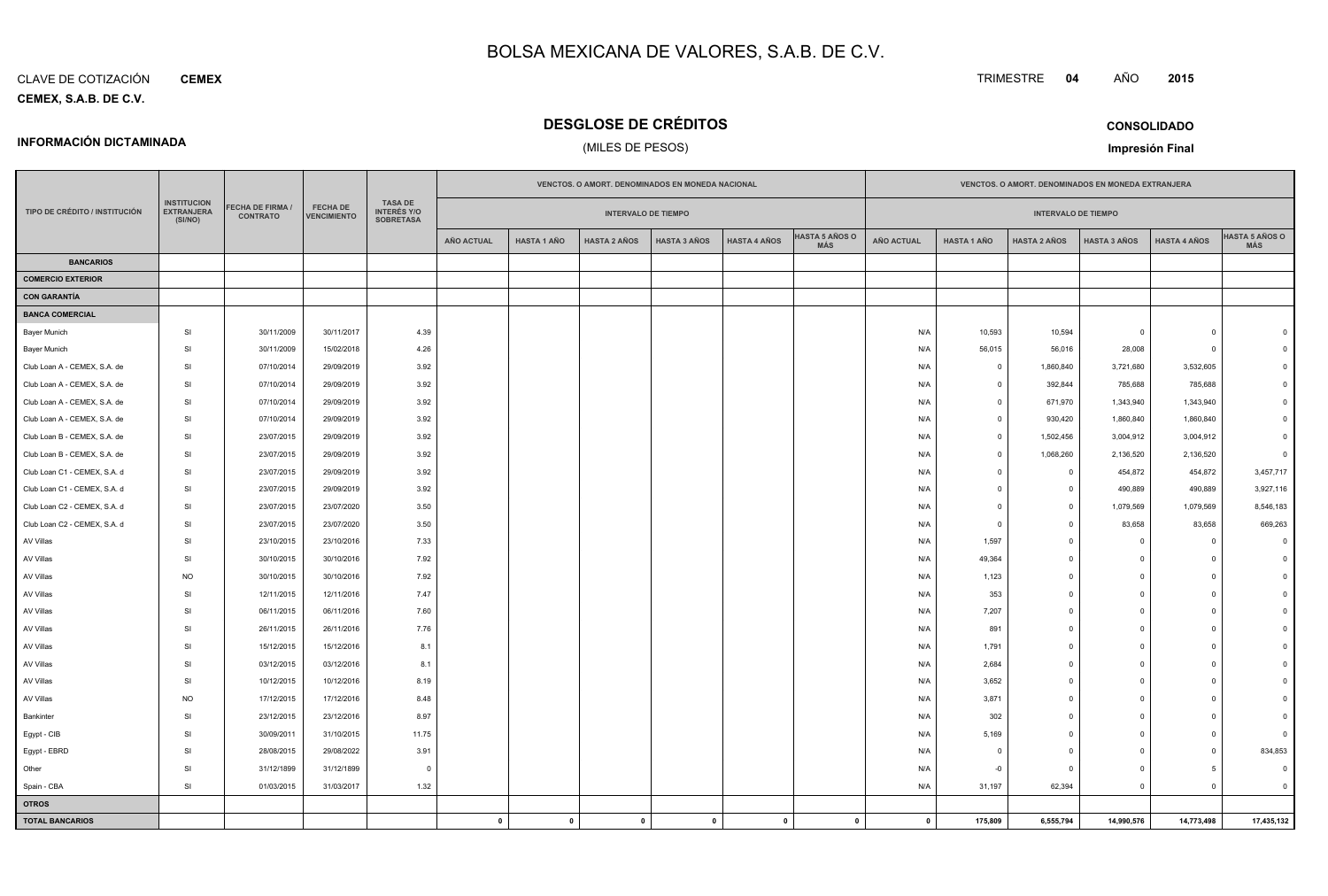#### CLAVE DE COTIZACIÓN**CEMEX**

**INFORMACIÓN DICTAMINADA**

## **CEMEX, S.A.B. DE C.V.**

# **DESGLOSE DE CRÉDITOS**

## (MILES DE PESOS)

| <b>CONSOLIDADO</b> |  |
|--------------------|--|
|--------------------|--|

**Impresión Final**

|                                                             |                                                    |                                            |                                       |                                            |            | VENCTOS. O AMORT. DENOMINADOS EN MONEDA NACIONAL |                     |                            |                     |                              | VENCTOS. O AMORT. DENOMINADOS EN MONEDA EXTRANJERA |                    |                     |                            |                     |                              |
|-------------------------------------------------------------|----------------------------------------------------|--------------------------------------------|---------------------------------------|--------------------------------------------|------------|--------------------------------------------------|---------------------|----------------------------|---------------------|------------------------------|----------------------------------------------------|--------------------|---------------------|----------------------------|---------------------|------------------------------|
| TIPO DE CRÉDITO / INSTITUCIÓN                               | <b>INSTITUCION</b><br><b>EXTRANJERA</b><br>(SI/NO) | <b>FECHA DE FIRMA /</b><br><b>CONTRATO</b> | <b>FECHA DE</b><br><b>VENCIMIENTO</b> | TASA DE<br>INTERÉS Y/O<br><b>SOBRETASA</b> |            |                                                  |                     | <b>INTERVALO DE TIEMPO</b> |                     |                              |                                                    |                    |                     | <b>INTERVALO DE TIEMPO</b> |                     |                              |
|                                                             |                                                    |                                            |                                       |                                            | AÑO ACTUAL | <b>HASTA 1 AÑO</b>                               | <b>HASTA 2 AÑOS</b> | <b>HASTA 3 AÑOS</b>        | <b>HASTA 4 AÑOS</b> | <b>HASTA 5 AÑOS O</b><br>MÁS | <b>AÑO ACTUAL</b>                                  | <b>HASTA 1 AÑO</b> | <b>HASTA 2 AÑOS</b> | <b>HASTA 3 AÑOS</b>        | <b>HASTA 4 AÑOS</b> | <b>HASTA 5 AÑOS C</b><br>MÁS |
| <b>BURSÁTILES</b>                                           |                                                    |                                            |                                       |                                            |            |                                                  |                     |                            |                     |                              |                                                    |                    |                     |                            |                     |                              |
| <b>LISTADAS EN BOLSA (MÉXICO Y/O)</b><br><b>EXTRANJERO)</b> |                                                    |                                            |                                       |                                            |            |                                                  |                     |                            |                     |                              |                                                    |                    |                     |                            |                     |                              |
| <b>QUIROGRAFARIOS</b>                                       |                                                    |                                            |                                       |                                            |            |                                                  |                     |                            |                     |                              |                                                    |                    |                     |                            |                     |                              |
| <b>CON GARANTÍA</b>                                         |                                                    |                                            |                                       |                                            |            |                                                  |                     |                            |                     |                              |                                                    |                    |                     |                            |                     |                              |
| <b>COLOCACIONES PRIVADAS</b>                                |                                                    |                                            |                                       |                                            |            |                                                  |                     |                            |                     |                              |                                                    |                    |                     |                            |                     |                              |
| <b>QUIROGRAFARIOS</b>                                       |                                                    |                                            |                                       |                                            |            |                                                  |                     |                            |                     |                              |                                                    |                    |                     |                            |                     |                              |
| <b>CON GARANTÍA</b>                                         |                                                    |                                            |                                       |                                            |            |                                                  |                     |                            |                     |                              |                                                    |                    |                     |                            |                     |                              |
| <b>TOTAL BURSÁTILES</b>                                     |                                                    |                                            |                                       |                                            |            |                                                  |                     |                            |                     |                              |                                                    |                    |                     |                            |                     |                              |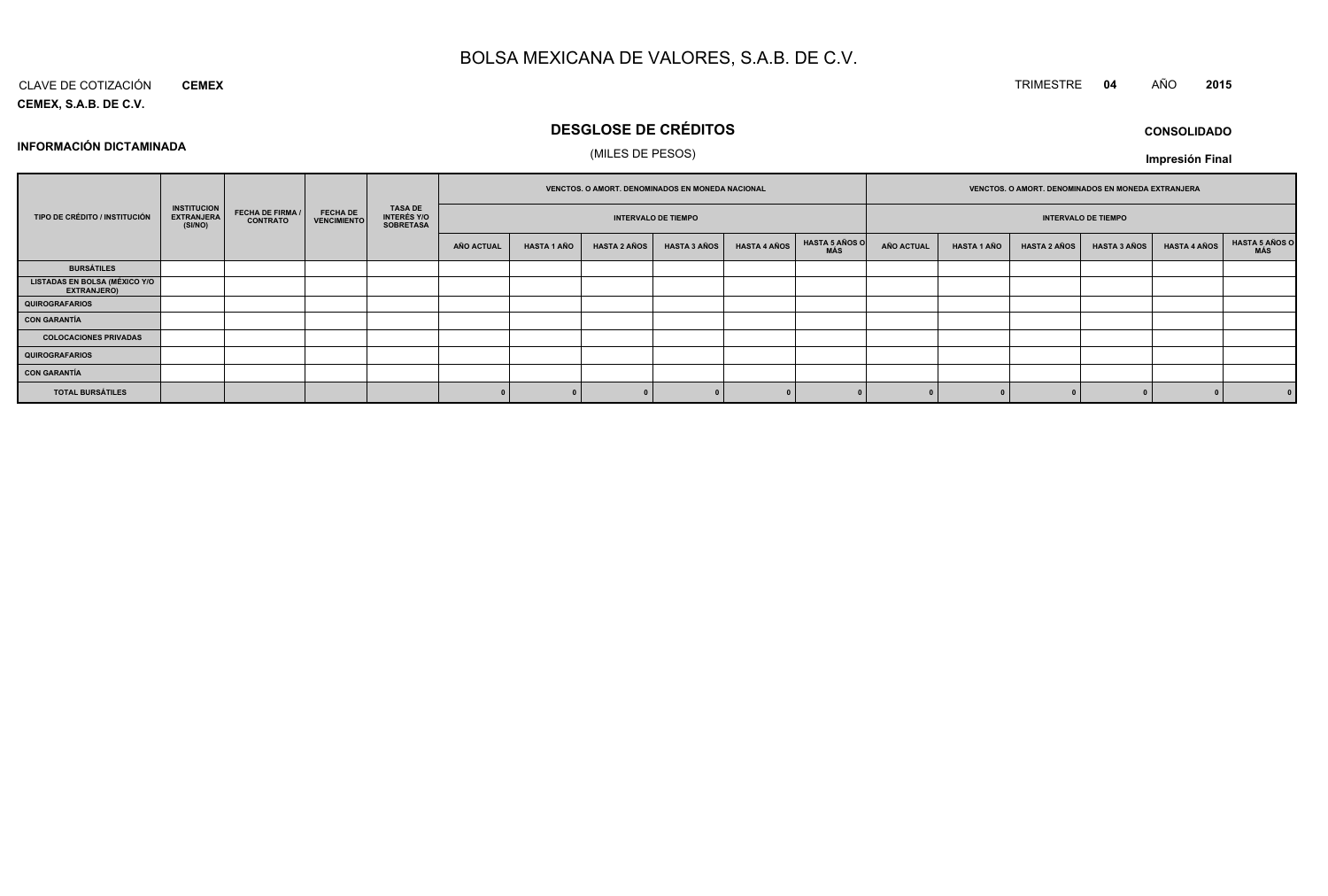#### CLAVE DE COTIZACIÓN**CEMEX**

**CEMEX, S.A.B. DE C.V.**

**INFORMACIÓN DICTAMINADA**

## **DESGLOSE DE CRÉDITOS**

## (MILES DE PESOS)

|                                                                                       |                                                    |                              |                                       |            |                    | VENCTOS. O AMORT. DENOMINADOS EN MONEDA NACIONAL |                     |                     |                              |              |                    |                            | VENCTOS. O AMORT. DENOMINADOS EN MONEDA EXTRANJERA |                     |                |
|---------------------------------------------------------------------------------------|----------------------------------------------------|------------------------------|---------------------------------------|------------|--------------------|--------------------------------------------------|---------------------|---------------------|------------------------------|--------------|--------------------|----------------------------|----------------------------------------------------|---------------------|----------------|
| TIPO DE CRÉDITO / INSTITUCIÓN                                                         | <b>INSTITUCION</b><br><b>EXTRANJERA</b><br>(SI/NO) | <b>FECHA</b><br>CONCERTACIÓN | <b>FECHA DE</b><br><b>VENCIMIENTO</b> |            |                    | <b>INTERVALO DE TIEMPO</b>                       |                     |                     |                              |              |                    | <b>INTERVALO DE TIEMPO</b> |                                                    |                     |                |
|                                                                                       |                                                    |                              |                                       | AÑO ACTUAL | <b>HASTA 1 AÑO</b> | <b>HASTA 2 AÑOS</b>                              | <b>HASTA 3 AÑOS</b> | <b>HASTA 4 AÑOS</b> | <b>HASTA 5 AÑOS O</b><br>MÁS | AÑO ACTUAL   | <b>HASTA 1 AÑO</b> | <b>HASTA 2 AÑOS</b>        | <b>HASTA 3 AÑOS</b>                                | <b>HASTA 4 AÑOS</b> | HASTA 5 AÑOS O |
| OTROS PASIVOS CIRCULANTES Y NO<br><b>CIRCULANTES CON COSTO</b>                        |                                                    |                              |                                       |            |                    |                                                  |                     |                     |                              |              |                    |                            |                                                    |                     |                |
| <b>VARIOS</b>                                                                         | <b>NO</b>                                          |                              |                                       | N/A        | $\overline{0}$     | 627,073                                          | $\Omega$            | $\Omega$            | $\Omega$                     |              |                    |                            |                                                    |                     |                |
| VARIOS                                                                                | <b>NO</b>                                          |                              |                                       |            |                    |                                                  |                     |                     |                              | N/A          | 6,323,834          | 265,318                    | 27,309,756                                         | 41,374,834          | 126,670,103    |
| <b>TOTAL OTROS PASIVOS</b><br><b>CIRCULANTES Y NO CIRCULANTES</b><br><b>CON COSTO</b> |                                                    |                              |                                       | $\Omega$   | $\circ$            | 627,073                                          | $\Omega$            | $\Omega$            | $\Omega$                     | $\Omega$     | 6,323,834          | 265,318                    | 27,309,756                                         | 41,374,834          | 126,670,103    |
|                                                                                       |                                                    |                              |                                       |            |                    |                                                  |                     |                     |                              |              |                    |                            |                                                    |                     |                |
| <b>PROVEEDORES</b>                                                                    |                                                    |                              |                                       |            |                    |                                                  |                     |                     |                              |              |                    |                            |                                                    |                     |                |
| varios                                                                                | <b>NO</b>                                          |                              |                                       | N/A        | 2,013,080          |                                                  |                     |                     |                              |              |                    |                            |                                                    |                     |                |
| varios                                                                                | SI                                                 |                              |                                       |            |                    |                                                  |                     |                     |                              | N/A          | 26,695,632         |                            |                                                    |                     |                |
| <b>TOTAL PROVEEDORES</b>                                                              |                                                    |                              |                                       | $\Omega$   | 2,013,080          |                                                  |                     |                     |                              | $\Omega$     | 26,695,632         |                            |                                                    |                     |                |
|                                                                                       |                                                    |                              |                                       |            |                    |                                                  |                     |                     |                              |              |                    |                            |                                                    |                     |                |
| OTROS PASIVOS CIRCULANTES Y NO<br><b>CIRCULANTES</b>                                  |                                                    |                              |                                       |            |                    |                                                  |                     |                     |                              |              |                    |                            |                                                    |                     |                |
| VARIOS                                                                                | <b>NO</b>                                          |                              |                                       | N/A        | 9,066,790          | $\Omega$                                         | $\Omega$            | $\Omega$            | 8,716,787                    |              |                    |                            |                                                    |                     |                |
| VARIOS                                                                                | SI                                                 |                              |                                       |            |                    |                                                  |                     |                     |                              | N/A          | 21,681,046         | $\Omega$                   | $\Omega$                                           | $\Omega$            | 26,816,635     |
| <b>TOTAL OTROS PASIVOS</b><br><b>CIRCULANTES Y NO CIRCULANTES</b>                     |                                                    |                              |                                       | $\Omega$   | 9,066,790          | $\overline{0}$                                   | $\Omega$            | $\Omega$            | 8,716,787                    | $\Omega$     | 21,681,046         | $\Omega$                   | $\overline{0}$                                     | $\Omega$            | 26,816,635     |
|                                                                                       |                                                    |                              |                                       |            |                    |                                                  |                     |                     |                              |              |                    |                            |                                                    |                     |                |
| <b>TOTAL GENERAL</b>                                                                  |                                                    |                              |                                       | - 0        | 11,079,870         | 627,073                                          | $\Omega$            | $\mathbf{r}$        | 8,716,787                    | $\mathbf{0}$ | 54,876,321         | 6,821,112                  | 42,300,332                                         | 56,148,332          | 170,921,870    |

**OBSERVACIONES**

TRIMESTRE **<sup>04</sup>** AÑO **<sup>2015</sup>**

**CONSOLIDADO**

**Impresión Final**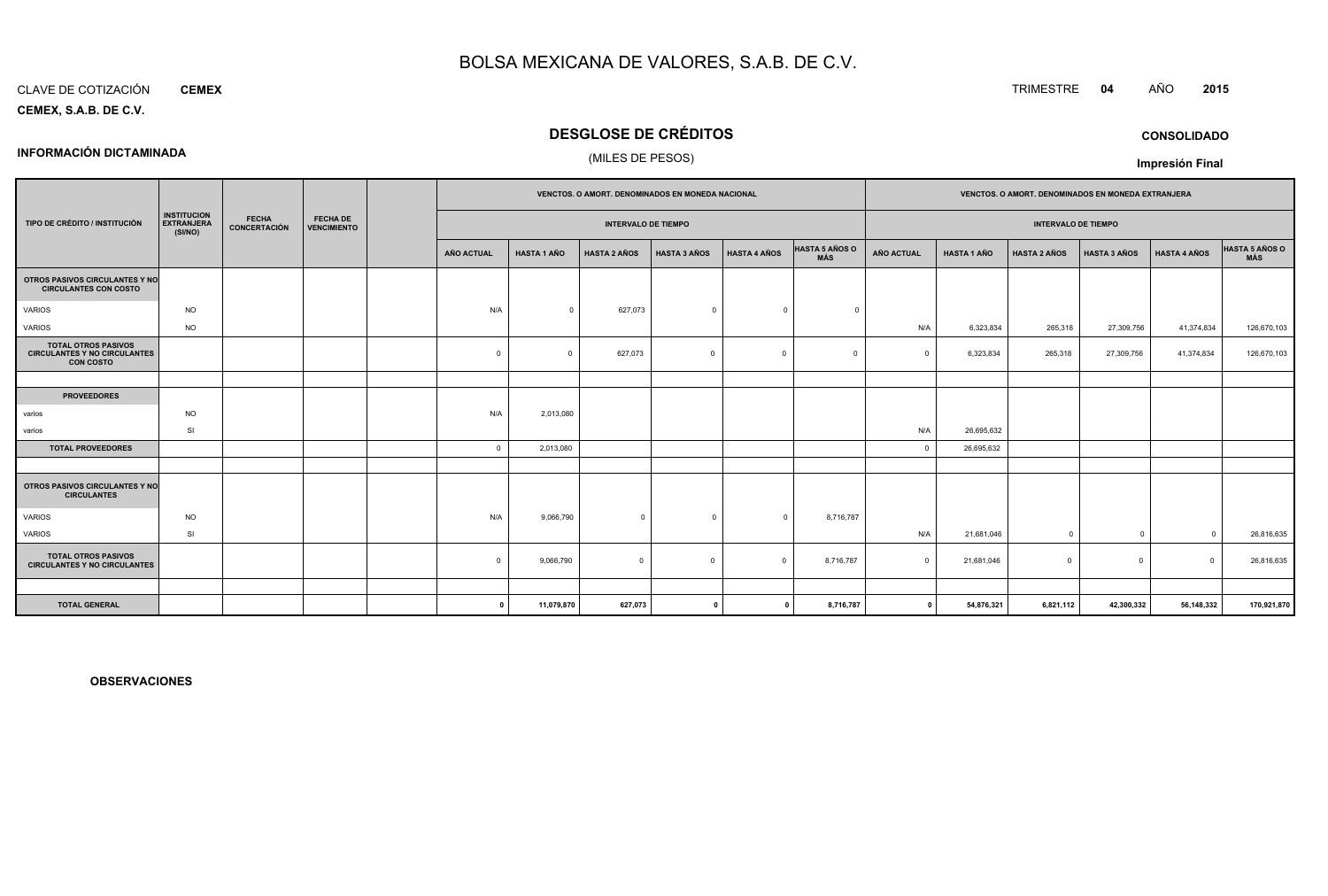CLAVE DE COTIZACIÓN: **CEMEX CEMEX, S.A.B. DE C.V.**

TRIMESTRE: **04** AÑO: **2015**

## **POSICIÓN MONETARIA EN MONEDA EXTRANJERA**

## **INFORMACIÓN DICTAMINADA**

**(MILES DE PESOS)**

## **CONSOLIDADO**

**Impresión Final**

| POSICIÓN EN MONEDA EXTRANJERA | <b>DÓLARES</b>          |                       | <b>OTRAS MONEDAS</b>    |                       | <b>TOTAL MILES DE</b> |  |
|-------------------------------|-------------------------|-----------------------|-------------------------|-----------------------|-----------------------|--|
| (MILES DE PESOS)              | <b>MILES DE DÓLARES</b> | <b>MILES DE PESOS</b> | <b>MILES DE DÓLARES</b> | <b>MILES DE PESOS</b> | <b>PESOS</b>          |  |
| <b>ACTIVO MONETARIO</b>       | 1,377,674               | 23,737,330            | 1,455,716               | 25,081,985            | 48,819,315            |  |
| <b>CIRCULANTE</b>             | 1,310,838               | 22,585,746            | 1,347,545               | 23,218,196            | 45,803,942            |  |
| NO CIRCULANTE                 | 66,836                  | 1,151,584             | 108,171                 | 1,863,789             | 3,015,373             |  |
| <b>PASIVO</b>                 | 13,283,926              | 228,882,039           | 5,930,698               | 102,185,928           | 331,067,967           |  |
| <b>CIRCULANTE</b>             | 1,442,476               | 24,853,861            | 1,742,453               | 30,022,460            | 54,876,321            |  |
| NO CIRCULANTE                 | 11,841,450              | 204,028,178           | 4,188,245               | 72,163,468            | 276,191,646           |  |
| <b>SALDO NETO</b>             | -11,906,252             | -205,144,709          | -4,474,982              | -77,103,943           | -282,248,652          |  |

## **OBSERVACIONES**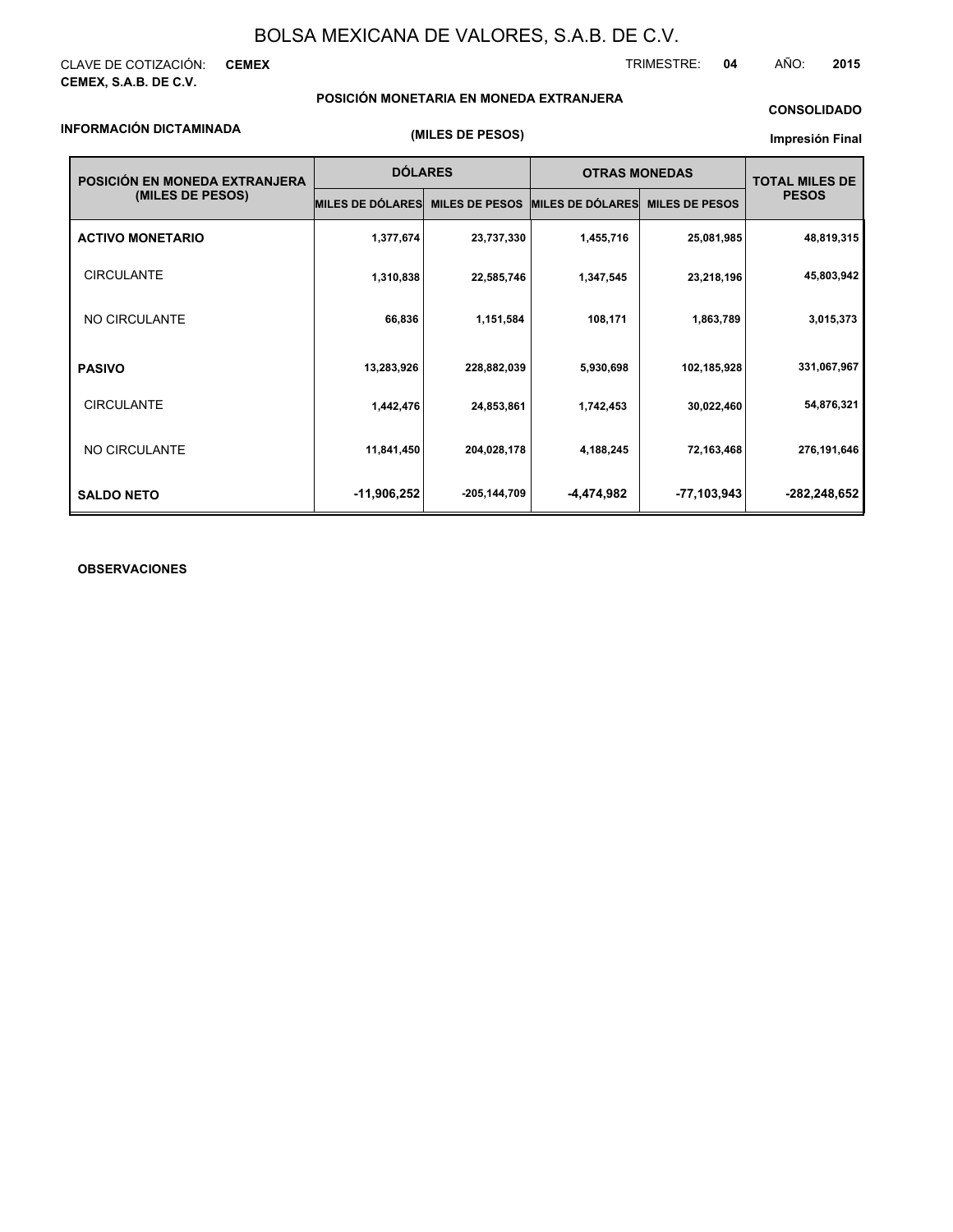CLAVE DE COTIZACIÓN: TRIMESTRE: **04** AÑO: **2015 CEMEX**

**INFORMACIÓN DICTAMINADA**

**CEMEX, S.A.B. DE C.V.**

**INSTRUMENTOS DE DEUDA**

PAGINA 1/3

**CONSOLIDADO**

**Impresión Final**

# Restricciones financieras **Y/O TITULOLIMITACIONES FINANCIERAS SEGÚN CONTRATO, ESCRITURAS DE LA EMISION**

El Contrato de Crédito, y anteriormente el Contrato de Financiamiento, requiere a CEMEX el cumplimiento de restricciones financieras, principalmente: a) la razón consolidada de deuda a Flujo de Operación (la "Razón de Apalancamiento"); y b) la razón consolidada de cobertura de Flujo de Operación a gastos financieros (la "Razón de Cobertura"). Estas razones financieras se calculan con base en los contratos de crédito utilizando las cifras consolidadas bajo IFRS. CEMEX debe cumplir con una Razón de Cobertura y una Razón de Apalancamiento para cada periodo de cuatro trimestres consecutivos como sigue:

Periodo Razón de CoberturaPeriodoRazón de Apalancamiento Periodo terminado al 31 de diciembre de 2012 y hasta el periodo terminado al 30 de septiembre de 2014> = 1.50 Periodo terminado al 31 de diciembre de 2012 y hasta el periodo terminado al 31 de diciembre de 2013 < = 7.00 Periodo terminado al 30 de septiembre de 2014  $\lt$  = 6.75 Periodo terminado al 31 de diciembre de 2014 y hasta el periodo terminado al 30 de septiembre de 2015> = 1.75 Periodo terminado al 31 de diciembre de 2014 y hasta el periodo terminado al 31 de marzo de 2015  $\leq$  = 6.50 Periodo terminado al 30 de junio de 2015 y hasta el periodo terminado al 31 de marzo de 2016  $\leq$  = 6.00 Periodo terminado al 31 de diciembre de 2015 y hasta el periodo terminado al 31 de marzo de 2016> = 1.85 Periodo terminado al 30 de junio de 2016 y hasta el periodo terminado al 30 de septiembre de 2016 < = 5.75 Periodo terminado al 31 de diciembre de 2016 y hasta el periodo terminado al 31 de marzo de 2017 < = 5.50 Periodo terminado al 30 de junio de 2016 y hasta el periodo terminado al 30 de septiembre de 2016> = 2.00 Periodo terminado al 30 de junio de 2017 y hasta el periodo terminado al 30 de septiembre de 2017  $< = 5.25$ Periodo terminado al 31 de diciembre de 2017 y hasta el periodo terminado al 31 de marzo de 2018  $\lt$  = 5.00 Periodo terminado al 31 de diciembre de 2016 y cada periodo subsecuente de referencia  $>$  = 2.25 Periodo terminado al 30 de junio de 2018 y hasta el periodo terminado al 30 de septiembre de 2018  $\leq$  = 4.50 Periodo terminado al 31 de diciembre de 2018 y hasta el periodo terminado al 31 de marzo de 2019  $\leq$  = 4.25 Periodo terminado al 30 de junio de 2019 y cada periodo subsecuente de referencia < = 4.00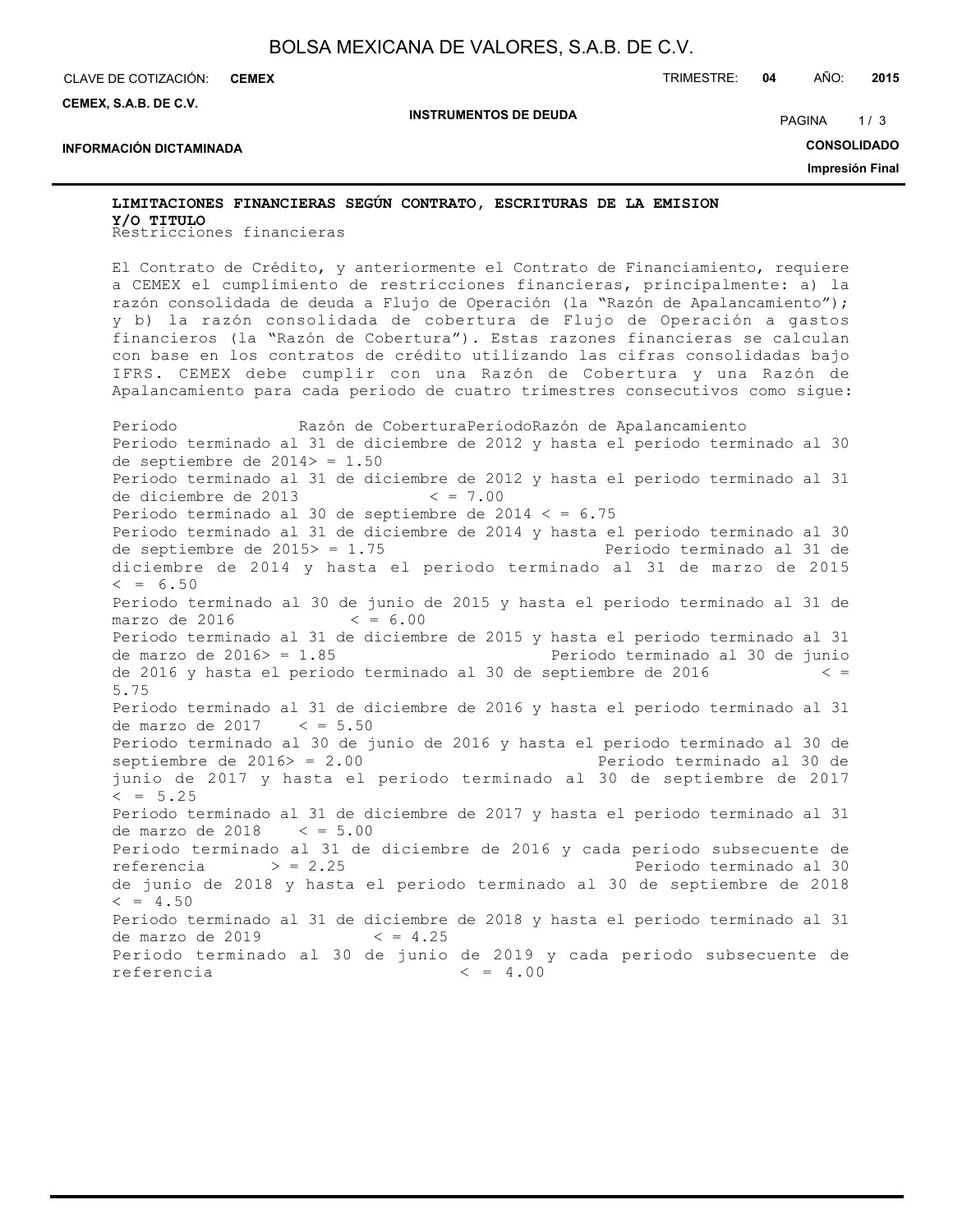CLAVE DE COTIZACIÓN: TRIMESTRE: **04** AÑO: **2015 CEMEX**

**CEMEX, S.A.B. DE C.V.**

**INSTRUMENTOS DE DEUDA**

PAGINA 2/3

## **INFORMACIÓN DICTAMINADA**

**CONSOLIDADO**

**Impresión Final**

## **SITUACIÓN ACTUAL DE LAS LIMITACIONES FINANCIERAS**

La habilidad de CEMEX para cumplir con estas razones financieras puede ser afectada por condiciones económicas y volatilidad en los tipos de cambio, así como por las condiciones generales prevalecientes en los mercados de deuda y capitales. Para los periodos de cumplimiento terminados al 31 de diciembre de 2015, 2014 y 2013, considerando el Contrato de Crédito, el Contrato de Financiamiento enmendado y el Acuerdo de Financiamiento enmendado, según aplique, CEMEX estuvo en cumplimiento con las restricciones financieras de sus contratos de crédito. Al 31 de diciembre de 2015, 2014 y 2013, las principales razones financieras consolidadas son las siguientes:

| Razones financieras consolidadas<br>2015 2014 2013                          |                                                                                |                  |
|-----------------------------------------------------------------------------|--------------------------------------------------------------------------------|------------------|
| Límite<br>Cálculo                                                           | Razón de Apalancamiento 1, 2<br>$=$ < 6.00 = < 6.50 = < 7.00<br>5.21 5.19 5.49 |                  |
| Razón de Cobertura 3<br>$\Rightarrow$ 1.75 > 1.50<br>Cálculo 2.61 2.34 2.11 |                                                                                | Límite => $1.85$ |

1La razón de apalancamiento se calcula en pesos dividiendo la "Deuda fondeada" entre el flujo de operación pro forma de los últimos doce meses a la fecha del cálculo. La deuda fondeada considera la deuda según el estado financiero sin arrendamientos financieros, componentes de pasivo de las notas convertibles subordinadas, más las notas perpetuas y las garantías, más o menos el valor razonable de instrumentos derivados, según aplique, entre otros ajustes.

2El flujo de operación pro forma representa, calculado en pesos, el flujo de operación de los últimos doce meses a la fecha del cálculo, más el flujo de operación referido a dicho periodo de cualquier adquisición significativa efectuada en el periodo antes de su consolidación en CEMEX, menos el flujo de operación referido a dicho periodo de cualquier venta significativa efectuada en el periodo que se hubiera liquidado.

3La razón de cobertura se calcula con las cifras en pesos de los estados financieros, dividiendo el flujo de operación pro forma entre los gastos financieros de los últimos doce meses a la fecha del cálculo. Los gastos financieros incluyen los intereses devengados por las notas perpetuas.

CEMEX clasificaría toda su deuda en el corto plazo en el balance general: a) en cualquier fecha de cálculo en que CEMEX incumpliera con las razones financieras antes mencionadas; así como b) en cualquier fecha previa a una fecha de cálculo en que CEMEX considere que no estará en cumplimiento con dichas razones financieras; y en ausencia de: a) modificaciones o dispensas que cubran los siguientes 12 meses; b) alta probabilidad de que la violación será subsanada durante el periodo acordado de remediación y que se mantenga por los siguientes 12 meses; y/o c) un acuerdo firmado para renegociar la deuda a largo plazo. En adición, como efecto de la mencionada clasificación a corto plazo de la deuda, el incumplimiento de CEMEX con las razones financieras acordadas en el Contrato de Crédito o, en su caso, la ausencia de una dispensa del incumplimiento o una negociación al respecto, sujeto a ciertos procedimientos acordados, los acreedores de CEMEX podrían solicitar el pago acelerado de los saldos bajo el Contrato de Crédito. Este escenario tendría un efecto material adverso en la liquidez, recursos y posición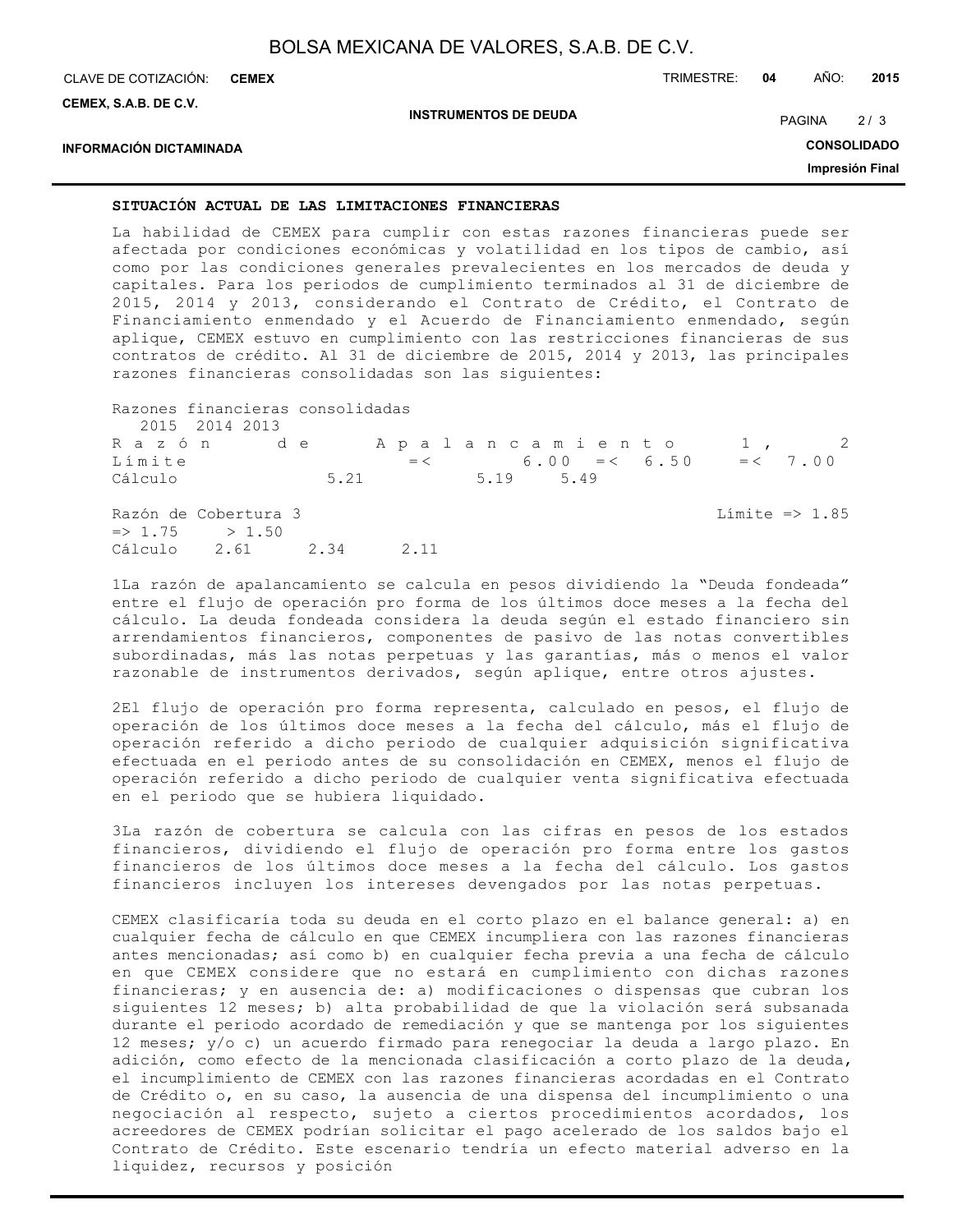| CLAVE DE COTIZACIÓN:<br><b>CEMEX</b> |                              | TRIMESTRE: | 04 | AÑO:          | 2015               |
|--------------------------------------|------------------------------|------------|----|---------------|--------------------|
| CEMEX, S.A.B. DE C.V.                | <b>INSTRUMENTOS DE DEUDA</b> |            |    | <b>PAGINA</b> | 3/3                |
| <b>INFORMACIÓN DICTAMINADA</b>       |                              |            |    |               | <b>CONSOLIDADO</b> |
|                                      |                              |            |    |               | Impresión Final    |
| $\mathcal{L}$ is a set and de CUMUNI |                              |            |    |               |                    |

financiera de CEMEX.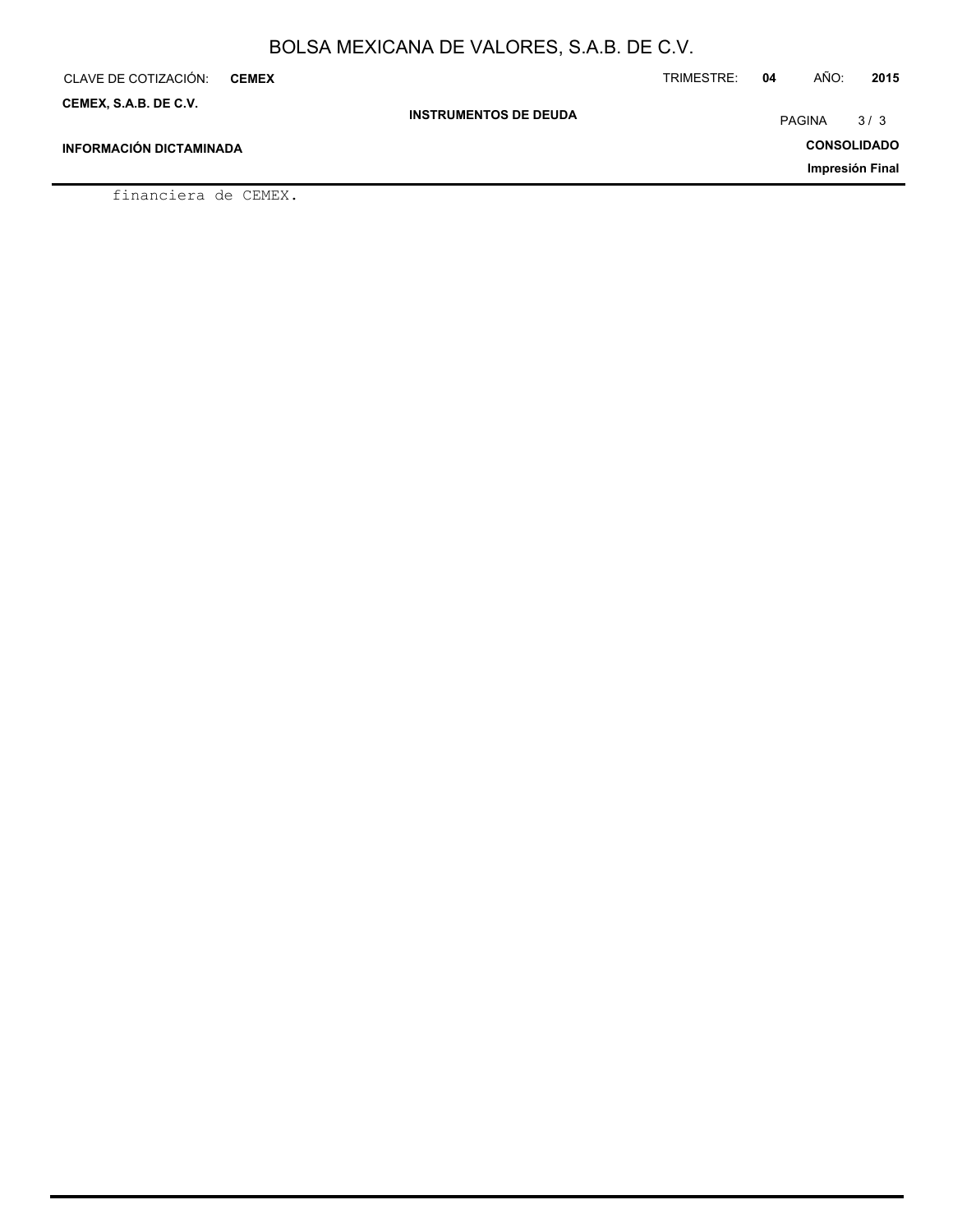**CEMEX**

**INFORMACIÓN DICTAMINADA**

**CEMEX, S.A.B. DE C.V.**

CLAVE DE COTIZACIÓN TRIMESTRE **04** AÑO **2015**

## **DISTRIBUCIÓN DE INGRESOS POR PRODUCTO INGRESOS TOTALES (MILES DE PESOS)**

**CONSOLIDADO**

**Impresión Final**

| <b>PRINCIPALES PRODUCTOS O LINEA</b>      | <b>VENTAS</b>  |                | $%$ DE<br><b>PARTICIPACION EN</b> | <b>PRINCIPALES</b> |                 |  |  |  |  |  |
|-------------------------------------------|----------------|----------------|-----------------------------------|--------------------|-----------------|--|--|--|--|--|
| <b>DE PRODUCTOS</b>                       | <b>VOLUMEN</b> | <b>IMPORTE</b> | <b>EL MERCADO</b>                 | <b>MARCAS</b>      | <b>CLIENTES</b> |  |  |  |  |  |
| <b>INGRESOS NACIONALES</b>                |                |                |                                   |                    |                 |  |  |  |  |  |
|                                           | 0              | 41,501,694     | 0.00                              |                    |                 |  |  |  |  |  |
| INGRESOS POR EXPORTACIÓN                  |                |                |                                   |                    |                 |  |  |  |  |  |
|                                           | 0              | 3,932,059      | 0.00                              |                    |                 |  |  |  |  |  |
| INGRESOS DE SUBSIDIARIAS EN EL EXTRANJERO |                |                |                                   |                    |                 |  |  |  |  |  |
|                                           | $\Omega$       | 180,307,844    | 0.00                              |                    |                 |  |  |  |  |  |
| <b>TOTAL</b>                              | 0              | 225,741,597    |                                   |                    |                 |  |  |  |  |  |

## **OBSERVACIONES**

INGRESOS ACUMULADOS AL TERCER TRIMESTRE DEL 2015:

| <b>NACIONALES</b><br><b>EXPORTACION</b><br>EXTRANJERAS | S.<br>S. | 31, 197, 564<br>2,978,344<br>\$134, 273, 558 |
|--------------------------------------------------------|----------|----------------------------------------------|
| TOTAL                                                  |          | \$168, 449, 466                              |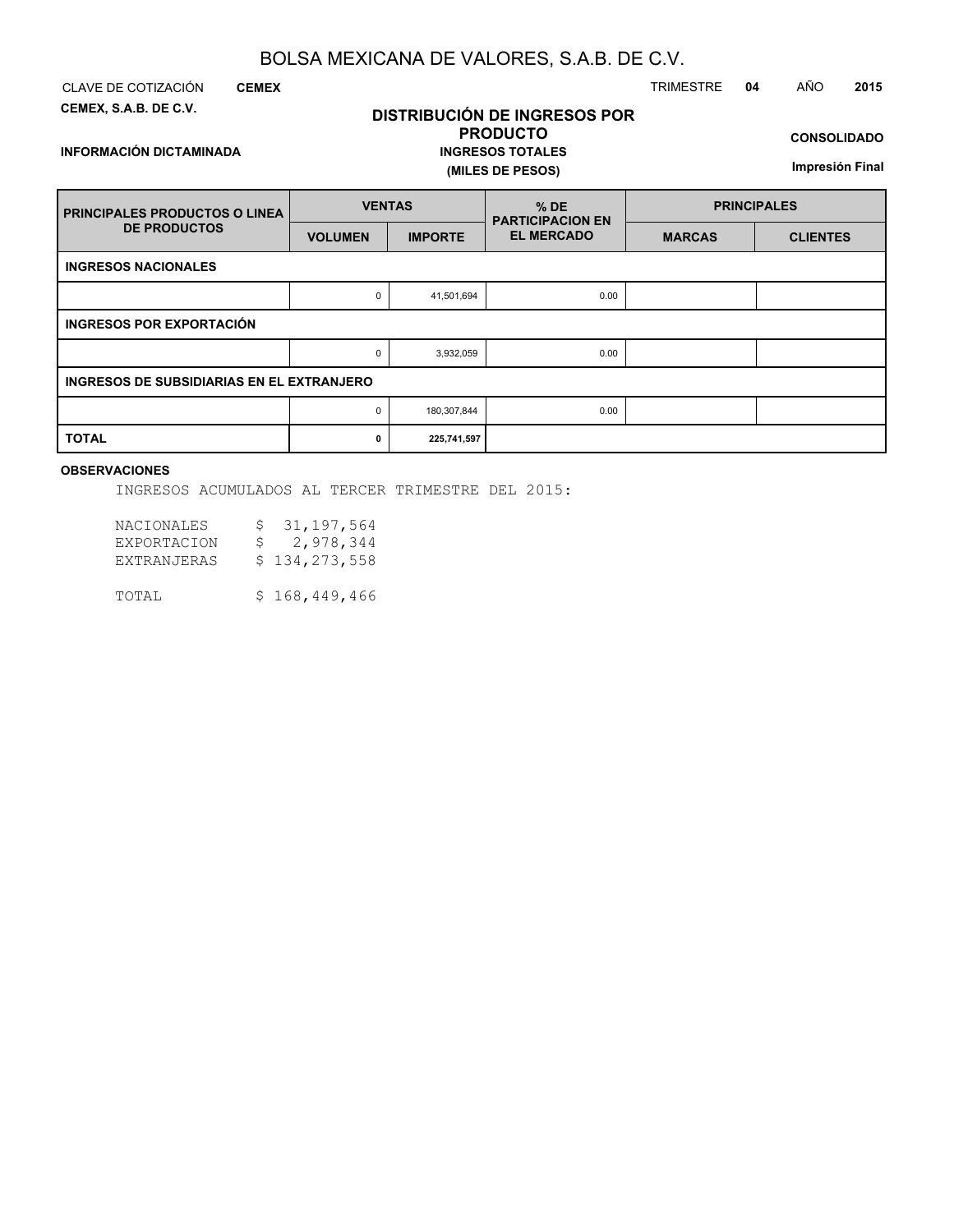**CEMEX, S.A.B. DE C.V.** CLAVE DE COTIZACIÓN**CEMEX**

## **INTEGRACIÓN DEL CAPITAL SOCIALPAGADO**

**CONSOLIDADO**

**INFORMACIÓN DICTAMINADA**

**CARACTERISTICAS DE LAS ACCIONES**

**Impresión Final**

|              | <b>SERIES</b> | VALOR NOMINAL(\$) VIGENTE | <b>CUPÓN</b> | <b>NUMERO DE ACCIONES</b> |                         |                  |                          | <b>CAPITAL SOCIAL</b> |                 |
|--------------|---------------|---------------------------|--------------|---------------------------|-------------------------|------------------|--------------------------|-----------------------|-----------------|
|              |               |                           |              | <b>PORCIÓN FIJA</b>       | <b>PORCIÓN VARIABLE</b> | <b>MEXICANOS</b> | <b>LIBRE SUSCRIPCIÓN</b> | <b>FIJO</b>           | <b>VARIABLE</b> |
| ΙA           |               | 0.00280                   | 147          | 8,712,000,000             | 18,223,196,072          | 26,935,196,072   |                          | 24.190                | 50,599          |
| lв           |               | 0.00280                   | 147          | 4.356.000.000             | 9,111,598,036           |                  | 13,467,598,036           | 12.095                | 25,299          |
| <b>TOTAL</b> |               |                           |              | 13,068,000,000            | 27,334,794,108          | 26,935,196,072   | 13,467,598,036           | 36,285                | 75,898          |

**TOTAL DE ACCIONES QUE REPRESENTAN EL CAPITAL SOCIAL PAGADO A LAFECHA DE ENVIO DE LA INFORMACIÓN:** $40,402,794,108$ 

TRIMESTRE

**OBSERVACIONES**

 **<sup>04</sup>** AÑO**<sup>2015</sup>**